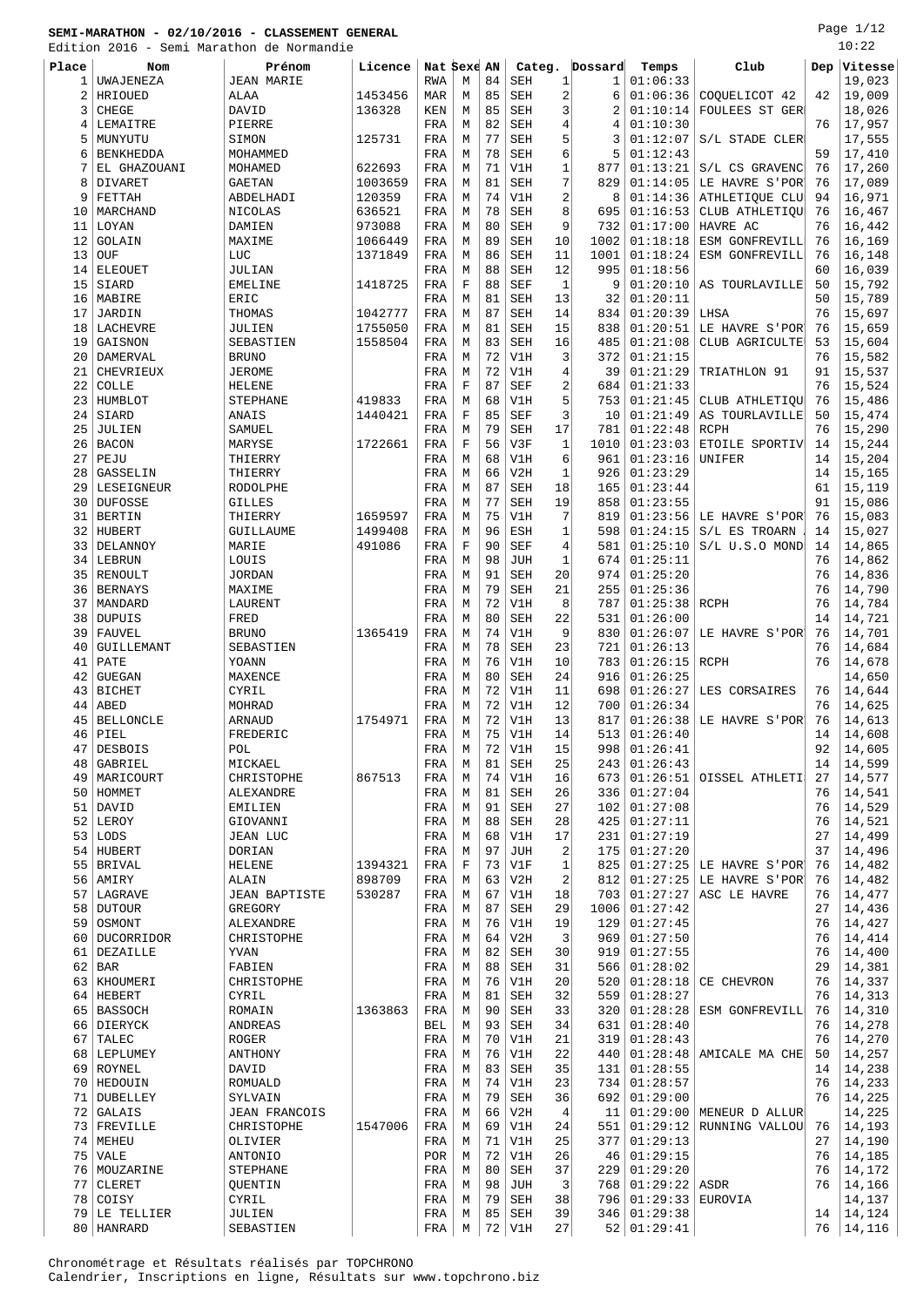Page 2/12  $10:22$ 

|            | Edition 2016 - Semi Marathon de Normandie |                             |                    |             |        |          |                          |                |             |                            |                                  |          | 10:22            |
|------------|-------------------------------------------|-----------------------------|--------------------|-------------|--------|----------|--------------------------|----------------|-------------|----------------------------|----------------------------------|----------|------------------|
| Place      | Nom                                       | Prénom                      | Licence            | Nat Sexe AN |        |          | Categ.                   |                | Dossard     | Temps                      | Club                             | Dep      | Vitesse          |
| 81         | LEROUX                                    | SANTIANA                    |                    | FRA         | М      | 76       | V1H                      | 28             | 474         | 01:29:48<br>01:29:48       |                                  | 27<br>80 | 14,098           |
| 82<br>83   | LEBLOND<br><b>ACHER</b>                   | <b>STEPHANE</b><br>LOIC     |                    | FRA<br>FRA  | М<br>М | 83<br>66 | <b>SEH</b><br>V2H        | 40<br>5        | 51<br>912   | 01:29:49                   |                                  | 50       | 14,098<br>14,095 |
| 84         | WILLIATTE                                 | NICOLAS                     |                    | FRA         | М      | 90       | <b>SEH</b>               | 41             | 156         | 01:29:54                   |                                  | 76       | 14,082           |
| 85         | MARTEAU                                   | FREDERIC                    |                    | FRA         | М      | 72       | V1H                      | 29             | 772         | 01:29:59                   | ADSR                             | 76       | 14,069           |
| 86         | <b>BEC</b>                                | JULIEN                      |                    | FRA         | М      | 80       | <b>SEH</b>               | 42             | 746         | 01:30:03                   |                                  | 76       | 14,059           |
| 87         | OUENNEVILLE                               | MATTHIEU                    |                    | FRA         | М      | 88       | <b>SEH</b>               | 43             | 262         | 01:30:06                   |                                  | 76       | 14,051           |
| 88         | MOREL                                     | PHILIPPE                    |                    | FRA         | М      | 63       | V2H                      | 6              | 773         | 01:30:06                   | ASDR                             | 76       | 14,051           |
| 89         | CATHERINE                                 | <b>STEPHANE</b>             |                    | FRA         | М      | 68<br>92 | V1H                      | 30<br>44       | 985         | 01:30:10                   |                                  | 76<br>76 | 14,041           |
| 90<br>91   | VINZENT<br>LELEU                          | MAXIME<br><b>BRUNO</b>      | 1754995<br>1553388 | FRA<br>FRA  | М<br>М | 80       | <b>SEH</b><br><b>SEH</b> | 45             | 852<br>840  | 01:30:17<br>01:30:18       | LE HAVRE S'POR<br>LE HAVRE S'POR | 76       | 14,023<br>14,020 |
| 92         | LALLEMANT                                 | ERIC                        | 5560537            | FRA         | М      | 64       | V2H                      | $\overline{7}$ | 611         | 01:30:19                   |                                  | 76       | 14,017           |
| 93         | <b>GOBBE</b>                              | SEBASTIEN                   | 1735443            | FRA         | М      | 75       | V1H                      | 31             | 832         | 01:30:26                   | LE HAVRE S'POR                   | 76       | 13,999           |
| 94         | <b>BEN REHOUMA</b>                        | HEDDY                       | 1417628            | FRA         | М      | 72       | V1H                      | 32             | 818         | 01:30:27                   | LE HAVRE S'POR                   | 76       | 13,997           |
| 95         | IDMONT                                    | ERIC                        |                    | FRA         | М      | 65       | V2H                      | 8              | 938         | 01:30:29                   |                                  | 31       | 13,992           |
| 96         | DELINEAU                                  | EMMANUEL                    |                    | FRA         | М      | 70       | V1H                      | 33             | 945         | 01:30:45                   | HAC TRIATHLON                    | 76       | 13,950           |
| 97<br>98   | PIMARE<br>VARIN                           | CYRIL<br>AYMERIC            |                    | FRA<br>FRA  | М<br>М | 82<br>82 | <b>SEH</b><br><b>SEH</b> | 46<br>47       | 774<br>383  | 01:30:54<br>01:31:00       | ASDR                             | 76<br>76 | 13,927<br>13,912 |
| 99         | LE BAIL                                   | TRISTAN                     |                    | FRA         | М      | 82       | SEH                      | 48             | 417         | 01:31:08                   |                                  |          | 13,892           |
| 100        | MERELO CARDENAS                           | <b>ADOLFO</b>               | 1872231            | FRA         | М      | 97       | <b>JUH</b>               | $\overline{4}$ | 844         | 01:31:15                   | LE HAVRE S'POR                   | 76       | 13,874           |
| 101        | HEUZE                                     | DAVID                       |                    | FRA         | М      | 73       | V1H                      | 34             | 139         | 01:31:17                   |                                  | 14       | 13,869           |
| 102        | <b>BARRAUD</b>                            | <b>JEREMY</b>               |                    | FRA         | М      | 84       | <b>SEH</b>               | 49             | 25          | 01:31:18                   |                                  | 50       | 13,866           |
| 103        | LEPENANT                                  | NICOLAS                     |                    | FRA         | М      | 71       | V1H                      | 35             | 380         | 01:31:22                   |                                  | 27       | 13,856           |
| 104        | SOREL                                     | SYLVAIN                     |                    | FRA         | М      | 73       | V1H                      | 36             | 867         | 01:31:25                   | SIDEL                            | 76       | 13,849           |
| 105        | KICHE                                     | FARIDA                      | 1517543            | FRA         | F      | 73<br>55 | V1F                      | $\overline{2}$ | 836         | 01:31:29<br>01:31:35       | LE HAVRE S'POR                   | 76       | 13,839           |
| 106<br>107 | LEMAIRE<br>CAILLET                        | PIERRE<br>LAURENT           | 300533             | FRA<br>FRA  | М<br>М | 75       | V3H<br>V1H               | 1<br>37        | 843<br>104  | 01:31:36                   | LE HAVRE S'POR                   | 76<br>76 | 13,823<br>13,821 |
| 108        | TERRIER                                   | ARNAUD                      | 1664473            | FRA         | М      | 76       | V1H                      | 38             | 578         | 01:31:37                   | ROUEN MAROMME                    |          | 13,818           |
| 109        | FLAUST                                    | PASCAL                      |                    | FRA         | М      | 60       | V2H                      | 9              | 458         | 01:31:47                   |                                  | 14       | 13,793           |
| 110        | HAUGUEL                                   | FABRICE                     |                    | FRA         | М      | 64       | V2H                      | 10             | 496         | 01:31:53                   |                                  | 76       | 13,778           |
| 111        | <b>PELCOO</b>                             | <b>KENNY</b>                |                    | FRA         | М      | 81       | <b>SEH</b>               | 50             | 928         | 01:32:04                   |                                  | 76       | 13,751           |
| 112        | GUILBERT                                  | ERIC                        |                    | FRA         | М      | 61       | V2H                      | 11             | 602         | 01:32:15                   | ARLANXEO ELAST                   | 76       | 13,724           |
| 113<br>114 | DUDOUIT<br>LEVIEZ                         | SEBASTIEN<br><b>ARNAUD</b>  | 395280             | FRA<br>FRA  | М<br>М | 71<br>71 | V1H<br>V1H               | 39<br>40       | 759<br>434  | 01:32:15<br>01:32:20       | SSRC                             | 76<br>76 | 13,724<br>13,711 |
| 115        | THERY                                     | GUILLAUME                   |                    | FRA         | М      | 97       | JUH                      | 5              | 880         | 01:32:22                   |                                  | 59       | 13,706           |
| 116        | PREVOST                                   | THIERRY                     |                    | FRA         | М      | 69       | V1H                      | 41             | 230         | 01:32:29                   |                                  | 76       | 13,689           |
| 117        | HENAULT                                   | SAMUEL                      |                    | FRA         | М      | 86       | <b>SEH</b>               | 51             | 668         | 01:32:32                   |                                  | 14       | 13,682           |
| 118        | GUILLEMARD                                | CYRIL                       |                    | FRA         | М      | 75       | V1H                      | 42             | 373         | 01:32:37                   | CA CAUCHOIS                      | 76       | 13,669           |
| 119        | <b>EKOBONG</b>                            | RODRIGUE                    |                    | FRA         | М      | 87       | <b>SEH</b>               | 52             | 532         | 01:32:48                   |                                  | 76       | 13,642           |
| 120        | GUYOMARD                                  | THOMAS                      |                    | FRA         | M      | 90       | <b>SEH</b>               | 53             | 212         | 01:32:51                   |                                  | 14       | 13,635           |
| 121        | MILLET                                    | LAURENT                     |                    | FRA         | М      | 64       | V2H                      | 12<br>5        | 782         | 01:32:54                   | RCPH                             | 76       | 13,628           |
| 122<br>123 | <b>BOUMKAIS</b><br><b>BANDERIER</b>       | CHRYSTELLE<br><b>JEROME</b> | 957054             | FRA<br>FRA  | F<br>М | 80<br>72 | <b>SEF</b><br>V1H        | 43             | 358<br>591  | 01:32:57<br>01:32:57       | CLUB ATHLETIQU                   | 76<br>76 | 13,620<br>13,620 |
| 124        | SZEVOCZYK                                 | <b>JEAN MARC</b>            | 1444436            | FRA         | М      | 65       | V2H                      | 13             | 628         | 01:33:05                   | ETOILE SPORTIV                   | 14       | 13,601           |
|            | 125   BOULAHBAS                           | ALEXANDRE                   | 1133856            | FRA         | М      | 68       | V1H                      | 44             |             | 823   01:33:06             | LE HAVRE S'POR                   | 76       | 13,598           |
|            | $126$ SEIVE                               | EMMANUEL                    |                    | FRA         | М      | 80       | SEH                      | 54             |             | 356 01:33:09               |                                  | 76       | 13,591           |
| 127        | POULIN                                    | <b>FRANCK</b>               |                    | FRA         | М      | 70       | V1H                      | 45             | 927         | 01:33:10                   |                                  | 76       | 13,589           |
| 128        | BOUDJEDAR                                 | MOHAMED                     |                    | FRA         | М      | 61       | V2H                      | 14             | 940         | 01:33:19                   |                                  | 76       | 13,567           |
|            | 129 DUMESNIL<br>130   HERANVAL            | SEBASTIEN<br><b>JEANNIN</b> | 407047             | FRA<br>FRA  | М<br>М | 86<br>67 | <b>SEH</b><br>V1H        | 55<br>46       | 760<br>533  | 01:33:23<br>01:33:24       | SSRC                             | 76<br>76 | 13,557<br>13,555 |
| 131        | <b>BENE</b>                               | NICOLAS                     |                    | FRA         | М      | 91       | <b>SEH</b>               | 56             | 1000        | $01:33:32$ HAC TRI         |                                  | 67       | 13,535           |
|            | 132 BRAULT                                | AURELIEN                    |                    | FRA         | М      | 84       | <b>SEH</b>               | 57             | 292         | 01:33:33                   |                                  | 50       | 13,533           |
|            | 133   ANOUETIL                            | <b>JEAN FRANCOIS</b>        |                    | FRA         | М      | 65       | V2H                      | 15             | 697         | 01:33:34                   |                                  | 76       | 13,530           |
|            | 134 COUTURIER                             | CYRILLE                     |                    | FRA         | М      | 81       | <b>SEH</b>               | 58             | 789         | 01:33:36                   | EXXON MOBIL                      | 76       | 13,526           |
|            | $135$ PIERRE                              | CARL                        |                    | FRA         | М      | 75       | V1H                      | 47             | 315         | 01:33:38                   |                                  | 76       | 13,521           |
| 137        | 136 MOTELAY<br>LECLERC                    | <b>JEREMY</b><br>OLIVIER    |                    | FRA<br>FRA  | М<br>М | 72<br>66 | V1H<br>V2H               | 48<br>16       | 762 <br>921 | $01:33:42$ LIA<br>01:33:46 | A.S. MONTOISE                    | 76<br>76 | 13,511<br>13,502 |
|            | 138   QUARTERON                           | ALAIN                       |                    | FRA         | М      | 68       | $_{\rm VIH}$             | 49             | 879         | 01:33:49                   |                                  | 17       | 13,494           |
| 139        | <b>GILLE</b>                              | AXEL                        |                    | FRA         | М      | 78       | SEH                      | 59             | 737         | 01:33:50                   |                                  | 14       | 13,492           |
| 140        | CHEVALLIER                                | JEAN-LUC                    |                    | FRA         | М      | 67       | V1H                      | 50             | 949         | 01:33:51                   |                                  | 76       | 13,490           |
|            | 141 ROMITO                                | ANTOINE                     |                    | FRA         | М      | 91       | SEH                      | 60             | 462         | 01:33:54                   |                                  | 14       | 13,482           |
|            | 142   MAIZIERES                           | ANTONY                      |                    | FRA         | М      | 75       | V1H                      | 51             | 600         |                            | $01:33:57$ ARLANXEO ELAST        |          | 13,475           |
|            | 143   DEBEAUVAIS                          | <b>BRUNO</b>                | 1419601            | FRA         | М<br>M | 72<br>86 | V1H<br><b>SEH</b>        | 52<br>61       | 174         | 01:34:00                   | AMICALE NEUFCH                   | 76<br>76 | 13,468           |
|            | 144   PAPARRODOPOULOS<br>145 LEGER MATHYS | NICOLAS<br>CHARLES          |                    | FRA<br>FRA  | М      | 83       | <b>SEH</b>               | 62             | 799<br>257  | 01:34:05<br>01:34:09       | HELVETIA                         | 14       | 13,456<br>13,447 |
|            | 146   POTTEAUX                            | CORENTIN                    |                    | FRA         | М      | 90       | SEH                      | 63             | 629         | 01:34:14                   |                                  | 78       | 13,435           |
| 147        | SIBILLE                                   | VALENTIN                    |                    | FRA         | М      | 89       | <b>SEH</b>               | 64             | 895         | 01:34:15                   | DREAM TEAM                       | 76       | 13,432           |
|            | 148   PLUME                               | ADRIEN                      |                    | FRA         | М      | 80       | SEH                      | 65             | 801         | 01:34:17                   | HELVETIA                         | 76       | 13,428           |
|            | 149 NICOLAS                               | STIL                        |                    | FRA         | M      | 95       | ESH                      | $\overline{2}$ | 253         | 01:34:22                   |                                  | 56       | 13,416           |
|            | 150 ROBERT                                | THIERRY                     | 157458             | FRA         | М      | 64       | V2H                      | 17             | 560         | 01:34:44                   | ACE                              | 76       | 13,364           |
|            | 151   CAHARD<br>152 GUILHEM               | <b>GILLES</b>               | A72113C            | FRA         | М<br>М | 64<br>71 | V2H<br>V1H               | 18<br>53       | 576<br>913  | 01:34:46<br>01:34:49       |                                  | 76<br>14 | 13,359<br>13,352 |
|            | 153   ALQUIER                             | OLIVIER<br>FRANCOIS         |                    | FRA<br>FRA  | М      | 77       | SEH                      | 66             | 556         | 01:34:50                   |                                  | 14       | 13,350           |
|            | 154 LIBERGE                               | MATHIEU                     |                    | FRA         | М      | 79       | <b>SEH</b>               | 67             | 388         | 01:34:52                   |                                  | 14       | 13,345           |
|            | $155$ KAPP                                | GIL                         |                    | FRA         | М      | 78       | SEH                      | 68             | 679         | 01:34:59                   |                                  | 76       | 13,329           |
|            | 156 BISSON                                | DAVID                       |                    | FRA         | М      | 73       | V1H                      | 54             | 96          | 01:35:02                   |                                  | 76       | 13,322           |
| 157        | <b>BAUDRY</b>                             | LUDOVIC                     |                    | FRA         | М      | 77       | SEH                      | 69             | 642         | 01:35:04                   |                                  | 27       | 13,317           |
| 158        | COURTOIS                                  | CHRISTOPHE                  |                    | FRA         | М      | 67       | V1H                      | 55             | 891         |                            | $01:35:06$ VEHI GLACE            | 76       | 13,312           |
|            | $159$ JOUAN                               | DAMIEN                      | 1464132            | FRA         | М      | 83       | SEH                      | 70             |             |                            | $517$ 01:35:08 C. D'ATHLETISM    | 50       | 13,308           |

GAISNON LAURE FRA F 85 SEF 6 428 01:35:15 27 13,291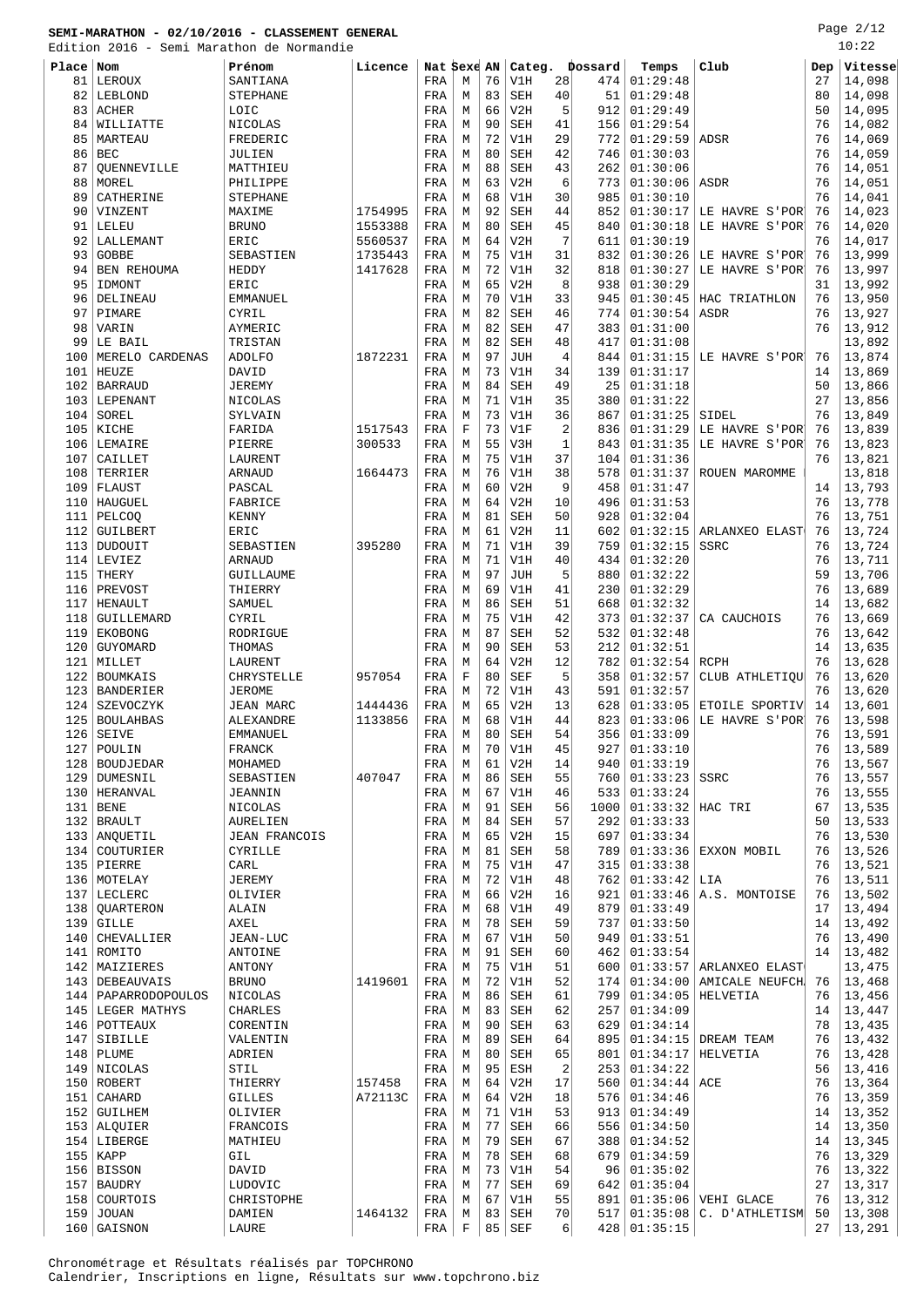Page 3/12 .<br>20:20

|           |                    | Edition 2016 - Semi Marathon de Normandie |         |             |             |    |            |              |                |                   |                       |     | 10:22   |
|-----------|--------------------|-------------------------------------------|---------|-------------|-------------|----|------------|--------------|----------------|-------------------|-----------------------|-----|---------|
| Place Nom |                    | Prénom                                    | Licence | Nat Sexe AN |             |    |            |              | Categ. Dossard | Temps             | Club                  | Dep | Vitesse |
| 161       | LAURENT            | NICOLAS                                   |         | FRA         | M           | 79 | SEH        | 71           | 71             | 01:35:17          |                       | 76  | 13,287  |
| 162       | JORDAN             | THOMAS                                    | 1777264 | FRA         | М           | 90 | SEH        | 72           | 391            | 01:35:21          | OISSEL ATHLETI        | 76  | 13,277  |
|           | 163 LE BUGLE       |                                           |         |             |             | 56 | V3H        | 2            | 396            | 01:35:23          |                       | 14  | 13,273  |
|           |                    | PATRICK                                   |         | FRA         | М           |    |            |              |                |                   |                       |     |         |
| 164       | <b>DECURE</b>      | THOMAS                                    | A76029C | FRA         | М           | 91 | <b>SEH</b> | 73           | 859            | 01:35:24          | YVETOT TRIATHL        | 76  | 13,270  |
| 165       | <b>DUBOIS</b>      | FRANCOIS                                  |         | FRA         | M           | 83 | <b>SEH</b> | 74           | 460            | 01:35:26          |                       | 76  | 13,266  |
|           | 166 ARONDEL        | GUILLAUME                                 |         | FRA         | M           | 84 | SEH        | 75           | 743            | 01:35:30          |                       | 14  | 13,257  |
| 167       | DUMARQUE           | ARNAUD                                    |         | FRA         | M           | 94 | ESH        | 3            | 967            | 01:35:31          |                       | 76  | 13,254  |
|           | $168$ DEDDE        | DAVID                                     |         | FRA         | М           | 73 | V1H        | 56           | 567            | 01:35:42          |                       | 76  | 13,229  |
| 169       | ROUSSEL            | <b>JOHANN</b>                             |         | FRA         | М           | 90 | <b>SEH</b> | 76           | 343            | 01:35:52          |                       | 78  | 13,206  |
| 170       | <b>DUBOSC</b>      | <b>BENOIT</b>                             |         | FRA         | М           | 90 | <b>SEH</b> | 77           | 260            | 01:35:52          |                       | 76  | 13,206  |
| 171       | <b>BODENES</b>     | EMMANUEL                                  | T195804 | FRA         | М           | 71 | V1H        | 57           | 690            | 01:35:54          |                       | 76  | 13,201  |
| 172       | JULIAU             | ANTHONY                                   | 1864792 | FRA         | M           | 84 | SEH        | 78           | 835            | 01:35:55          | LE HAVRE S'POR'       | 76  | 13,199  |
| 173       | GOUMENT            | <b>JEAN PHILIPPE</b>                      | 1668580 | FRA         | М           | 67 | V1H        | 58           | 649            | 01:35:57          | S/L EA DU PLAT        | 76  | 13,194  |
|           |                    |                                           |         |             |             | 95 |            |              | 962            | 01:35:59          |                       | 76  |         |
| 174       | HAMAL              | JULIEN                                    |         | FRA         | М           |    | ESH        | 4            |                |                   |                       |     | 13,190  |
| 175       | DEDDE              | CHRISTOPHE                                | 1862239 | FRA         | M           | 76 | V1H        | 59           | 827            | 01:36:17          | LE HAVRE S'POR        | 76  | 13,149  |
| 176       | LUCAS              | <b>JEAN SEBASTIEN</b>                     |         | FRA         | M           | 75 | V1H        | 60           | 931            | 01:36:23          | TRI                   | 14  | 13,135  |
| 177       | PIERRE             | YOANN                                     | 1791018 | FRA         | М           | 81 | <b>SEH</b> | 79           | 846            | 01:36:33          | LE HAVRE S'POR        | 76  | 13,112  |
| 178       | MANCEL             | <b>JEAN GERARD</b>                        |         | FRA         | M           | 69 | V1H        | 61           | 624            | 01:36:34          |                       | 14  | 13,110  |
| 179       | <b>BLONDEL</b>     | MATHIEU                                   |         | FRA         | М           | 98 | <b>JUH</b> | 6            | 515            | 01:36:36          |                       | 76  | 13,106  |
|           | 180 RENAUX         | CHRISTOPHE                                |         | FRA         | М           | 68 | V1H        | 62           | 94             | 01:36:41          |                       | 60  | 13,094  |
| 181       | ALBARET            | ROMUALD                                   |         | FRA         | М           | 72 | V1H        | 63           | 973            | 01:36:44          | <b>OUALIENERGETIO</b> | 76  | 13,088  |
| 182       | FLAUST             | MAXIME                                    |         | FRA         | M           | 95 | ESH        | 5            | 160            | 01:36:45          |                       | 50  | 13,085  |
| 183       | PORTRAIT           | VINCENT                                   |         | FRA         | M           | 80 | <b>SEH</b> | 80           | 233            | 01:36:53          |                       | 27  | 13,067  |
| 184       | <b>JOUET</b>       | GREGORY                                   |         | FRA         | М           | 80 | SEH        | 81           | 554            | 01:36:56          |                       | 27  | 13,061  |
| 185       | LHUILLIER          | <b>BRICE</b>                              |         | FRA         | М           | 86 | <b>SEH</b> | 82           | 321            | 01:37:02          |                       | 54  | 13,047  |
|           |                    |                                           |         |             |             |    |            |              |                |                   |                       |     |         |
| 186       | MAHIEUX            | FABIEN                                    |         | FRA         | М           | 64 | V2H        | 19           | 341            | 01:37:02          |                       | 76  | 13,047  |
| 187       | CAGNY              | ROMAIN                                    |         | FRA         | М           | 85 | SEH        | 83           | 724            | 01:37:15          |                       | 76  | 13,018  |
| 188       | TARON              | ETIENNE                                   | 1291545 | FRA         | М           | 68 | V1H        | 64           | 850            | 01:37:15          | LE HAVRE S'POR        | 76  | 13,018  |
| 189       | SICOT              | PASCAL                                    |         | FRA         | М           | 70 | V1H        | 65           | 130            | 01:37:16          |                       | 14  | 13,016  |
| 190       | <b>BOULAY</b>      | SYLVIE                                    |         | FRA         | F           | 72 | V1F        | 3            | 476            | 01:37:17          | MAMERS AC             | 72  | 13,014  |
| 191       | <b>BARTH</b>       | FRANCK                                    | 1294362 | FRA         | М           | 69 | V1H        | 66           | 816            | 01:37:28          | LE HAVRE S'POR'       | 76  | 12,989  |
| 192       | BACHELET           | <b>DAVE</b>                               |         | FRA         | М           | 77 | <b>SEH</b> | 84           | 678            | 01:37:33          |                       | 76  | 12,978  |
| 193       | LESCENE            | <b>BRUNO</b>                              | 1716515 | FRA         | М           | 66 | V2H        | 20           | 370            | 01:37:39          | LES CORSAIRES         | 76  | 12,965  |
| 194       | STIL               | FRANCOIS                                  |         | FRA         | М           | 88 | <b>SEH</b> | 85           | 218            | 01:37:41          |                       | 44  | 12,960  |
| 195       | PROVOST            | FLORIAN                                   |         | FRA         | M           | 88 | SEH        | 86           | 463            | 01:37:43          |                       | 76  | 12,956  |
|           |                    |                                           |         |             |             | 72 |            | 67           |                |                   |                       |     |         |
|           | 196   LEFEBRE      | DAVID                                     | 1659742 | FRA         | М           |    | V1H        |              | 841            | 01:37:43          | LE HAVRE S'POR        | 76  | 12,956  |
| 197       | OLAGNE             | HERVE                                     |         | FRA         | М           | 76 | V1H        | 68           | 327            | 01:37:46          |                       | 56  | 12,949  |
| 198       | <b>BOULET</b>      | THOMAS                                    |         | FRA         | М           | 86 | <b>SEH</b> | 87           | 103            | 01:37:46          |                       | 76  | 12,949  |
| 199       | <b>GUILLO</b>      | <b>STEPHANE</b>                           | 152136  | FRA         | M           | 67 | V1H        | 69           | 277            | 01:37:56          |                       | 76  | 12,927  |
| 200       | PAPON              | GAUTHIER                                  |         | FRA         | M           | 87 | <b>SEH</b> | 88           | 164            | 01:37:57          |                       | 14  | 12,925  |
| 201       | DUCHEMIN           | PATRICE                                   |         | FRA         | М           | 67 | V1H        | 70           | 699            | 01:38:01          |                       | 76  | 12,916  |
| 202       | LECOMTE            | MARTIN                                    |         | FRA         | М           | 97 | <b>JUH</b> | 7            | 740            | 01:38:15          |                       | 76  | 12,885  |
| 203       | ROUSSELLE          | NICOLAS                                   |         | FRA         | М           | 78 | SEH        | 89           | 201            | 01:38:17          |                       | 76  | 12,881  |
| 204       | PRIGENT            | CAETAN                                    | 5560466 | FRA         | М           | 79 | SEH        | 90           | 720            | 01:38:18          | CE AIRCELLE           | 76  | 12,879  |
|           | 205 LIVORY         | MEDERIC                                   |         | FRA         | М           | 91 | SEH        | 91           |                | 84   01:38:20     |                       | 14  | 12,875  |
|           | 206 CATHALA        | MAX                                       |         | FRA         | M           | 71 | V1H        | 71           |                | 334   01:38:20    |                       | 78  | 12,875  |
| 207       |                    |                                           |         |             |             | 74 |            | 72           | 339            | 01:38:23          |                       | 92  | 12,868  |
|           | GOT                | MATTHIEU                                  |         | FRA         | М           |    | V1H        |              |                |                   |                       |     |         |
| 208       | <b>BRASSE</b>      | <b>STEPHANE</b>                           | 1655462 | FRA         | М           | 78 | SEH        | 92           | 824            | 01:38:28          | LE HAVRE S'POR        | 76  | 12,857  |
|           | 209   KERVAREC     | MARIE ODILE                               |         | FRA         | $\mathbf F$ | 49 | V3F        | $\sqrt{2}$   | 360            | 01:38:34          | DREAM TEAM            | 76  | 12,844  |
|           | 210   HEROUARD     | <b>BENOIT</b>                             |         | FRA         | М           | 74 | V1H        | 73           | 993            | 01:38:38          | DREAM TEAM            | 76  | 12,835  |
|           | 211 DEMEYER        | CHRISTOPHE                                |         | FRA         | М           | 68 | V1H        | 74           | 448            | 01:38:38          | C O S CAP AMIE        | 80  | 12,835  |
|           | 212 POTIGNY        | CHRISTOPHE                                |         | FRA         | М           | 75 | V1H        | 75           | 484            | 01:38:38          |                       | 50  | 12,835  |
|           | 213 LEPERE         | WILLIAM                                   | 1651013 | FRA         | М           | 80 | SEH        | 93           | 860            | 01:38:40          | LE HAVRE S`POR        | 76  | 12,831  |
|           | 214   BORDERIOUX   | <b>JEAN PIERRE</b>                        |         | FRA         | М           | 66 | V2H        | 21           | 500            | 01:38:41          | REVIMA                | 76  | 12,829  |
| 215       | GORAND             | SEBASTIEN                                 |         | FRA         | М           | 75 | V1H        | 76           | 779            | 01:38:43          | RCPH                  | 76  | 12,825  |
|           | 216 LETELLIER      | GAEL                                      | 1526290 | FRA         | М           | 83 | SEH        | 94           | 545            | 01:38:43          | RUNNING VALLOU        | 27  | 12,825  |
| 217       | LANGLOIS           | MAGALI                                    | 1713598 | FRA         | $\mathbf F$ | 77 | SEF        | 7            | 571            | 01:38:47          | S/L CS GRAVENC        | 76  | 12,816  |
|           | 218 BOULAY         | PAUL                                      |         | FRA         | М           | 92 | SEH        | 95           | 284            | 01:38:59          |                       | 50  | 12,790  |
| 219       | COMPAGNY           | THOMAS                                    | 1791142 | FRA         | М           | 91 | <b>SEH</b> | 96           | 111            | 01:39:04          | S/L ENTENTE MT        | 76  | 12,779  |
| 220       | TEINTURIER         | PASCAL                                    |         | FRA         | М           | 60 | V2H        | 22           | 557            | 01:39:15          |                       | 76  | 12,756  |
|           | 221   ALEXANDRE    |                                           |         | FRA         | М           | 54 | V3H        | $\mathbf{3}$ | 788            | 01:39:18          | EXXON MOBIL           | 76  | 12,749  |
|           |                    | DIDIER                                    |         |             |             |    |            |              |                |                   |                       |     |         |
| 222       | BOURSIER           | MAXIME                                    | 1217956 | FRA         | М           | 84 | SEH        | 97           | 13             | 01:39:18          | RUN AND FREEDO!       | 59  | 12,749  |
|           | 223   BALLANDONNE  | <b>BENOIST</b>                            |         | FRA         | М           | 74 | V1H        | 77           | 978            | 01:39:26          |                       | 76  | 12,732  |
| 224       | THERESINE          | OLIVIER                                   |         | FRA         | М           | 75 | V1H        | 78           | 1008           | 01:39:28          |                       | 76  | 12,728  |
|           | 225 COURCIERAS     | OLIVIER                                   |         | FRA         | М           | 66 | V2H        | 23           | 942            | 01:39:30          |                       | 76  | 12,724  |
| 226       | CHERIF             | WAJDI                                     |         | FRA         | М           | 75 | V1H        | 79           | 390            | 01:39:38          |                       | 27  | 12,707  |
| 227       | <b>JEANNE</b>      | LAURENT                                   |         | FRA         | М           | 65 | V2H        | 24           | 595            | 01:39:48          | SOCIETE GENERA        |     | 12,685  |
|           | 228 WYBOURN        | VICTOR                                    |         | FRA         | М           | 69 | V1H        | 80           | 490            | 01:39:49          |                       | 75  | 12,683  |
| 229       | <b>BENARD</b>      | DAVID                                     |         | FRA         | М           | 81 | SEH        | 98           | 17             | 01:39:51          |                       | 93  | 12,679  |
|           | 230 HUBERT         | <b>JEAN FRANCOIS</b>                      |         | FRA         | М           | 68 | V1H        | 81           | 176            | 01:39:55          |                       | 37  | 12,671  |
|           | 231   HERAMBOURG   | SEBASTIEN                                 |         | FRA         | М           | 77 | SEH        | 99           | 470            | 01:40:01          |                       | 27  | 12,658  |
|           | 232   PAPLORAY     | VINCENT                                   |         | FRA         | М           | 74 | V1H        | 82           | 659            | 01:40:01          |                       | 14  | 12,658  |
|           | $233$ PAVY         | FRANK                                     | 1556056 | FRA         | M           | 67 | V1H        | 83           | 845            | 01:40:02          | LE HAVRE S'POR        | 76  | 12,656  |
|           |                    |                                           |         |             |             |    |            |              |                |                   |                       |     |         |
|           | $234$ LEVEE        | DAMIEN                                    |         | FRA         | M           | 76 | V1H        | 84           | 324            | 01:40:03          |                       | 76  | 12,654  |
|           | 235   LAMAND       | MATHIEU                                   | T199336 | FRA         | М           | 89 | SEH        | 100          | 498            | 01:40:06          |                       | 76  | 12,647  |
|           | 236 BASHA          | RAHEBAR                                   |         | FRA         | М           | 81 | SEH        | 101          | 386            | 01:40:09          |                       | 76  | 12,641  |
|           | 237 FOURAY         | NICOLAS                                   |         | FRA         | М           | 73 | V1H        | 85           | 617            | 01:40:10          |                       | 14  | 12,639  |
|           | 238   MINGOT       | PHILIPPE                                  |         | FRA         | М           | 79 | SEH        | 102          | 192            | 01:40:10          |                       | 76  | 12,639  |
|           | 239   PARASCANDOLO | NICOLAS                                   |         | FRA         | М           | 70 | V1H        | 86           |                | 197   01:40:27    |                       | 94  | 12,603  |
| 240       | TORRENTS           | <b>STEPHANE</b>                           | 50364   | FRA         | М           | 69 | V1H        | 87           |                | 758 01:40:34 SSRC |                       | 76  | 12,589  |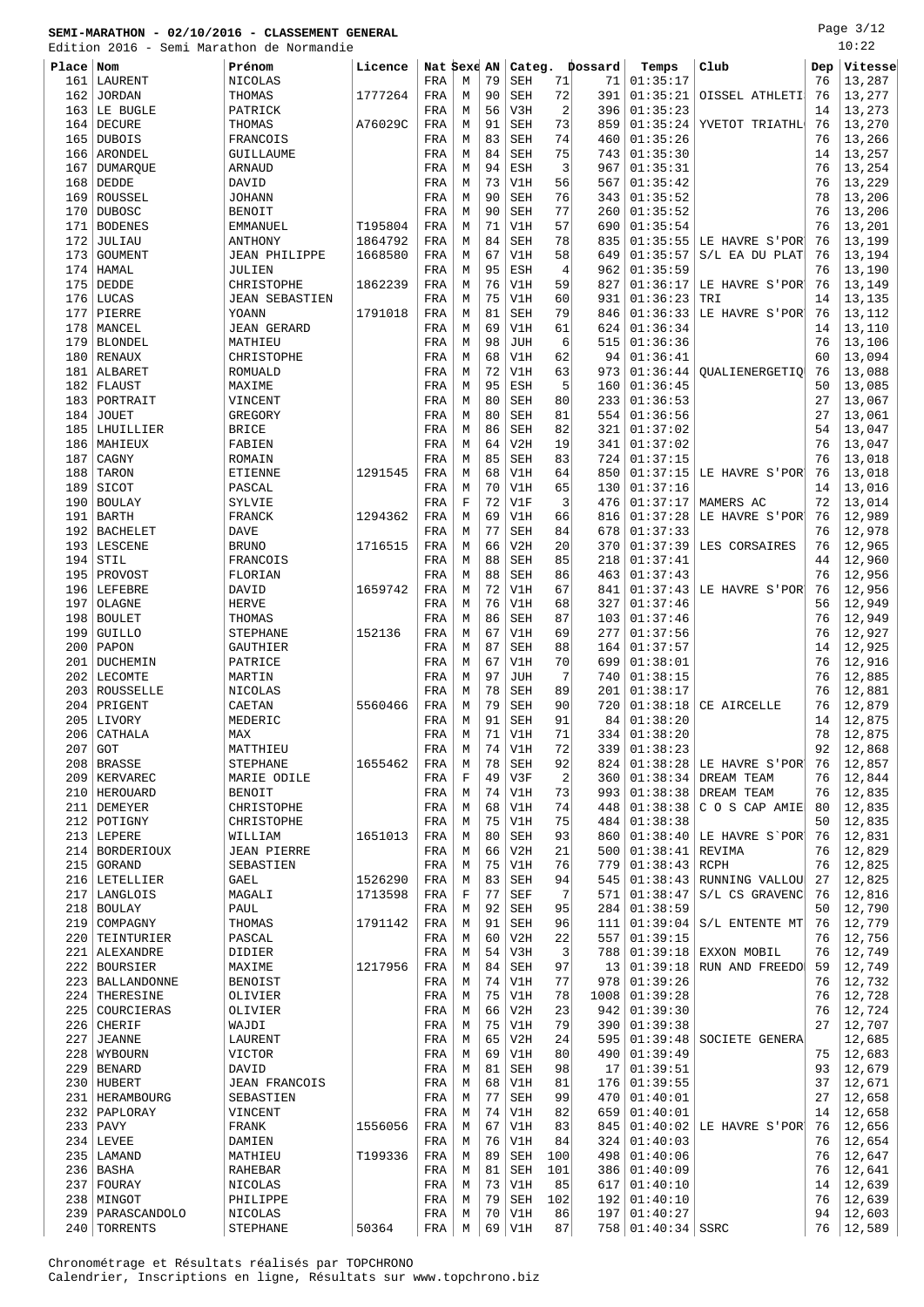Edition 2016 - Semi Marathon de Normandie

Page 4/12  $\overline{1}$ 

| ×<br>٠ |  |
|--------|--|
|--------|--|

| Edition    |                                | 2016 - Semi Marathon de Normandie |         |             |                  |          |                          |            |                |                      |                       |          | ⊥∪∙∠∠            |
|------------|--------------------------------|-----------------------------------|---------|-------------|------------------|----------|--------------------------|------------|----------------|----------------------|-----------------------|----------|------------------|
| Place Nom  |                                | Prénom                            | Licence | Nat Sexe AN |                  |          |                          |            | Categ. Dossard | Temps                | Club                  | Dep      | Vitesse          |
| 241        | MEUNIER                        | MATTHIEU                          |         | FRA         | М                | 79       | SEH                      | 103        | 166            | 01:40:35             |                       | 75       | 12,587           |
| 242        | DESCHAMPS                      | MIGUEL                            |         | FRA         | M                | 76       | V1H                      | 88         | 764            | 01:40:36             | LIA                   | 76       | 12,584           |
| 243        | <b>BERTIN</b>                  | <b>AURELIEN</b>                   |         | FRA         | M                | 92       | <b>SEH</b>               | 104        | 586            | 01:40:40             |                       | 76       | 12,576           |
| 244        | <b>BESSONET</b>                | ANTHONY                           | 1765964 | FRA         | М                | 79       | <b>SEH</b>               | 105        | 820            | 01:40:40             | LE HAVRE S'POR'       | 76       | 12,576           |
| 245        | FABEKOVIC                      | <b>BORIS</b>                      |         | FRA         | M                | 85       | <b>SEH</b>               | 106        | 379            | 01:40:45             |                       | 14       | 12,566           |
| 246        | COUCHAUX                       | DAMIEN                            |         | FRA         | М                | 84       | <b>SEH</b>               | 107        | 708            | 01:40:47             | AS TOTAL              | 76       | 12,562           |
| 247<br>248 | CHESNEL                        | CYRILLE                           |         | FRA<br>FRA  | M<br>М           | 79<br>73 | <b>SEH</b><br>V1H        | 108<br>89  | 473<br>419     | 01:40:48<br>01:41:00 |                       | 91<br>14 | 12,560<br>12,535 |
| 249        | FOUQUES<br>SIMON               | FREDERIC<br>YANN                  | 1597333 | FRA         | M                | 76       | V1H                      | 90         | 848            | 01:41:00             | LE HAVRE S'POR        | 76       | 12,535           |
| 250        | DOUDARD                        | JULIEN                            |         | FRA         | М                | 89       | <b>SEH</b>               | 109        | 143            | 01:41:02             |                       | 76       | 12,531           |
| 251        | MEDARD                         | OLIVIER                           |         | FRA         | M                | 70       | V1H                      | 91         | 862            | 01:41:05             |                       | 27       | 12,524           |
| 252        | LUBIN                          | LOUISE                            |         | FRA         | $\mathbf F$      | 90       | <b>SEF</b>               | 8          | 331            | 01:41:07             |                       | 14       | 12,520           |
| 253        | ATTIA                          | <b>JUSTINE</b>                    |         | FRA         | $\mathbf F$      | 87       | <b>SEF</b>               | 9          | 359            | 01:41:10             |                       | 94       | 12,514           |
| 254        | <b>LESSELIN</b>                | MATHIEU                           |         | FRA         | M                | 91       | <b>SEH</b>               | 110        | 247            | 01:41:10             |                       | 76       | 12,514           |
| 255        | LONGUEMARE                     | ROMAIN                            |         | FRA         | М                | 83       | <b>SEH</b>               | 111        | 648            | 01:41:10             |                       | 76       | 12,514           |
| 256        | CANEL                          | LOUIS                             | 1648747 | FRA         | M                | 97       | <b>JUH</b>               | 8          | 651            | 01:41:13             | LE HAVRE S'POR        | 27       | 12,508           |
| 257        | THURETTE                       | FRANCOIS                          |         | FRA         | М                | 75       | V1H                      | 92         | 268            | 01:41:21             |                       | 27       | 12,491           |
| 258        | MIGNOT                         | <b>STEPHANE</b>                   |         | FRA         | М                | 76       | V1H                      | 93         | 575            | 01:41:22             |                       | 76       | 12,489           |
| 259        | LOUISET                        | DENIS                             |         | FRA         | М                | 64       | V2H                      | 25         | 999            | 01:41:33             |                       | 76       | 12,467           |
| 260        | <b>GESTIN</b>                  | DAVID                             |         | FRA         | М                | 73       | V1H                      | 94         | 479            | 01:41:33             |                       | 76       | 12,467           |
| 261        | RENAULT                        | <b>JEAN YVES</b>                  |         | FRA         | М                | 69       | V1H                      | 95         | 241            | 01:41:33             |                       | 14       | 12,467           |
| 262        | <b>DUBUSC</b>                  | <b>JEAN</b>                       |         | FRA         | М                | 53       | V3H                      | 4          | 506            | 01:41:33             |                       | 27       | 12,467           |
| 263        | MAUTALENT                      | PHILIPPE                          | 1874054 | FRA         | M<br>$\mathbf F$ | 74<br>78 | V1H                      | 96<br>10   | 355<br>847     | 01:41:37<br>01:41:37 | LE HAVRE S'POR        | 76<br>76 | 12,459           |
| 264<br>265 | RAULT<br><b>DOZACK</b>         | CLAUDIA<br>DAMIEN                 |         | FRA<br>FRA  | M                | 82       | <b>SEF</b><br><b>SEH</b> | 112        | 795            | 01:41:43             | EUROVIA               |          | 12,459<br>12,446 |
| 266        | DEZAILLE                       | <b>CHARLES</b>                    |         | FRA         | М                | 83       | <b>SEH</b>               | 113        | 920            | 01:41:43             |                       | 76       | 12,446           |
| 267        | <b>DUPRE</b>                   | SYLVAIN                           |         | FRA         | M                | 80       | <b>SEH</b>               | 114        | 563            | 01:41:44             | <b>AMICALE SAPEUR</b> | 76       | 12,444           |
| 268        | PHENE                          | LOIS                              |         | FRA         | M                | 79       | <b>SEH</b>               | 115        | 95             | 01:41:44             |                       | 76       | 12,444           |
| 269        | SOULLEZ                        | SAMUEL                            |         | FRA         | М                | 72       | V1H                      | 97         | 177            | 01:42:00             |                       | 27       | 12,412           |
| 270        | LIMARE                         | ERIC                              |         | FRA         | М                | 73       | V1H                      | 98         | 41             | 01:42:07             |                       | 76       | 12,398           |
| 271        | AL SHAABANI                    | MAHMOUD                           |         | LIB         | М                | 91       | <b>SEH</b>               | 116        | 810            | 01:42:10             |                       | 76       | 12,392           |
| 272        | <b>BEGEL</b>                   | <b>HERVE</b>                      |         | FRA         | M                | 69       | V1H                      | 99         | 418            | 01:42:13             |                       | 44       | 12,385           |
| 273        | BAILLEUL                       | CHRISTOPHE                        | 210593  | FRA         | М                | 70       | V1H                      | 100        | 422            | 01:42:13             | HAC TRIATHLON         | 76       | 12,385           |
| 274        | CRIBIER                        | NICOLAS                           |         | FRA         | M                | 70       | V1H                      | 101        | 660            | 01:42:22             |                       | 27       | 12,367           |
| 275        | <b>SLAMA</b>                   | ALAIN                             |         | FRA         | М                | 71       | V1H                      | 102        | 375            | 01:42:24             |                       | 76       | 12,363           |
| 276        | <b>DOORENBOS</b>               | <b>ATHAL</b>                      |         | FRA         | М                | 64       | V2H                      | 26         | 770            | 01:42:26             | ASDR                  | 76       | 12,359           |
| 277        | GRARD                          | NICOLAS                           |         | FRA         | M                | 78       | <b>SEH</b>               | 117        | 33             | 01:42:30             |                       | 50       | 12,351           |
| 278        | DEPARIS                        | LAURENT                           |         | FRA         | M                | 71       | V1H                      | 103        | 606            | 01:42:31             |                       | 76       | 12,349           |
| 279<br>280 | <b>BRUMARD</b><br>GOASGUEN     | PASCAL<br><b>KARL</b>             | 1771862 | FRA<br>FRA  | M<br>М           | 61<br>72 | V2H<br>V1H               | 27<br>104  | 640<br>222     | 01:42:31<br>01:42:32 | LES CORSAIRES         | 76<br>29 | 12,349<br>12,347 |
| 281        | LECOMTE                        | <b>ROMUALD</b>                    |         | FRA         | М                | 70       | V1H                      | 105        | 256            | 01:42:36             |                       | 76       | 12,339           |
| 282        | <b>BESSONNET</b>               | DOMINIQUE                         |         | FRA         | М                | 66       | V2H                      | 28         | 892            | 01:42:38             | VEHI GLACE            | 76       | 12,335           |
| 283        | LEBLOND                        | XAVIER                            |         | FRA         | М                | 82       | <b>SEH</b>               | 118        | 427            | 01:42:40             |                       | 14       | 12,331           |
| 284        | HAUSSETETE                     | ANTOINE                           |         | FRA         | М                | 89       | <b>SEH</b>               | 119        | 964            | 01:42:40             |                       | 76       | 12,331           |
| 285        | FIQUET                         | <b>JEAN CLAUDE</b>                |         | FRA         | М                | 61       | V2H                      | 29         | 443            | 01:42:40             | C.O.S.CAP AMIE        | 80       | 12,331           |
|            | 286 AUGER                      | <b>GAELLE</b>                     | 1716635 | FRA         | $\mathbf F$      | 72       | V1F                      | 4          | 813            | 01:42:41             | LE HAVRE S'POR        | 76       | 12,329           |
| 287        | AMIRI                          | KAMRAN                            |         | IRA         | М                | 63       | V2H                      | 30         | 909            | 01:42:49             |                       | 94       | 12,313           |
| 288        | PICHOIS                        | DOMINIQUE                         |         | FRA         | М                | 60       | V2H                      | 31         | 426            | 01:42:52             |                       | 72       | 12,307           |
| 289        | ANDRE                          | FABRICE                           |         | FRA         | M                | 73       | V1H                      | 106        | 398            | 01:42:58             |                       | 76       | 12,295           |
|            | $290$ HAY                      | CHRISTEL                          | 1574616 | FRA         | $\mathbf F$      | 72       | V1F                      | 5          | 565            | 01:42:58             | STADE SOTTEVIL        | 76       | 12,295           |
|            | 291 SIEURIN                    | DIDIER                            |         | FRA         | М                | 69       | V1H                      | 107        | 491            | 01:43:00             |                       | 76       | 12,291           |
|            | 292   VANHERZEEKE              | CEDRIC                            |         | FRA         | М                | 77       | <b>SEH</b>               | 120        | 250            | 01:43:01             |                       | 14       | 12,289           |
| 294        | $293$ LERAT<br>GOEFFRIER       | <b>JEAN CHARLES</b><br>SEBASTIEN  |         | FRA<br>FRA  | М<br>М           | 86<br>74 | <b>SEH</b><br>V1H        | 121<br>108 | 536<br>991     | 01:43:01<br>01:43:01 |                       | 76<br>76 | 12,289<br>12,289 |
|            | 295 BEUGIN                     | JOEL                              | 1862118 | FRA         | М                | 53       | V3H                      | 5          | 499            | 01:43:02             | LES JOGGEURS D        | 14       | 12,287           |
|            | $296$ BOIRE                    | DIDIER                            |         | FRA         | М                | 61       | V2H                      | 32         | 608            | 01:43:02             |                       | 14       | 12,287           |
| 297        | MALIVOIR                       | HUBERT                            |         | FRA         | М                | 65       | V2H                      | 33         | 145            | 01:43:02             |                       | 78       | 12,287           |
|            | 298   MALIVOIR                 | MAUREEN                           |         | FRA         | $\mathbf F$      | 71       | V1F                      | 6          | 146            | 01:43:02             |                       | 78       | 12,287           |
|            | 299 LIEGEOIS                   | FABIEN                            |         | FRA         | М                | 70       | V1H                      | 109        | 727            | 01:43:04             |                       | 76       | 12,283           |
|            | 300   FERNANDEZ                | DANIEL                            |         | ESP         | М                | 85       | SEH                      | 122        | 855            | 01:43:05             |                       | 50       | 12,281           |
| 301        | CRILOUX                        | <b>STEPHANE</b>                   |         | FRA         | М                | 79       | SEH                      | 123        | 725            | 01:43:05             |                       | 76       | 12,281           |
|            | 302 DELAMARE                   | NICOLAS                           |         | FRA         | M                | 78       | <b>SEH</b>               | 124        | 382            | 01:43:06             |                       | 27       | 12,279           |
|            | $303$ HUTIN                    | EMMANUEL                          |         | FRA         | М                | 71       | V1H                      | 110        | 447            | 01:43:06             | C O S AMIENS M        | 80       | 12,279           |
|            | 304 DINGREVILLE                | SERGE                             |         | FRA         | М                | 70       | V1H                      | 111        | 711            | 01:43:13             |                       | 76       | 12,265           |
| 305        | ORTIZ                          | REMY                              |         | FRA         | М                | 51       | V3H                      | 6          | 397            | 01:43:16             |                       | 76       | 12,260           |
| 306        | GERARD                         | MANUEL                            |         | FRA         | М                | 87       | <b>SEH</b>               | 125        | 645            | 01:43:17             |                       | 76       | 12,258           |
| 307        | SANGNIER                       | CORINNE                           |         | FRA         | $\mathbf F$      | 69       | V1F                      | 7          | 450            | 01:43:21             |                       | 76       | 12,250           |
|            | 308   FERRAND                  | SEBASTIEN<br>PASCAL               |         | FRA         | М<br>М           | 76<br>68 | V1H<br>V1H               | 112<br>113 | 74<br>915      | 01:43:23<br>01:43:26 |                       | 75<br>59 | 12,246<br>12,240 |
| 310        | 309   DEMARECAUX<br>LE BROUDER | FRANCOIS                          |         | FRA<br>FRA  | М                | 63       | V2H                      | 34         | 934            | 01:43:32             |                       | 76       | 12,228           |
|            | 311 DEFOSSET                   | LIONEL                            |         | FRA         | M                | 68       | V1H                      | 114        | 227            | 01:43:33             |                       | 78       | 12,226           |
|            | 312   AVENEL                   | <b>JEROME</b>                     |         | FRA         | М                | 86       | <b>SEH</b>               | 126        | 100            | 01:43:34             |                       | 76       | 12,224           |
|            | $313$ HAYER                    | PATRICE                           |         | FRA         | М                | 67       | V1H                      | 115        | 217            | 01:43:35             |                       | 27       | 12,222           |
|            | $314$ LUCAS                    | MATHILDE                          | 1059201 | FRA         | F                | 91       | <b>SEF</b>               | 11         | 392            | 01:43:35             | OISSEL ATHLETI        | 76       | 12,222           |
|            | 315   BINARD                   | LOIC                              |         | FRA         | М                | 74       | V1H                      | 116        | 159            | 01:43:35             |                       | 14       | 12,222           |
|            | 316 VASSE                      | DONATIEN                          |         | FRA         | М                | 87       | <b>SEH</b>               | 127        | 555            | 01:43:42             |                       | 14       | 12,208           |
|            | 317 BEZARD                     | <b>BEATRICE</b>                   |         | FRA         | F                | 61       | V2F                      | 1          | 340            | 01:43:46             |                       | 72       | 12,200           |
|            | 318   POULAIN                  | PHILIPPE                          | 1526281 | FRA         | М                | 63       | V2H                      | 35         | 552            | 01:43:47             | RUNNING VALLOU        | 76       | 12,198           |
|            | 319 COQUET                     | GHISLAINE                         |         | FRA         | F                | 52       | V3F                      | 3          | 526            | 01:43:47             |                       | 76       | 12,198           |

320 CLAUDEPIERRE DIDIER 1427776 FRA M 62 V2H 36 826 01:43:47 LE HAVRE S'POR 76 12,198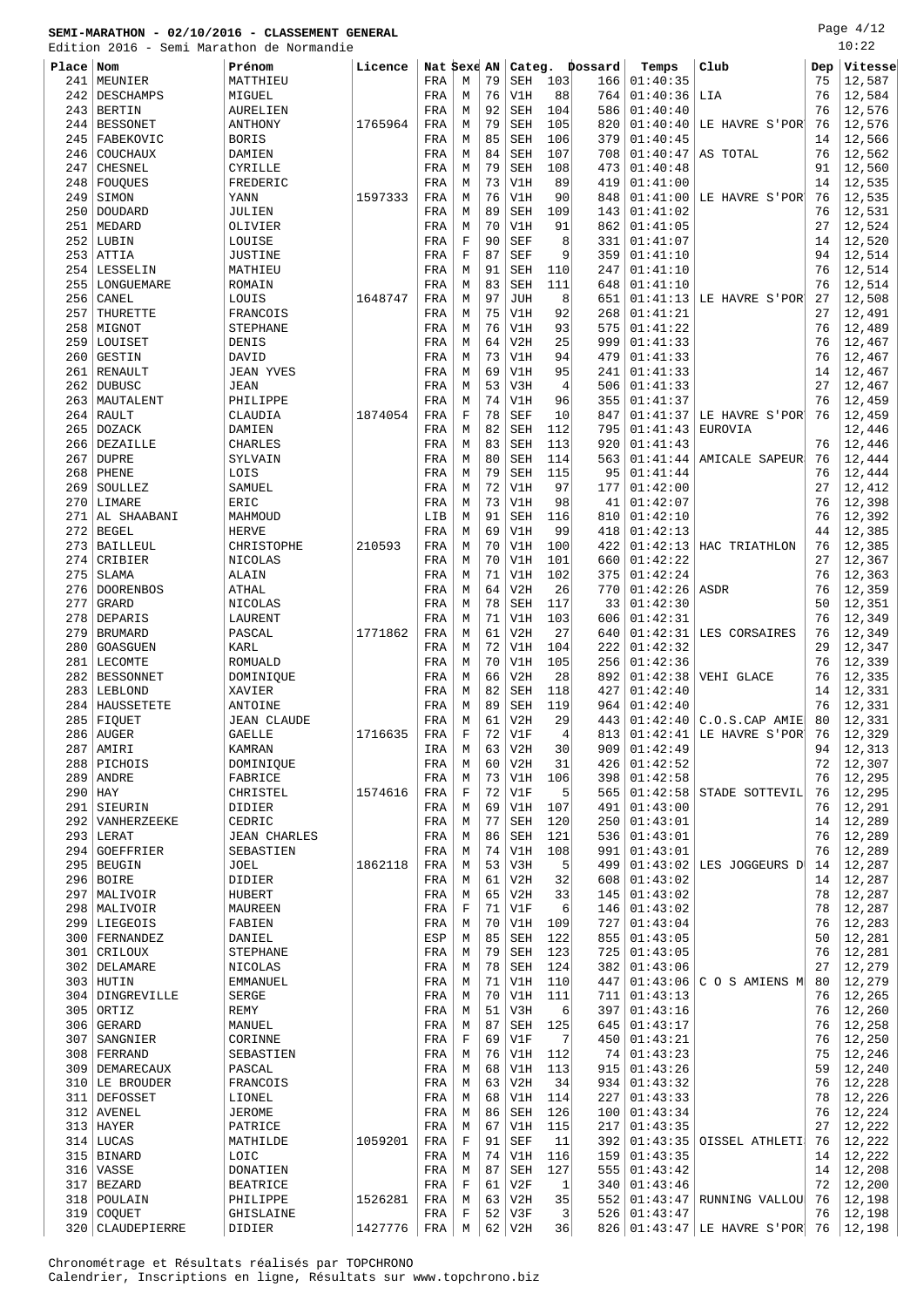Page 5/12

|            | Edition 2016 - Semi Marathon de Normandie |                         |         |             |             |          |            |                      |                |                      |                       |          | 10:22            |
|------------|-------------------------------------------|-------------------------|---------|-------------|-------------|----------|------------|----------------------|----------------|----------------------|-----------------------|----------|------------------|
| Place Nom  |                                           | Prénom                  | Licence | Nat Sexe AN |             |          |            |                      | Categ. Dossard | Temps                | Club                  | Dep      | Vitesse          |
| 321        | HAMEL                                     | CHRISTOPHE              | 879282  | FRA         | М           | 63       | V2H        | 37                   | 132            | 01:43:52             | LES JOGGEURS D        | 14       | 12,189           |
| 322        | FOURNIER                                  | FREDERIC                | 1774349 | FRA         | M           | 68       | V1H        | 117                  | 546            | 01:43:56             | RUNNING VALLOU        | 80       | 12,181           |
| 323        | MARION                                    | JULIEN                  |         | FRA         | M           | 79       | <b>SEH</b> | 128                  | 112            | 01:43:56             |                       | 95       | 12,181           |
|            | 324 DELESQUE                              | MICKAEL                 |         | FRA         | М           | 78       | <b>SEH</b> | 129                  | 288            | 01:43:57             |                       | 76       | 12,179           |
| 325        | LE RISBE                                  | <b>NICOLAS</b>          |         | FRA         | М           | 75       | V1H        | 118                  | 291<br>777     | 01:43:58             |                       | 76       | 12,177           |
| 326<br>327 | <b>BODENES</b><br>MARTINS CANAS           | MICKAEL<br>MICKAEL      |         | FRA<br>FRA  | М<br>М      | 71<br>73 | V1H<br>V1H | 119<br>120           | 568            | 01:43:58<br>01:43:59 | <b>RCPH</b>           | 76<br>76 | 12,177<br>12,175 |
| 328        | CZURA                                     | GUILLAUME               |         | FRA         | M           | 84       | <b>SEH</b> | 130                  | 113            | 01:44:00             |                       | 76       | 12,173           |
| 329        | <b>NUEZ</b>                               | SYLVAIN                 |         | FRA         | М           | 81       | <b>SEH</b> | 131                  | 980            | 01:44:05             |                       | 14       | 12,163           |
| 330        | FERNANDES DE FREI ANITA                   |                         |         | FRA         | F           | 83       | <b>SEF</b> | 12                   | 981            | 01:44:05             |                       | 76       | 12,163           |
| 331        | <b>BOISTEL</b>                            | CHRYSTOPHE              |         | FRA         | M           | 63       | V2H        | 38                   | 442            | 01:44:07             | C.O.S.C.A.P. A        | 80       | 12,159           |
| 332        | HRMOBARCLAY                               | JENNIFER                |         | <b>BRI</b>  | $\mathbf F$ | 71       | V1F        | 8                    | 214            | 01:44:07             |                       | 14       | 12,159           |
| 333        | SADE                                      | <b>ESTELLE</b>          |         | FRA         | F           | 75       | V1F        | 9                    | 914            | 01:44:08             |                       | 76       | 12,157           |
| 334        | LE PALLEC                                 | CHRISTOPHE              |         | FRA         | М           | 63       | V2H        | 39                   | 323            | 01:44:09             |                       | 76       | 12,156           |
| 335        | LESAGE                                    | ERIC                    |         | FRA         | М           | 84       | <b>SEH</b> | 132                  | 232            | 01:44:14             |                       | 76       | 12,146           |
| 336        | <b>DUVAL</b>                              | CHRISTOPHE              |         | FRA         | М           | 69       | V1H        | 121                  | 225            | 01:44:17             |                       | 14       | 12,140           |
| 337        | <b>BORRELLI</b>                           | PIETRO                  | 1526302 | FRA         | М           | 57       | V2H        | 40                   | 549            | 01:44:18             | RUNNING VALLOU        | 76       | 12,138           |
| 338        | <b>BROSSIER</b>                           | OLIVIER                 | 1552896 | FRA         | М           | 66       | V2H        | 41                   | 547            | 01:44:19             | RUNNING VALLOU        | 76       | 12,136           |
| 339        | <b>BACHELET</b>                           | MATTHIEU                |         | FRA         | М           | 81       | <b>SEH</b> | 133                  | 540            | 01:44:24             | <b>CCI SEINE ESTU</b> | 76       | 12,126           |
| 340        | SOUDRY                                    | FLORENCE                | 1166578 | FRA         | $\mathbf F$ | 70       | V1F        | 10                   | 849            | 01:44:26             | LE HAVRE S'POR        | 76<br>76 | 12,123           |
| 341<br>342 | LE DOARE<br>OUONIAM                       | WERNER<br><b>STEVE</b>  |         | FRA<br>FRA  | М<br>М      | 71<br>76 | V1H<br>V1H | 122<br>123           | 868<br>933     | 01:44:28<br>01:44:29 | SIDEL                 | 76       | 12,119<br>12,117 |
| 343        | LE BOURGEOIS                              | THOMAS                  |         | FRA         | М           | 77       | <b>SEH</b> | 134                  | 518            | 01:44:35             |                       | 76       | 12,105           |
| 344        | <b>JACQUOT</b>                            | ADRIEN                  |         | FRA         | M           | 89       | <b>SEH</b> | 135                  | 696            | 01:44:36             |                       | 75       | 12,103           |
|            | 345 RUSTE                                 | MICKAEL                 |         | FRA         | М           | 65       | V2H        | 42                   | 504            | 01:44:37             |                       | 33       | 12,101           |
| 346        | DIEVAL                                    | SEBASTIEN               |         | FRA         | М           | 87       | <b>SEH</b> | 136                  | 588            | 01:44:38             |                       | 76       | 12,099           |
| 347        | <b>EMIEUX</b>                             | YVAN                    |         | FRA         | M           | 71       | V1H        | 124                  | 338            | 01:44:39             |                       | 27       | 12,097           |
| 348        | LEJEUNE                                   | GAEL                    |         | FRA         | M           | 80       | <b>SEH</b> | 137                  | 667            | 01:44:45             |                       | 76       | 12,086           |
| 349        | HEDOU                                     | <b>BERNARD</b>          |         | FRA         | M           | 59       | V2H        | 43                   | 407            | 01:44:48             |                       | 76       | 12,080           |
| 350        | GOURIOU                                   | <b>GILLES</b>           |         | FRA         | М           | 71       | V1H        | 125                  | 866            | 01:44:48             | SIDEL                 | 76       | 12,080           |
| 351        | LAMBLIN                                   | MARIE                   |         | FRA         | $\mathbf F$ | 91       | <b>SEF</b> | 13                   | 16             | 01:44:49             |                       | 76       | 12,078           |
| 352        | PELTIER                                   | CHRISTIAN               |         | FRA         | М           | 57       | V2H        | 44                   | 580            | 01:44:51             |                       | 76       | 12,074           |
| 353        | ALBERT                                    | NICOLAS                 |         | FRA         | M           | 81       | <b>SEH</b> | 138                  | 157            | 01:44:55             |                       | 93       | 12,067           |
| 354        | <b>BUNEL</b>                              | CHRISTOPHER             |         | FRA         | М           | 85       | <b>SEH</b> | 139                  | 872            | 01:44:57             |                       | 76       | 12,063           |
| 355<br>356 | PATRY<br>LECACHEUR                        | FABIEN<br>CEDRIC        |         | FRA<br>FRA  | М<br>M      | 66<br>76 | V2H<br>V1H | 45<br>126            | 952<br>437     | 01:45:00<br>01:45:04 |                       | 76<br>76 | 12,057<br>12,049 |
| 357        | LOISEL                                    | MATHIEU                 |         | FRA         | М           | 80       | <b>SEH</b> | 140                  | 70             | 01:45:05             |                       | 76       | 12,048           |
| 358        | ANFRYE CAVALLE                            | SYLVAIN                 |         | FRA         | М           | 67       | V1H        | 127                  | 707            | 01:45:07             | CCI LH                | 76       | 12,044           |
| 359        | <b>BESNARD</b>                            | <b>JEAN YVES</b>        | 1854102 | FRA         | М           | 63       | V2H        | 46                   | 79             | 01:45:07             | EA CERGY PONTO        | 95       | 12,044           |
| 360        | ROLLAND                                   | JACQUES EDOUARD         |         | FRA         | М           | 83       | <b>SEH</b> | 141                  | 873            | 01:45:11             |                       | 76       | 12,036           |
| 361        | CATELAIN                                  | <b>ROMUALD</b>          |         | FRA         | М           | 72       | V1H        | 128                  | 658            | 01:45:12             |                       | 76       | 12,034           |
| 362        | <b>DUVAL</b>                              | YANNICK                 |         | FRA         | М           | 87       | <b>SEH</b> | 142                  | 482            | 01:45:19             |                       | 76       | 12,021           |
| 363        | LE JEUNE                                  | MICKAEL                 | 1417730 | FRA         | М           | 79       | <b>SEH</b> | 143                  | 842            | 01:45:23             | LE HAVRE S'POR        | 76       | 12,013           |
| 364        | COSNARD                                   | ROMAIN                  |         | FRA         | M           | 83       | <b>SEH</b> | 144                  | 63             | 01:45:24             |                       | 28       | 12,011           |
|            | 365 BOURDON                               | AURELIEN                |         | FRA         | M           | 77       | <b>SEH</b> | 145                  | 637            | 01:45:30             |                       | 76       | 12,000           |
|            | 366   MORELLE                             | FRANCK                  |         | FRA         | M           |          | $64$ V2H   | 47                   |                | 451   01:45:31       |                       |          | 76   11,998      |
| 367        | LECOCQ                                    | FABIEN                  |         | FRA         | М           | 74       | V1H        | 129                  | 203            | 01:45:35             |                       | 76       | 11,991           |
| 368        | <b>BRUBION</b>                            | SYLVAIN                 |         | FRA         | М           | 71       | V1H        | 130                  | 601            | 01:45:42             | ARLANXEO ELAST        | 76       | 11,977           |
| 369<br>370 | <b>OUEDREUX COMBRET</b><br>GABRIEL        | VERONIQUE<br>CHRISTOPHE | 5561628 | FRA<br>FRA  | F<br>М      | 65<br>66 | V2F<br>V2H | $\overline{c}$<br>48 | 618<br>497     | 01:45:43<br>01:45:47 | MONVILLE RUNNI        | 76<br>76 | 11,975<br>11,968 |
|            | 371 FELTGEN                               | LUDOVIC                 |         | FRA         | М           | 69       | V1H        | 131                  | 246            | 01:45:47             |                       | 76       | 11,968           |
|            | 372 LAURENT                               | THIERRY                 | 1789547 | FRA         | М           | 71       | V1H        | 132                  | 333            | 01:45:49             | S/L EA DU PLAT        | 76       | 11,964           |
| 373        | CONFAIS                                   | WILFRID                 |         | FRA         | М           | 78       | <b>SEH</b> | 146                  | 55             | 01:45:49             |                       | 76       | 11,964           |
|            | 374 DENOYEE                               | SYLVAIN                 |         | FRA         | М           | 84       | SEH        | 147                  | 716            | 01:45:49             |                       | 76       | 11,964           |
|            | 375   LEFEBVRE                            | LUDOVIC                 |         | FRA         | М           | 65       | V2H        | 49                   | 663            | 01:45:51             |                       | 76       | 11,960           |
|            | 376 MULLER                                | BENJAMIN                |         | FRA         | М           | 88       | <b>SEH</b> | 148                  | 616            | 01:45:54             | <b>GHH</b>            | 76       | 11,955           |
| 377        | <b>RATEAU</b>                             | REMI                    |         | FRA         | М           | 59       | V2H        | 50                   | 714            | 01:45:56             |                       | 76       | 11,951           |
| 378        | LIEGEOIS                                  | ISABLLE                 |         | FRA         | F           | 71       | V1F        | 11                   | 728            | 01:45:59             |                       | 76       | 11,945           |
| 379        | COMONT                                    | SONIA                   |         | FRA         | $\mathbf F$ | 80       | SEF        | 14                   | 686            | 01:46:00             |                       | 76       | 11,943           |
| 380        | <b>HERMENT</b>                            | FABIENNE                |         | FRA         | F           | 66       | V2F        | 3                    | 739            | 01:46:01             |                       | 76       | 11,942           |
|            | 381   BELLENGER                           | CHRISTOPHE              | 1659700 | FRA         | М           | 67       | V1H        | 133                  | 647            | 01:46:02             | LES CORSAIRES         | 76       | 11,940           |
|            | 382 LIM&ARE<br>383   MAUGER               | RENALD<br>FREDERIK      |         | FRA<br>FRA  | М<br>М      | 78<br>67 | SEH<br>V1H | 149<br>134           | 874<br>193     | 01:46:04<br>01:46:08 | AS LUBRIZOL           | 76<br>50 | 11,936<br>11,928 |
|            | 384 JOSEPHAU                              | SEBASTIEN               |         | FRA         | М           | 70       | V1H        | 135                  | 900            | 01:46:10             |                       | 76       | 11,925           |
|            | 385 VARLAJ                                | FLORIAN                 |         | FRA         | M           | 93       | <b>SEH</b> | 150                  | 971            | 01:46:10             |                       | 76       | 11,925           |
|            | 386   VESQUES                             | MATTHIEU                |         | FRA         | М           | 82       | SEH        | 151                  | 664            | 01:46:11             |                       | 14       | 11,923           |
|            | 387   MARAIS                              | JEAN CLAUDE             |         | FRA         | М           | 56       | V3H        | 7                    | 965            | 01:46:12             |                       | 76       | 11,921           |
|            | 388   MINOT                               | CEDRIC                  |         | FRA         | М           | 70       | V1H        | 136                  | 797            | 01:46:13             | EUROVIA               |          | 11,919           |
| 389        | <b>JOB</b>                                | BAPTISTE                |         | FRA         | M           | 80       | <b>SEH</b> | 152                  | 329            | 01:46:32             |                       | 76       | 11,884           |
|            | 390 LEFEVRE                               | PIERRA                  |         | FRA         | $\mathbf F$ | 87       | SEF        | 15                   | 317            | 01:46:32             |                       | 76       | 11,884           |
|            | 391 LOISEAUX                              | YANNICK                 |         | FRA         | М           | 82       | SEH        | 153                  | 76             | 01:46:32             |                       | 76       | 11,884           |
|            | 392 KOZAK                                 | ANETA                   |         | POL         | F           | 87       | SEF        | 16                   | 138            | 01:46:33             |                       | 76       | 11,882           |
|            | 393 FIDELIN                               | SANDRA                  |         | FRA         | F           | 74       | V1F        | 12                   | 431            | 01:46:33             |                       | 76       | 11,882           |
|            | 394 ARTIGUE                               | THOMAS                  |         | FRA         | М           | 90       | <b>SEH</b> | 154                  | 344            | 01:46:34             |                       | 76       | 11,880           |
| 395        | <b>BENARD</b>                             | ALBAN                   |         | FRA         | М           | 71       | V1H        | 137                  | 325            | 01:46:38             |                       | 76       | 11,872           |
| 396        | TUDAL<br>397 LEBOURG                      | FRANCK<br>DAVID         |         | FRA<br>FRA  | М<br>М      | 68<br>73 | V1H<br>V1H | 138<br>139           | 966<br>272     | 01:46:41<br>01:46:41 |                       | 76<br>76 | 11,867<br>11,867 |
| 398        | FOUQUAY                                   | SEBASTIEN               |         | FRA         | М           | 77       | SEH        | 155                  | 609            | 01:46:41             | <b>VDH</b>            | 76       | 11,867           |
|            | 399   ABDELGHANI                          | FARID                   |         | FRA         | М           | 77       | SEH        | 156                  | 501            | 01:46:43             |                       | 76       | 11,863           |
|            |                                           |                         |         |             |             |          |            |                      |                |                      |                       |          |                  |

400 DEBOEVRE DOMINIQUE | T187143 | FRA | M | 55 | V3H 8 | 62 | 01:46:45 | 29 | 11,859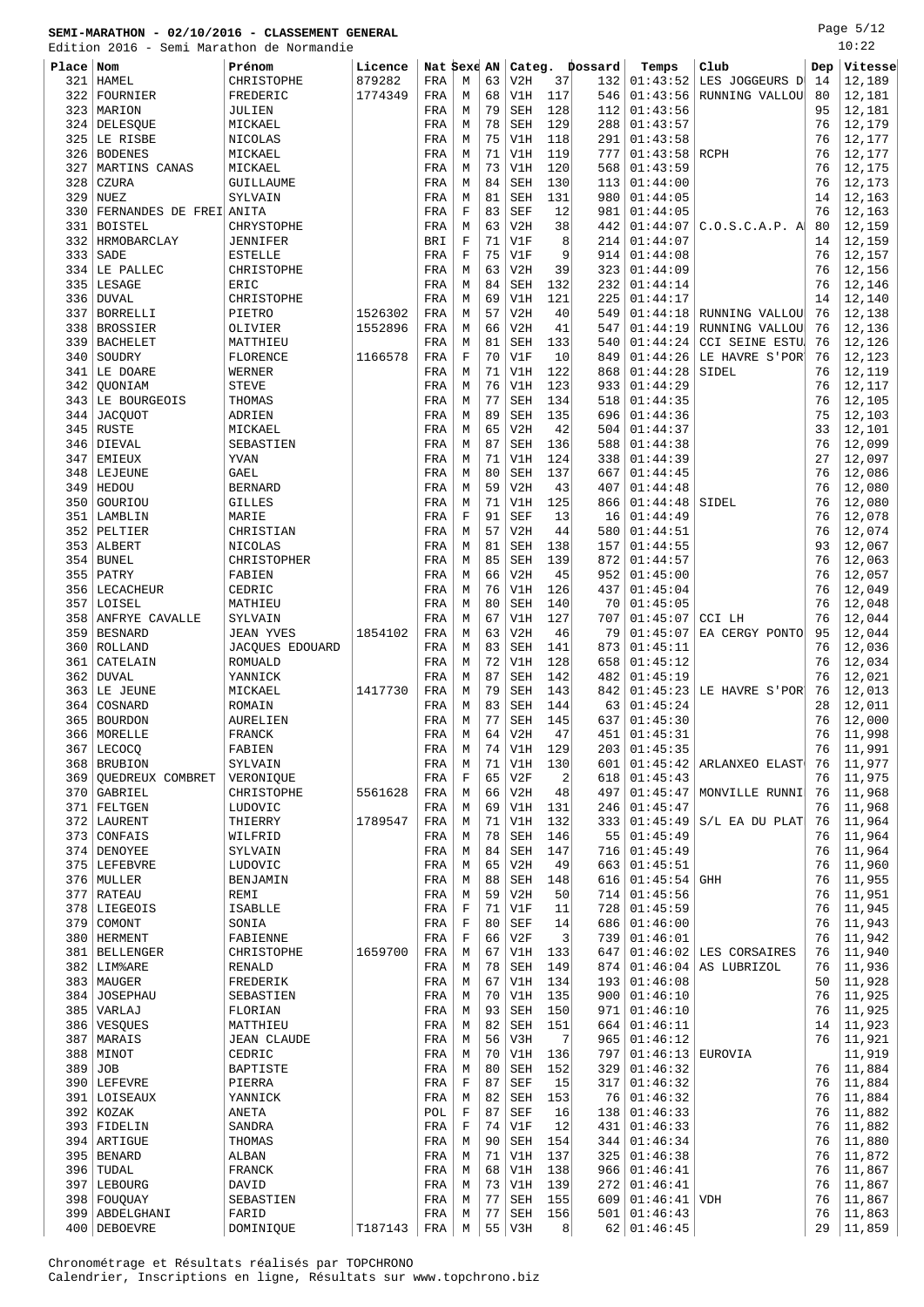Page 6/12

|       | Edition 2016 - Semi Marathon de Normandie |                      |                    |             |             |    |                 |           |                |                |                                                        |          | 10:22             |
|-------|-------------------------------------------|----------------------|--------------------|-------------|-------------|----|-----------------|-----------|----------------|----------------|--------------------------------------------------------|----------|-------------------|
| Place | Nom                                       | Prénom               | Licence            | Nat Sexe AN |             |    |                 |           | Categ. Dossard | Temps          | Club                                                   | Dep      | Vitesse           |
| 401   | LEBOUCHER                                 | FABRICE              |                    | FRA         | M           | 68 | V1H             | 140       | 702            | 01:46:55       |                                                        | 27       | 11,841            |
| 402   | MURLIN                                    | LOIC                 |                    | FRA         | M           | 80 | <b>SEH</b>      | 157       | 271            | 01:46:59       |                                                        | 76       | 11,834            |
| 403   | VOLOVITCH                                 | RAPHAEL              |                    | FRA         | М           | 76 | V1H             | 141       | 902            | 01:46:59       |                                                        |          | 11,834            |
| 404   | HEBERT                                    | CEDRIC               |                    | FRA         | M           | 72 | V1H             | 142       | 519            | 01:47:00       |                                                        | 14       | 11,832            |
| 405   | DELALANDE                                 | MICHEL               |                    | FRA         | М           | 53 | V3H             | 9         | 401            | 01:47:02       |                                                        | 27       | 11,828            |
| 406   | <b>AUVAGE</b>                             | MICKAEL              |                    | FRA         | M           | 76 | V1H             | 143       | 78             | 01:47:09       |                                                        | 62       | 11,815            |
| 407   | DESOBRI                                   | FABRICE              |                    | FRA         | М           | 79 | <b>SEH</b>      | 158       | 117            | 01:47:14       |                                                        | 76       | 11,806            |
| 408   | JEAN                                      | LAURENT              |                    | FRA         | M           | 75 | V1H             | 144       | 780            | 01:47:17       |                                                        | 27       | 11,801            |
| 409   | TENIERE                                   | LUDOVIC              |                    | FRA         | М           | 70 | V1H             | 145       | 537            | 01:47:17       | CREDIT AGRICOL                                         | 76       | 11,801            |
| 410   | ROBINO                                    | <b>STEPHANNE</b>     |                    | FRA         | М           | 70 | V1H             | 146       | 65             | 01:47:19       |                                                        | 56       | 11,797            |
| 411   | CHEMIN                                    | SAMUEL               |                    | FRA         | М           | 69 | V1H             | 147       | 270            | 01:47:21       |                                                        | 76       | 11,793            |
| 412   | LEBLOND                                   | PIERRE               |                    | FRA         | M           | 88 | <b>SEH</b>      | 159       | 439            | 01:47:21       |                                                        | 76       | 11,793            |
| 413   | <b>SERRE</b>                              | OLIVIER              |                    | FRA         | M           | 74 | V1H             | 148       | 363            | 01:47:27       |                                                        | 76       | 11,782            |
| 414   | LEMERCIER                                 | ERIC                 |                    | FRA         | М           | 69 | V1H             | 149       | 457            | 01:47:31       |                                                        | 76       | 11,775            |
| 415   | ZOUITEN                                   | DRISS                |                    | FRA         | М           | 90 | <b>SEH</b>      | 160       | 275            | 01:47:33       |                                                        | 14       | 11,771            |
| 416   | BOURGUIGNON                               | QUENTIN              |                    | FRA         | М           | 97 | <b>JUH</b>      | 9         | 681            | 01:47:34       |                                                        | 76       | 11,769            |
| 417   | LAMOULEN                                  | YANN                 |                    | FRA         | М           | 80 | <b>SEH</b>      | 161       | 722            | 01:47:34       |                                                        | 27       | 11,769            |
| 418   | BARGOIN                                   | DAVID                | 1586588            | FRA         | M           | 76 | V1H             | 150       | 362            | 01:47:35       | EA CERGY PONTO                                         | 95       | 11,768            |
| 419   | MENESES                                   | <b>JOSE</b>          |                    | FRA         | М           | 59 | V2H             | 51        | 487            | 01:47:35       |                                                        | 76       | 11,768            |
| 420   | DOISY                                     | PASCAL               |                    | FRA         | M           | 63 | V2H             | 52        | 619            | 01:47:40       |                                                        | 76       | 11,759            |
| 421   | <b>DUBUC</b>                              | FABRICE              |                    | FRA         | М           | 81 | SEH             | 162       | 342            | 01:47:44       |                                                        | 76       | 11,751            |
| 422   | DEPREZ                                    | FRANCOIS             |                    | FRA         | M           | 70 | V1H             | 151       | 234            | 01:47:47       |                                                        | 14       | 11,746            |
| 423   | BLONDEL                                   | ALLISON              |                    | FRA         | $\mathbf F$ | 84 | <b>SEF</b>      | 17        | 141            | 01:47:50       |                                                        | 76       | 11,740            |
| 424   | FRANCOIS                                  | WILLY                |                    | FRA         | М           | 73 | V1H             | 152       | 421            | 01:47:55       |                                                        | 76       | 11,731            |
| 425   | LEFEBVRE                                  | VINCENT              |                    | FRA         | M           | 81 | <b>SEH</b>      | 163       | 514            | 01:47:56       |                                                        | 76       | 11,729            |
| 426   | FARIEUX                                   | VINCENT              |                    | FRA         | М           | 95 | ESH             | 6         | 295            | 01:47:56       |                                                        | 76       | 11,729            |
| 427   | <b>BLONDEL</b>                            | SEBASTIEN            |                    | FRA         | М           | 82 | <b>SEH</b>      | 164       | 140            | 01:48:03       |                                                        | 76       | 11,717            |
| 428   | PLANQUE                                   | DOROTHEE             |                    | FRA         | F           | 84 | <b>SEF</b>      | 18        | 181            | 01:48:05       |                                                        | 14       | 11,713            |
| 429   | CORDONIN                                  | FABIEN               |                    | FRA         | M           | 91 | <b>SEH</b>      | 165       | 655            | 01:48:08       |                                                        | 97       | 11,708            |
| 430   | POYAC                                     | <b>BRUNO</b>         |                    | FRA         | М           | 59 | V2H             | 53        | 541            | 01:48:12       |                                                        | 76       | 11,701            |
| 431   | <b>BARBEY</b>                             | XAVIER               |                    | FRA         | M           | 63 | V2H             | 54        | 804            | 01:48:23       | <b>CCI LE HAVRE</b>                                    | 14       | 11,681            |
| 432   | BILLIAUX                                  | PASCAL               |                    | FRA         | М           | 61 | V2H             | 55        | 19             | 01:48:24       |                                                        | 57       | 11,679            |
| 433   | SISSOKO                                   | ADAMA                |                    | FRA         | М           | 94 | ESH             | 7         | 58             | 01:48:25       |                                                        | 27       | 11,677            |
| 434   | DESAILLY                                  | <b>BERTRAND</b>      |                    | FRA         | М           | 84 | <b>SEH</b>      | 166       | 308            | 01:48:25       |                                                        | 76       | 11,677            |
| 435   | <b>BLOQUET</b>                            | JULIEN               |                    | FRA         | М           | 88 | <b>SEH</b>      | 167       | 475            | 01:48:25       |                                                        | 76       | 11,677            |
| 436   | DEOTTO                                    | <b>BERNARD</b>       |                    | FRA         | M           | 57 | V2H             | 56        | 694            | 01:48:28       |                                                        | 76       | 11,672            |
| 437   | <b>BELOIS</b>                             | <b>GILLES</b>        |                    | FRA         | М           | 64 | V2H             | 57        | 107            | 01:48:29       |                                                        | 76       | 11,670            |
| 438   | MOLHO                                     | OLIVIER              | 1865649            | FRA         | M           | 80 | SEH             | 168       | 525            | 01:48:32       | VAL-DE-REUIL A                                         | 14       | 11,665            |
| 439   | FRAUD                                     | YOHAN                | 1840027            | FRA         | М           | 86 | <b>SEH</b>      | 169       | 636            | 01:48:37       | AC ROCHE-SUR-Y                                         | 85       | 11,656            |
| 440   | TANGUY                                    | NICOLAS              |                    | FRA         | М           | 78 | <b>SEH</b>      | 170       | 620            | 01:48:39       |                                                        | 76       | 11,652            |
| 441   | LADIRAY                                   | MICKAEL              |                    | FRA         | М           | 79 | SEH             | 171       | 240            | 01:48:42       |                                                        | 76       | 11,647            |
| 442   | LEVEE                                     | <b>JEAN BAPTISTE</b> |                    | FRA         | М           | 81 | <b>SEH</b>      | 172       | 85             | 01:48:46       |                                                        | 75       | 11,640            |
| 443   | BIARD                                     | SOLENE               |                    | FRA         | $\mathbf F$ | 81 | <b>SEF</b>      | 19        | 717            | 01:48:46       |                                                        | 14       | 11,640            |
| 444   | PERRAULT                                  | TEDDY                |                    | FRA         | M           | 87 | <b>SEH</b>      | 173       | 42             | 01:48:51       |                                                        | 27       | 11,631            |
|       | 445   LAMBARD<br>446 SENARD               | SONNY<br>CHRISTOPHE  | 1754999<br>5561012 | FRA<br>FRA  | M<br>М      | 81 | SEH<br>$63$ V2H | 174<br>58 | 839            |                | $01:48:52$ LE HAVRE S'POR<br>543 01:48:53 RUN BIKE CIM | 76<br>76 | 11,629<br> 11,627 |
| 447   | DAVAREND                                  | VIRGINIE             |                    | FRA         | $\mathbf F$ | 72 | V1F             | 13        | 122            | 01:48:55       |                                                        | 14       | 11,624            |
| 448   | GRANDSERRE                                | MARJORIE             | 1152700            | FRA         | $\mathbf F$ | 80 | <b>SEF</b>      | 20        | 833            | 01:48:58       | LE HAVRE S'POR                                         | 76       | 11,618            |
| 449   | <b>BARAY-DOUBLET</b>                      | SOPHIE               | 1417733            | FRA         | $\mathbf F$ | 82 | <b>SEF</b>      | 21        | 815            | 01:48:58       | LE HAVRE S'POR                                         | 76       | 11,618            |
|       | 450 BARRAY                                | GUILLAUME            | 1883764            | FRA         | М           | 79 | SEH             | 175       | 814            | 01:48:58       | LE HAVRE S'POR                                         | 76       | 11,618            |
| 451   | ALLAIN                                    | RAPHAEL              |                    | FRA         | M           | 90 | SEH             | 176       | 863            | 01:48:59       |                                                        | 76       | 11,616            |
|       | 452 ANCELIN                               | THOMAS               |                    | FRA         | М           | 76 | V1H             | 153       | 775            | 01:49:01       | ASDR                                                   | 76       | 11,613            |
|       | 453   KAHLOUCHE                           | PHILIPPE             | 1675667            | FRA         | M           | 61 | V2H             | 59        | 248            | 01:49:04       | RIVA COURIR                                            | 14       | 11,608            |
|       | 454 DIAMENT                               | MICHEL               |                    | FRA         | М           | 62 | V2H             | 60        | 173            | 01:49:05       |                                                        | 94       | 11,606            |
|       | 455   DEPORTE                             | MICKAEL              |                    | FRA         | М           | 85 | SEH             | 177       | 180            | 01:49:06       |                                                        | 76       | 11,604            |
|       | 456   DEMARE                              | OLIVIA               |                    | FRA         | $\mathbf F$ | 78 | SEF             | 22        | 599            | 01:49:09       | CORSAIRES FECA                                         | 76       | 11,599            |
|       | $457$ PLUMEY                              | FRANCK               |                    | FRA         | М           | 66 | V2H             | 61        | 646            | 01:49:11       |                                                        | 14       | 11,595            |
|       | 458   MANDEVILLE                          | MARTINE              |                    | FRA         | F           | 67 | V1F             | 14        | 706            | 01:49:12       | ASCT TOUSSAINT                                         | 76       | 11,593            |
|       | 459 GRANDIN                               | FRANCK               |                    | FRA         | M           | 75 | V1H             | 154       | 489            | 01:49:20       |                                                        | 14       | 11,579            |
|       | 460 LETERC                                | MATHIEU              |                    | FRA         | М           | 93 | SEH             | 178       | 244            | 01:49:21       | RIVA COURIR                                            | 14       | 11,578            |
|       | 461 KICHE                                 | NORA                 | 1409397            | FRA         | $\mathbf F$ | 73 | V1F             | 15        | 837            | 01:49:21       | LE HAVRE S'POR                                         | 76       | 11,578            |
|       | 462 NAVEIRA                               | JULIAN               |                    | FRA         | М           | 75 | V1H             | 155       | 941            | 01:49:25       |                                                        | 76       | 11,570            |
|       | $463$ SECCHI                              | OLIVIER              |                    | FRA         | M           | 70 | V1H             | 156       | 623            | 01:49:28       |                                                        | 14       | 11,565            |
|       | 464   DESJARDINS                          | LAURENT              |                    | FRA         | M           | 76 | V1H             | 157       | 656            | 01:49:33       |                                                        | 14       | 11,556            |
|       | 465 DALMAS                                | EDDY                 |                    | FRA         | M           | 76 | V1H             | 158       | 573            | 01:49:34       |                                                        | 76       | 11,555            |
|       | 466 GUEVILLE                              | CINDY                |                    | FRA         | $\mathbf F$ | 78 | SEF             | 23        | 643            | 01:49:34       |                                                        | 27       | 11,555            |
|       | 467   LEMARCHAND                          | NICOLAS              |                    | FRA         | M           | 72 | V1H             | 159       | 944            | 01:49:36       |                                                        | 76       | 11,551            |
|       | $468$ LEROY                               | <b>EMILIE</b>        |                    | FRA         | $\mathbf F$ | 82 | <b>SEF</b>      | 24        | 267            | 01:49:40       |                                                        | 76       | 11,544            |
|       | 469   CAUDEBEC                            | SOPHIE               |                    | FRA         | $\mathbf F$ | 91 | SEF             | 25        | 986            | 01:49:47       |                                                        | 76       | 11,532            |
|       | $470$ RUETTE                              | FRANCK               |                    | FRA         | М           | 68 | V1H             | 160       | 675            | 01:49:49       |                                                        | 14       | 11,528            |
|       | $471$ FESTY                               | JEAN                 |                    | FRA         | М           | 82 | SEH             | 179       | 154            | 01:49:49       |                                                        | 76       | 11,528            |
|       | 472   SEVAUX                              | THIERRY              |                    | FRA         | М           | 81 | <b>SEH</b>      | 180       | 196            | 01:49:49       |                                                        | 27       | 11,528            |
|       | 473 LHERMITTE                             | YANNICK              |                    | FRA         | M           | 73 | V1H             | 161       | 66             | 01:49:55       |                                                        | 76       | 11,518            |
|       | $474$ BARD                                | VINCENT              |                    | FRA         | М           | 68 | V1H             | 162       | 495            | 01:49:56       | RACING JUDO CL                                         | 76       | 11,516            |
|       | 475   BONNEVILLE                          | MELANIE              | 1651333            | FRA         | $\mathbf F$ | 77 | SEF             | 26        | 822            | 01:49:58       | LE HAVRE S'POR                                         | 76       | 11,513            |
|       | 476   BOUDARD                             | TOMMY                |                    | FRA         | M           | 76 | V1H             | 163       | 572            | 01:50:00       |                                                        | 14       | 11,509            |
|       | 477   MORIN                               | DAVID                |                    | FRA         | М           | 67 | V1H             | 164       | 579            | 01:50:01       |                                                        | 27       | 11,507            |
|       | 478 VILLAIN                               | <b>JEAN PAUL</b>     | 35341              | FRA         | M           | 80 | SEH             | 181       | 12             |                | $01:50:01$ MENEUR D ALLUR                              |          | 11,507            |
|       | 479 RESSENCOURT                           | CAROLINE             |                    | FRA         | $\mathbf F$ |    | $82$ SEF        | 27        |                | 452   01:50:02 |                                                        |          | $76$   11,506     |

480 GUILLEM BRUNO 1425675 FRA M 70 V1H 165 666 01:50:03 CAEN ATHLETIC 14 11,504

Chronométrage et Résultats réalisés par TOPCHRONO Calendrier, Inscriptions en ligne, Résultats sur www.topchrono.biz

 $\overline{\phantom{a}}$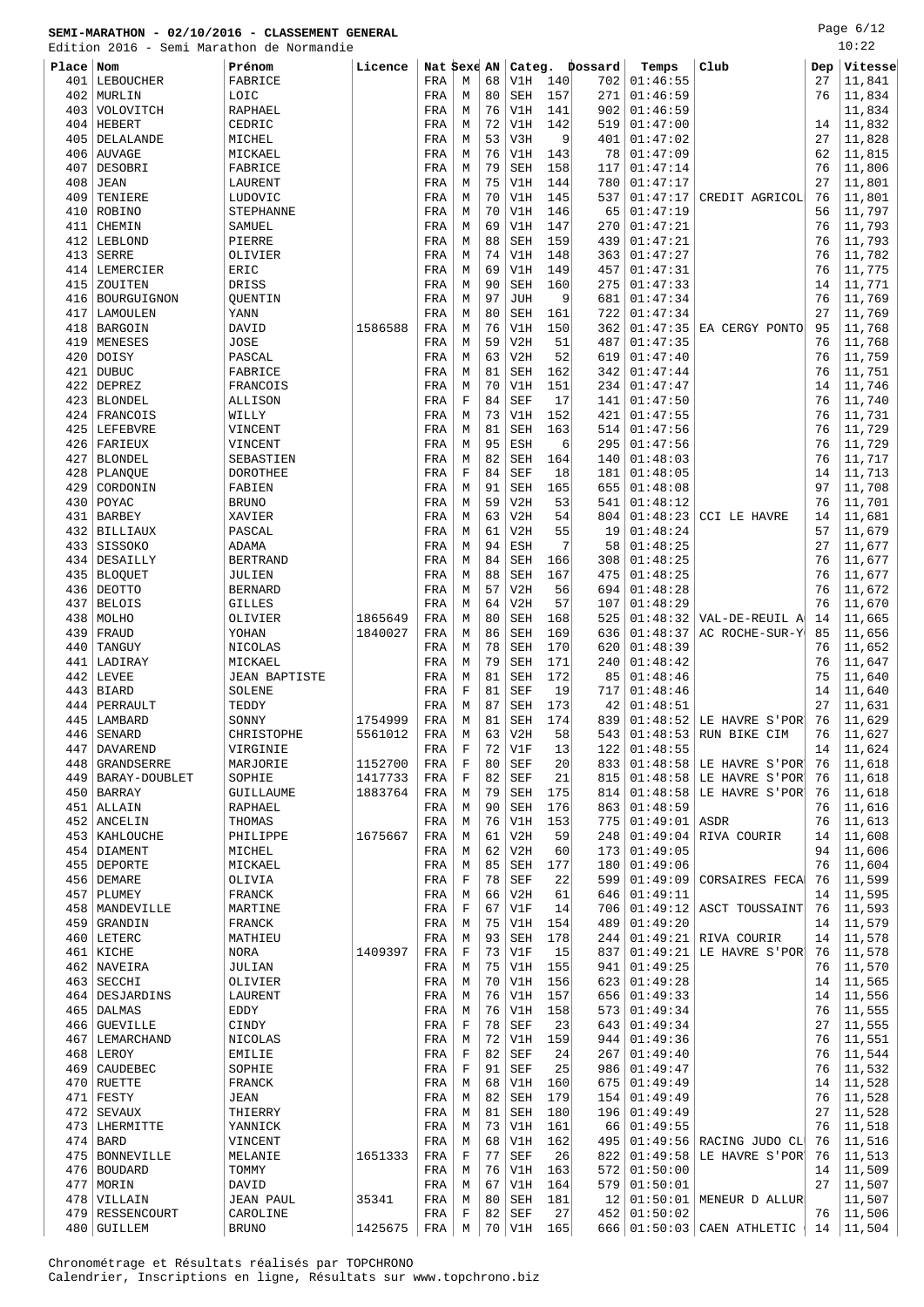Edition 2016 - Semi Marathon de Normandie

Page 7/12  $10:22$ 

|           |                        | Edition 2016 - Semi Marathon de Normandie |              |             |             |    |            |     |         |          |                     |     | 10:75   |
|-----------|------------------------|-------------------------------------------|--------------|-------------|-------------|----|------------|-----|---------|----------|---------------------|-----|---------|
| Place Nom |                        | Prénom                                    | Licence      | Nat Sexe AN |             |    | Categ.     |     | Dossard | Temps    | Club                | Dep | Vitesse |
| 481       | LAROCHE                | PHILIPPE                                  |              | <b>FRA</b>  | M           | 69 | V1H        | 166 | 251     | 01:50:13 |                     | 14  | 11,486  |
| 482       | DEPORTE                | MAXIME                                    | 1754982      | FRA         | M           | 96 | ESH        | 8   | 828     | 01:50:16 | LE HAVRE S'POR'     | 76  | 11,481  |
|           |                        |                                           |              |             | M           | 71 | V1H        | 167 | 712     | 01:50:20 |                     | 76  | 11,474  |
| 483       | PRAGASSA               | <b>JEAN FRANCOIS</b>                      |              | FRA         |             |    |            |     |         |          |                     |     |         |
| 484       | HUBERT                 | <b>JONATHAN</b>                           |              | FRA         | М           | 84 | <b>SEH</b> | 182 | 134     | 01:50:26 |                     | 76  | 11,464  |
| 485       | RICHARD                | DANIEL                                    |              | FRA         | M           | 51 | V3H        | 10  | 349     | 01:50:26 |                     | 76  | 11,464  |
| 486       | <b>BULTEY</b>          | <b>JEAN FRANCOIS</b>                      |              | FRA         | M           | 64 | V2H        | 62  | 438     | 01:50:26 |                     | 76  | 11,464  |
| 487       | VINCENT                | FREDERIC                                  |              | FRA         | M           | 64 | V2H        | 63  | 597     | 01:50:33 | SOCIETE GENRAL      |     | 11,452  |
| 488       | MANSARD                | WILLIAMS                                  |              | FRA         | М           | 70 | V1H        | 168 | 144     | 01:50:39 |                     | 60  | 11,441  |
| 489       | <b>BUNEL</b>           | <b>BENOIT</b>                             |              | FRA         | М           | 75 | V1H        | 169 | 744     | 01:50:41 |                     | 27  | 11,438  |
| 490       | UGER                   | MATHIEU                                   |              | FRA         | M           | 85 | <b>SEH</b> | 183 | 81      | 01:50:44 |                     | 92  | 11,433  |
| 491       | <b>BOTELLA</b>         | ALFRED                                    |              | FRA         | M           | 63 | V2H        | 64  | 179     | 01:50:45 |                     | 76  | 11,431  |
|           |                        |                                           |              |             |             |    |            |     |         |          |                     |     |         |
| 492       | <b>DUBOIS</b>          | PATRICE                                   | 5566047      | FRA         | M           | 87 | <b>SEH</b> | 184 | 544     | 01:50:47 | RUN BIKE CIM        |     | 11,428  |
| 493       | STIL                   | KEVIN                                     |              | FRA         | М           | 83 | <b>SEH</b> | 185 | 894     | 01:50:52 |                     | 76  | 11,419  |
| 494       | HAUTERS                | ELISE                                     | 1836717      | FRA         | $\mathbf F$ | 80 | <b>SEF</b> | 28  | 621     | 01:50:56 | GA COMMUNAUTE       | 76  | 11,412  |
| 495       | <b>GUERRAND</b>        | DANIEL                                    |              | FRA         | M           | 51 | V3H        | 11  | 534     | 01:50:58 |                     | 76  | 11,409  |
| 496       | ARTIGUE                | ALAIN                                     | 1132021      | FRA         | M           | 62 | V2H        | 65  | 357     | 01:51:05 | S/L EA DU PLAT      | 76  | 11,397  |
| 497       | <b>BERTIN</b><br>PETIT | LUDIVINE                                  |              | FRA         | $\mathbf F$ | 76 | V1F        | 16  | 615     | 01:51:06 | <b>GHH</b>          | 76  | 11,395  |
| 498       | MOREL                  | ALEXANDRE                                 |              | FRA         | M           | 89 | <b>SEH</b> | 186 | 735     | 01:51:07 |                     | 78  | 11,393  |
| 499       |                        |                                           |              |             | $\mathbf F$ | 88 | <b>SEF</b> | 29  | 128     | 01:51:07 |                     | 78  | 11,393  |
|           | REQUENA                | PAULINE                                   |              | FRA         |             |    |            |     |         |          |                     |     |         |
| 500       | DUPUI                  | LOIC                                      |              | FRA         | M           | 72 | V1H        | 170 | 776     | 01:51:17 | ASDR                | 76  | 11,376  |
| 501       | SANCHEZ CALIXTO        | CRISTINA                                  |              | ESP         | F           | 87 | <b>SEF</b> | 30  | 21      | 01:51:21 |                     | 92  | 11,370  |
| 502       | <b>LEFEBVRE</b>        | NICOLAS                                   |              | FRA         | M           | 66 | V2H        | 66  | 133     | 01:51:23 |                     | 76  | 11,366  |
| 503       | REQUENA                | <b>GUY PAUL</b>                           |              | FRA         | М           | 61 | V2H        | 67  | 125     | 01:51:23 |                     | 76  | 11,366  |
| 504       | VANBESIEN              | DOMINIQUE                                 |              | FRA         | М           | 63 | V2H        | 68  | 399     | 01:51:26 |                     | 76  | 11,361  |
| 505       | <b>DURAND</b>          | <b>BRUNO</b>                              |              | FRA         | М           | 79 | <b>SEH</b> | 187 | 924     | 01:51:33 |                     | 76  | 11,349  |
| 506       | TAURIN                 | <b>JEAN CHARLES</b>                       |              | FRA         | M           | 81 | <b>SEH</b> | 188 | 403     | 01:51:34 |                     | 76  | 11,347  |
| 507       | <b>QUEREY</b>          | THOMAS                                    |              |             | М           | 86 | <b>SEH</b> | 189 | 280     | 01:51:35 |                     | 27  | 11,346  |
|           |                        |                                           |              | FRA         |             |    |            |     |         |          |                     |     |         |
| 508       | MEUROT                 | FREDERIC                                  |              | FRA         | M           | 75 | V1H        | 171 | 376     | 01:51:38 |                     | 76  | 11,341  |
| 509       | GOZDEK                 | <b>JEAN FRANCOIS</b>                      |              | FRA         | М           | 75 | V1H        | 172 | 290     | 01:51:40 |                     | 95  | 11,337  |
| 510       | CREVEIL                | GUILLAUME                                 |              | FRA         | М           | 81 | <b>SEH</b> | 190 | 803     | 01:51:42 |                     | 76  | 11,334  |
| 511       | <b>BARBARAY</b>        | LANDRY                                    |              | FRA         | М           | 79 | <b>SEH</b> | 191 | 67      | 01:51:44 |                     | 76  | 11,331  |
| 512       | VIEILLE                | CHRISTIAN                                 |              | FRA         | М           | 75 | V1H        | 173 | 524     | 01:51:47 |                     | 75  | 11,325  |
| 513       | <b>BOUSSARD</b>        | <b>JEAN MARIE</b>                         |              | FRA         | М           | 63 | V2H        | 69  | 121     | 01:51:49 |                     | 14  | 11,322  |
| 514       | GAUTHIER               | YANN                                      |              | FRA         | М           | 60 | V2H        | 70  | 408     | 01:51:52 |                     | 76  | 11,317  |
| 515       | <b>BELKAHIA</b>        | <b>EMIR</b>                               |              | FRA         | M           | 89 | SEH        | 192 | 683     | 01:51:55 |                     | 93  | 11,312  |
|           |                        |                                           |              |             |             |    |            |     |         |          |                     |     |         |
| 516       | AMARGE                 | CAROLE                                    | $\mathbf{0}$ | FRA         | $\mathbf F$ | 90 | <b>SEF</b> | 31  | 682     | 01:51:55 |                     | 93  | 11,312  |
| 517       | CROCHEMORE             | SARAH                                     |              | FRA         | $\mathbf F$ | 89 | <b>SEF</b> | 32  | 433     | 01:52:00 |                     | 76  | 11,304  |
| 518       | LEPAS                  | LUDIVINE                                  |              | FRA         | F           | 78 | <b>SEF</b> | 33  | 88      | 01:52:04 |                     | 50  | 11,297  |
| 519       | LEFEBVRE               | ROBIN                                     |              | FRA         | M           | 91 | SEH        | 193 | 589     | 01:52:10 |                     | 76  | 11,287  |
| 520       | MILLET                 | ANTHONY                                   |              | FRA         | М           | 88 | <b>SEH</b> | 194 | 494     | 01:52:21 | CIM                 |     | 11,268  |
| 521       | GAUMONT                | <b>EMILE</b>                              |              | FRA         | M           | 52 | V3H        | 12  | 296     | 01:52:22 |                     | 59  | 11,267  |
| 522       | SKORIC                 | CHRISTOPHE                                |              | FRA         | М           | 71 | V1H        | 174 | 385     | 01:52:24 |                     | 76  | 11,263  |
|           |                        |                                           |              |             |             | 70 |            | 175 | 516     | 01:52:25 |                     | 76  |         |
| 523       | BLONDEL                | MICKAEL                                   |              | FRA         | М           |    | V1H        |     |         |          |                     |     | 11,262  |
| 524       | <b>DUFEUTRELLE</b>     | NORBERT                                   |              | FRA         | M           | 69 | V1H        | 176 | 219     | 01:52:32 |                     | 27  | 11,250  |
| 525       | LAVALLE                | PHILIPPE                                  | 96889        | FRA         | M           | 63 | V2H        | 71  | 884     | 01:52:32 | MONTIVILLIERS       | 76  | 11,250  |
| 526       | <b>AUBER</b>           | <b>ELISABETH</b>                          |              | FRA         | $\mathbf F$ | 66 | V2F        | 4   | 481     | 01:52:36 |                     | 76  | 11,243  |
| 527       | LIHOREAU               | GREGOIRE                                  |              | FRA         | М           | 88 | SEH        | 195 | 265     | 01:52:37 |                     | 76  | 11,242  |
|           | 528   KLAPCZYNSKI      | CLEMENCE                                  |              | FRA         | $\mathbf F$ | 91 | <b>SEF</b> | 34  | 691     | 01:52:39 |                     | 27  | 11,238  |
|           | 529 COATANROCH         | FRACK                                     |              | FRA         | М           | 68 | V1H        | 177 | 989     | 01:52:39 |                     | 76  | 11,238  |
|           | 530 GOGUET             | MARION                                    |              | FRA         | F           | 87 | SEF        | 35  | 453     | 01:52:43 |                     | 76  | 11,232  |
| 531       | SIMON                  | ALAIN                                     |              | FRA         | М           | 49 | V3H        | 13  | 871     | 01:52:47 | SIDEL               |     | 11,225  |
| 532       | JULIEN                 | VINCENT                                   |              | FRA         | М           | 77 | SEH        | 196 | 54      | 01:52:50 |                     | 61  | 11,220  |
|           |                        |                                           |              |             |             |    |            |     |         |          |                     |     |         |
|           | 533 DENIS MESPLES      | JULIEN                                    |              | FRA         | М           | 82 | SEH        | 197 | 778     | 01:52:52 | RCPH                | 76  | 11,217  |
|           | 534 HOREL              | JULIEN                                    |              | FRA         | М           | 88 | SEH        | 198 | 200     | 01:52:54 |                     | 14  | 11,213  |
|           | 535   ISABELLE         | <b>GILLES</b>                             |              | FRA         | М           | 61 | V2H        | 72  | 40      | 01:52:55 |                     | 14  | 11,212  |
|           | 536 GUILLOCHON         | VANESSA                                   |              | FRA         | $\mathbf F$ | 84 | <b>SEF</b> | 36  | 604     | 01:52:59 |                     | 76  | 11,205  |
|           | $537$ BOBEE            | <b>NORMAN</b>                             | 423484       | FRA         | М           | 79 | SEH        | 199 | 821     | 01:52:59 | LE HAVRE S'POR      | 76  | 11,205  |
|           | 538   MERE             | <b>JEAN LUC</b>                           |              | FRA         | М           | 66 | V2H        | 73  | 709     | 01:53:03 |                     | 50  | 11,199  |
| 539       | MUTEL                  | DANIEL                                    |              | FRA         | М           | 59 | V2H        | 74  | 306     | 01:53:07 |                     | 76  | 11,192  |
|           | 540 LEROUX             | MICKAEL                                   |              | FRA         | М           | 81 | SEH        | 200 | 420     | 01:53:09 |                     | 76  | 11,189  |
|           |                        |                                           |              |             |             |    |            |     |         |          |                     |     |         |
|           | 541 BELLOIR            | <b>GILLES</b>                             |              | FRA         | M           | 70 | V1H        | 178 | 47      | 01:53:12 |                     | 14  | 11,184  |
|           | $542$ CHENU            | ERIC                                      |              | FRA         | М           | 68 | V1H        | 179 | 69      | 01:53:13 |                     | 29  | 11,182  |
|           | $543$ DUBOS            | <b>JEREMY</b>                             |              | FRA         | М           | 75 | V1H        | 180 | 765     | 01:53:13 | LIA                 | 76  | 11,182  |
|           | 544   MONTOUCTIET      | <b>STEPHANE</b>                           |              | FRA         | М           | 59 | V2H        | 75  | 953     | 01:53:14 |                     | 14  | 11,180  |
|           | $545$ MARTY            | DOMINIQUE                                 |              | FRA         | М           | 60 | V2H        | 76  | 593     | 01:53:14 |                     | 24  | 11,180  |
|           | 546   MEGRET           | ERIC                                      |              | FRA         | М           | 73 | V1H        | 181 | 982     | 01:53:15 |                     | 76  | 11,179  |
|           | $547$ COCART           | NATHALIE                                  |              | FRA         | $\mathbf F$ | 71 | V1F        | 17  | 800     |          | $01:53:15$ HELVETIA | 76  | 11,179  |
|           | 548 ZOUGGAR            | MEHDI                                     |              | FRA         | М           | 83 | SEH        | 201 | 685     | 01:53:17 |                     | 92  | 11,176  |
|           | 549 DEFOIS             | LAURENT                                   |              | FRA         | М           | 65 | V2H        | 77  | 661     | 01:53:18 |                     | 50  | 11,174  |
|           |                        |                                           |              |             |             |    |            |     |         |          |                     |     |         |
|           | 550 ETIENNE            | SYLVIE                                    |              | FRA         | F           | 67 | V1F        | 18  | 347     | 01:53:21 | DREAM TEAM          | 76  | 11,169  |
|           | 551   BETROM           | YORAN                                     |              | FRA         | М           | 87 | SEH        | 202 | 57      | 01:53:21 |                     | 28  | 11,169  |
|           | 552 GUILBAUD           | SIMON                                     |              | FRA         | М           | 86 | SEH        | 203 | 988     | 01:53:24 |                     | 76  | 11,164  |
|           | 553   DELAUNAY         | FREDERIC                                  |              | FRA         | M           | 75 | V1H        | 182 | 747     | 01:53:30 |                     | 76  | 11,154  |
|           | 554   PORTRON          | JULIEN                                    |              | FRA         | М           | 72 | V1H        | 183 | 766     | 01:53:33 |                     | 76  | 11,149  |
|           | 555   BENARD           | BAPTISTE                                  | 589036       | FRA         | М           | 91 | SEH        | 204 | 535     | 01:53:39 | ATSCAF              | 76  | 11,139  |
|           | 556 GAUMONT            | NICOLAS                                   |              | FRA         | М           | 91 | <b>SEH</b> | 205 | 299     | 01:53:47 |                     | 14  | 11,126  |
|           | $557$ BILLET           | <b>BLANDINE</b>                           |              | FRA         | F           | 91 | <b>SEF</b> | 37  | 687     | 01:53:49 |                     | 76  | 11,123  |
|           |                        |                                           |              |             |             |    |            |     |         |          |                     |     |         |
|           | 558   LHOMMEDIEU       | <b>JEAN MARIE</b>                         |              | FRA         | М           | 61 | V2H        | 78  | 335     | 01:53:50 |                     | 76  | 11,122  |
|           | 559 BOTORAN            | JIMMY                                     |              | FRA         | М           | 74 | V1H        | 184 | 26      | 01:53:55 |                     | 50  | 11,113  |

560 RACE REGIS REGIS REGIS REGISTER REGISTER REGISTER REGISTER REGISTER REGISTER REGISTER REGISTER REGISTER REGISTER REGISTER REGISTER REGISTER REGISTER REGISTER REGISTER REGISTER REGISTER REGISTER REGISTER REGISTER REGIST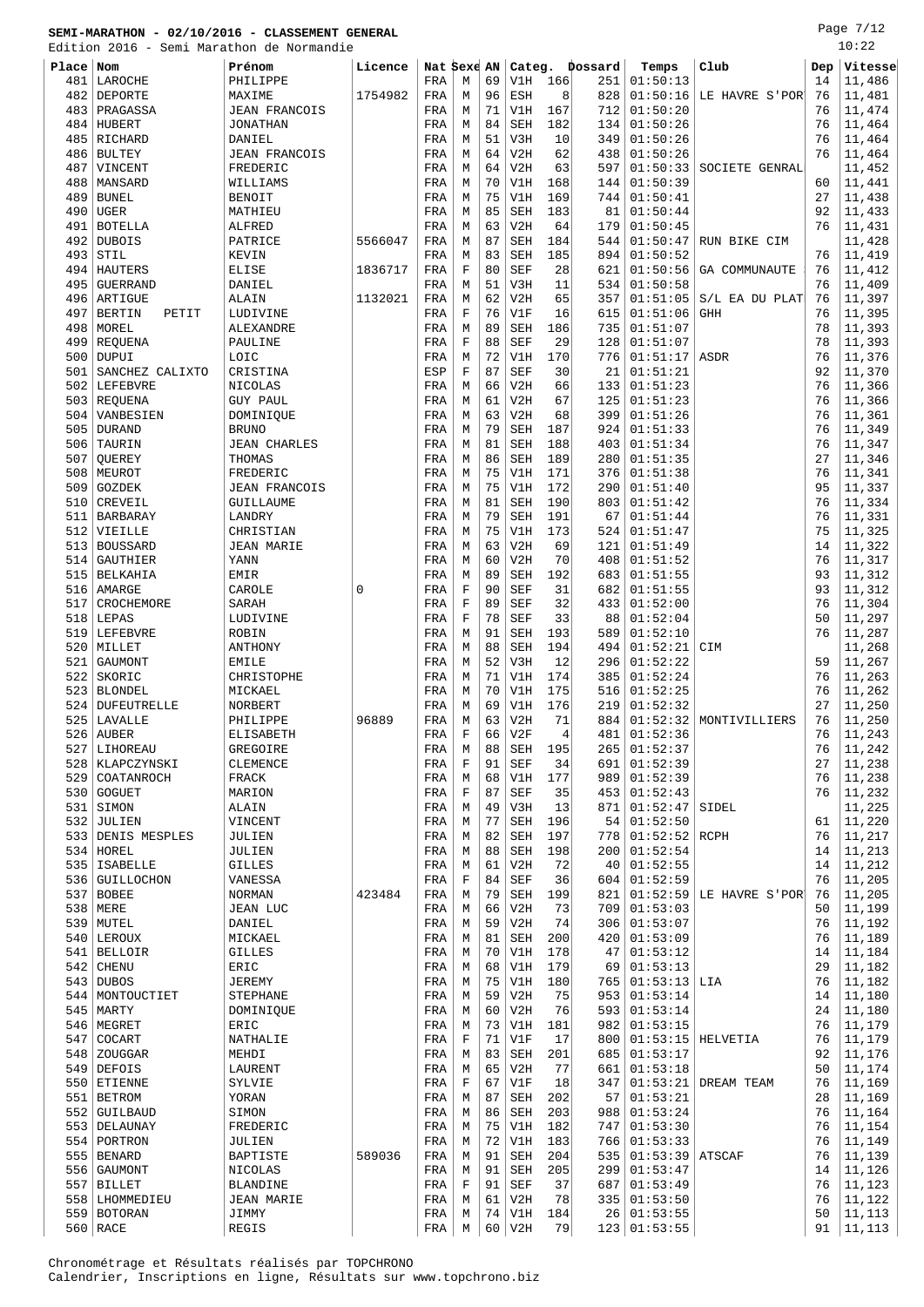Edition 2016 - Semi Marathon de Normandie

Page 8/12 10:22

| <b>FOTCTON</b> |                            | 2016 - Semi Marachon de Normandie |         |             |             |    |            |     |         |                 |                         |     | ⊥∪ •∠∠  |
|----------------|----------------------------|-----------------------------------|---------|-------------|-------------|----|------------|-----|---------|-----------------|-------------------------|-----|---------|
| Place Nom      |                            | Prénom                            | Licence | Nat Sexe AN |             |    | Categ.     |     | Dossard | Temps           | Club                    | Dep | Vitesse |
| 561            | <b>DOINEL</b>              | MARC                              |         | FRA         | M           | 64 | V2H        | 80  | 378     | 01:53:56        |                         | 14  | 11,112  |
| 562            | LELIEVRE                   | CEDRIC                            |         | FRA         | М           | 73 | V1H        | 185 | 960     | 01:54:15        |                         | 76  | 11,081  |
| 563            | SAUNIER                    | ERIC                              |         | FRA         | М           | 63 | V2H        | 81  | 650     | 01:54:16        |                         | 76  | 11,079  |
|                |                            |                                   |         |             |             |    |            |     |         |                 |                         |     |         |
| 564            | SAILLARD                   | NICOLAS                           |         | FRA         | М           | 80 | <b>SEH</b> | 206 | 741     | 01:54:17        |                         | 50  | 11,078  |
| 565            | PACOT-GRIVEZ               | LUDOVIC                           |         | FRA         | M           | 70 | V1H        | 186 | 956     | 01:54:21        |                         | 76  | 11,071  |
| 566            | SWAENEPOEL                 | LAURENT                           |         | FRA         | M           | 77 | <b>SEH</b> | 207 | 406     | 01:54:25        |                         | 76  | 11,065  |
| 567            | SWAENEPOEL                 | ANGELIQUE                         |         | FRA         | $\mathbf F$ | 79 | <b>SEF</b> | 38  | 405     | 01:54:25        |                         | 76  | 11,065  |
| 568            | VANHERZEEKE                | <b>GAELLE</b>                     |         | FRA         | F           | 81 | <b>SEF</b> | 39  | 249     | 01:54:28        |                         | 50  | 11,060  |
| 569            | <b>RENAUT</b>              | BENJAMIN                          |         | FRA         | М           | 86 | <b>SEH</b> | 208 | 194     | 01:54:30        |                         | 27  | 11,057  |
| 570            | LEFEBVRE                   | <b>YVES</b>                       |         | FRA         | M           | 57 | V2H        | 82  | 808     | 01:54:38        | CCI                     | 76  | 11,044  |
|                |                            |                                   |         |             |             | 74 |            |     |         |                 |                         | 76  |         |
| 571            | PELLEREAU                  | FREDERIC                          |         | FRA         | М           |    | V1H        | 187 | 654     | 01:54:46        |                         |     | 11,031  |
| 572            | MARTIN                     | LAURENT                           |         | FRA         | М           | 73 | V1H        | 188 | 946     | 01:54:54        |                         | 76  | 11,018  |
| 573            | DAUSSY                     | MATTHIEU                          |         | FRA         | М           | 88 | <b>SEH</b> | 209 | 348     | 01:55:01        |                         | 14  | 11,007  |
| 574            | <b>DAUSSY</b>              | ERIC                              | 1571595 | FRA         | M           | 65 | V2H        | 83  | 304     | 01:55:01        | LES JOGGEURS D          | 14  | 11,007  |
| 575            | DAGOSNEAU                  | ISABELLE                          |         | FRA         | $\mathbf F$ | 67 | V1F        | 19  | 238     | 01:55:05        |                         | 14  | 11,001  |
| 576            | LAMPERIER                  | CYRIL                             |         | FRA         | M           | 72 | V1H        | 189 | 723     | 01:55:07        |                         | 76  | 10,998  |
| 577            | <b>DUCASTELLE</b>          | JULIEN                            |         | FRA         | М           | 74 | V1H        | 190 | 149     | 01:55:14        |                         | 75  | 10,986  |
| 578            | VAUVARIN                   | ISABELLE                          |         | FRA         | $\mathbf F$ | 70 | V1F        | 20  | 361     | 01:55:17        |                         | 76  | 10,982  |
|                |                            |                                   |         |             |             |    |            |     |         |                 |                         |     |         |
| 579            | COUSIN                     | CHRISTINE                         |         | FRA         | $\mathbf F$ | 68 | V1F        | 21  | 345     | 01:55:17        |                         | 76  | 10,982  |
| 580            | COURTIS                    | THIBAUD                           |         | FRA         | M           | 71 | V1H        | 191 | 162     | 01:55:19        |                         | 76  | 10,978  |
| 581            | ABO EL AZIM                | <b>ASLAM</b>                      |         | FRA         | М           | 92 | <b>SEH</b> | 210 | 558     | 01:55:21        |                         | 76  | 10,975  |
| 582            | <b>DAHMAS</b>              | ABDERRHAMANE                      |         | FRA         | М           | 68 | V1H        | 192 | 997     | 01:55:22        |                         | 76  | 10,974  |
| 583            | <b>DECOURS</b>             | ALAIN                             |         | FRA         | M           | 62 | V2H        | 84  | 135     | 01:55:28        |                         | 76  | 10,964  |
| 584            | LEMOINE                    | BENJAMIN                          |         | FRA         | М           | 91 | <b>SEH</b> | 211 | 701     | 01:55:32        | <b>VDH</b>              |     | 10,958  |
|                |                            |                                   |         |             |             |    |            |     |         |                 |                         |     |         |
| 585            | SAUNIER                    | <b>ARTHUR</b>                     |         | FRA         | M           | 90 | <b>SEH</b> | 212 | 802     | 01:55:33        |                         | 76  | 10,956  |
| 586            | MITSUYAMA                  | AKIKO                             |         | JAP         | $\mathbf F$ | 73 | V1F        | 22  | 472     | 01:55:33        |                         | 75  | 10,956  |
| 587            | MOREL                      | <b>HELENE</b>                     |         | FRA         | F           | 63 | V2F        | 5   | 561     | 01:55:34        | OAC JOGGING OR          | 76  | 10,955  |
| 588            | SELBONNE                   | <b>STEVE</b>                      |         | FRA         | М           | 73 | V1H        | 193 | 488     | 01:55:39        | LOISIR PLURIEL          | 27  | 10,947  |
| 589            | PASTOL                     | AMELIE                            |         | FRA         | $\mathbf F$ | 89 | <b>SEF</b> | 40  | 574     | 01:55:41        |                         | 76  | 10,944  |
| 590            | VALIN                      | WILLEM                            | 1830037 | FRA         | М           | 84 | <b>SEH</b> | 213 | 851     | 01:55:55        | LE HAVRE S'POR          | 76  | 10,922  |
| 591            | LEROY                      | YVES                              |         | FRA         | M           | 62 | V2H        | 85  | 898     | 01:55:55        |                         | 76  | 10,922  |
|                |                            |                                   |         |             |             |    |            |     |         |                 |                         |     |         |
| 592            | GILLIOT                    | PHILIPPE                          |         | FRA         | M           | 58 | V2H        | 86  | 59      | 01:56:02        |                         | 76  | 10,911  |
| 593            | FROMENTIN                  | SEBASTIEN                         |         | FRA         | М           | 84 | <b>SEH</b> | 214 | 27      | 01:56:04        |                         | 76  | 10,908  |
| 594            | FAUVEL                     | JULIE                             |         | FRA         | F           | 94 | ESF        | 1   | 168     | 01:56:07        |                         | 14  | 10,903  |
| 595            | FRASZCZAK                  | THIBAUT                           |         | FRA         | М           | 91 | <b>SEH</b> | 215 | 184     | 01:56:07        |                         | 59  | 10,903  |
| 596            | <b>BOVA</b>                | JEAN LOUIS                        |         | FRA         | М           | 67 | V1H        | 194 | 404     | 01:56:12        | PASS RUNNING F          | 76  | 10,895  |
| 597            | VUGUEUR                    | <b>JEAN MARIE</b>                 |         | FRA         | М           | 67 | V1H        | 195 | 984     | 01:56:20        |                         | 78  | 10,883  |
| 598            | LEVASSEUR                  | PHILIPPE                          |         | FRA         | М           | 70 | V1H        | 196 | 216     | 01:56:25        |                         | 76  | 10,875  |
|                |                            |                                   |         |             |             |    |            |     |         |                 |                         |     |         |
| 599            | <b>DIROU</b>               | FRANCK                            |         | FRA         | M           | 67 | V1H        | 197 | 538     | 01:56:26        | CE REVIMA               | 76  | 10,873  |
| 600            | MERITAN                    | <b>STEPHANE</b>                   |         | FRA         | М           | 71 | V1H        | 198 | 731     | 01:56:31        |                         | 76  | 10,865  |
| 601            | MALLET                     | DOMINIQUE                         | 1770668 | FRA         | M           | 57 | V2H        | 87  | 610     | 01:56:37        | LE HAVRE S'POR'         |     | 10,856  |
| 602            | <b>BOTZUNG</b>             | <b>AUBANE</b>                     |         | FRA         | F           | 73 | V1F        | 23  | 136     | 01:56:37        |                         | 14  | 10,856  |
| 603            | CONSEIL                    | JULIEN                            |         | FRA         | М           | 81 | <b>SEH</b> | 216 | 412     | 01:56:38        | CLUB OMNISPORT          | 76  | 10,855  |
| 604            | BOTZUNG                    | GUILLAUME                         |         | FRA         | М           | 69 | V1H        | 199 | 137     | 01:56:40        |                         | 14  | 10,851  |
| 605            | CAUX                       | <b>JEAN FRANCOIS</b>              |         | FRA         | М           | 73 | V1H        | 200 | 366     | 01:56:41        |                         | 92  | 10,850  |
|                |                            |                                   |         |             |             |    |            |     |         |                 |                         |     |         |
| 606            | <b>HERY</b>                | MATHIEU                           |         | FRA         | M           | 70 | V1H        | 201 | 151     | 01:56:41        |                         | 14  | 10,850  |
| 607            | GODEFROY                   | JULIEN                            |         | FRA         | М           | 87 | SEH        | 217 | 805     | 01:56:45        |                         | 76  | 10,844  |
| 608            | DORE                       | ALEXIS                            |         | FRA         | M           | 94 | ESH        | 9   | 905     | 01:56:46        |                         | 76  | 10,842  |
| 609            | SEMARD                     | BENJAMIN                          |         | FRA         | М           | 87 | <b>SEH</b> | 218 | 865     | 01:56:47        |                         | 76  | 10,841  |
| 610            | SEMARD                     | BENJAMIN                          |         | FRA         | М           | 87 | <b>SEH</b> | 219 | 954     | 01:56:47        |                         | 76  | 10,841  |
| 611            | PANNETIER                  | PIERRE YVES                       |         | FRA         | М           | 71 | V1H        | 202 | 644     | 01:56:49        |                         | 35  | 10,837  |
| 612            | DELAPLANQUE                | EMMANUEL                          |         | FRA         | M           | 80 | <b>SEH</b> | 220 | 279     | 01:56:49        |                         | 76  | 10,837  |
|                |                            |                                   |         |             |             |    |            |     |         |                 |                         |     |         |
|                | 613   BERTRAND             | MARIUS                            |         | FRA         | М           | 97 | <b>JUH</b> | 10  | 670     | 01:56:50        |                         | 61  | 10,836  |
| 614            | CALTOT                     | <b>GWENAELLE</b>                  |         | FRA         | $\mathbf F$ | 76 | V1F        | 24  | 45      | 01:56:50        |                         | 76  | 10,836  |
|                | 615 RIVOIR                 | FREDERIC                          |         | FRA         | М           | 70 | V1H        | 203 | 44      | 01:56:50        |                         | 76  | 10,836  |
| 616            | <b>DEBONNE</b>             | ALEXANDRE                         |         | FRA         | M           | 76 | V1H        | 204 | 118     | 01:56:52        |                         | 76  | 10,833  |
| 617            | PREVOST                    | PASCAL                            | 369223  | FRA         | M           | 64 | V2H        | 88  | 542     | 01:56:52        | RUN BIKE CIM            |     | 10,833  |
| 618            | <b>GUESDON</b>             | PAULINE                           |         | FRA         | F           | 95 | ESF        | 2   | 794     | 01:56:54        | EXXON MOBIL             | 76  | 10,830  |
|                | 619 DURAND                 | SEBASTIEN                         |         | FRA         | М           | 83 | <b>SEH</b> | 221 | 726     | 01:56:54        | ARLANXEO ELAST          | 76  | 10,830  |
| 620            |                            |                                   |         |             |             |    |            | 205 |         |                 |                         |     |         |
|                | DE LA FONCHAIS             | TRISTAN                           |         | FRA         | М           | 67 | V1H        |     | 910     | 01:56:55        |                         | 92  | 10,828  |
| 621            | THAFOURNEL                 | EMMANUEL                          |         | FRA         | M           | 69 | V1H        | 206 | 282     | 01:56:57        |                         | 76  | 10,825  |
|                | 622 LEBAILLIF              | SABRINA                           |         | FRA         | $\mathbf F$ | 75 | V1F        | 25  | 584     | 01:56:58        |                         | 76  | 10,824  |
|                | 623 NIELLEZ                | DAVID                             |         | FRA         | М           | 72 | V1H        | 207 | 239     | 01:56:58        |                         | 14  | 10,824  |
|                | 624   DOUILLET             | STEPHANE                          |         | FRA         | М           | 69 | V1H        | 208 | 158     | 01:57:04        |                         | 76  | 10,814  |
|                | $625$ LE BON               | <b>HERVE</b>                      |         | FRA         | M           | 63 | V2H        | 89  | 791     | 01:57:04        | EXXON MOBIL             | 76  | 10,814  |
|                | $626$ <i>WALAS</i>         | CEDRIC                            |         | FRA         | М           | 76 | V1H        | 209 | 875     | 01:57:04        |                         | 27  | 10,814  |
|                |                            |                                   |         |             |             |    |            |     |         |                 |                         |     |         |
| 627            | FIDELIN                    | FREDERIC                          |         | FRA         | М           | 74 | V1H        | 210 | 432     | 01:57:13        |                         | 76  | 10,801  |
| 628            | RENAUT                     | <b>BRYAN</b>                      |         | FRA         | M           | 91 | <b>SEH</b> | 222 | 195     | 01:57:14        |                         | 76  | 10,799  |
| 629            | THOMAS                     | STEPHANE                          |         | FRA         | М           | 63 | V2H        | 90  | 50      | 01:57:16        |                         | 76  | 10,796  |
|                | 630 MORIN                  | CLAUDE                            |         | FRA         | М           | 67 | V1H        | 211 | 281     | 01:57:18        |                         | 78  | 10,793  |
| 631            | CHAUSSIS                   | FREDERIC                          |         | FRA         | М           | 79 | <b>SEH</b> | 223 | 464     | 01:57:18        |                         | 27  | 10,793  |
| 632            | DUBUISSON DUPLESS AURELIEN |                                   |         | FRA         | M           | 90 | <b>SEH</b> | 224 | 236     | 01:57:21        |                         | 76  | 10,788  |
| 633            | <b>GUESDON</b>             | MARTINE                           |         | FRA         | $\mathbf F$ | 67 | V1F        | 26  | 793     | 01:57:22        | EXXON MOBIL             | 76  | 10,787  |
|                |                            |                                   |         |             |             |    |            |     |         |                 |                         |     |         |
| 634            | TURMEL                     | STEPHANE                          |         | FRA         | М           | 67 | V1H        | 212 | 365     | 01:57:22        |                         | 27  | 10,787  |
| 635            | SOONEKINDT                 | MARC                              |         | FRA         | М           | 78 | SEH        | 225 | 486     | 01:57:25        |                         | 76  | 10,782  |
| 636            | CHAMPION                   | CEDRIC                            |         | FRA         | М           | 84 | <b>SEH</b> | 226 | 553     | 01:57:32        |                         | 27  | 10,771  |
| 637            | MORISSE                    | GUILLAUME                         |         | FRA         | M           | 79 | <b>SEH</b> | 227 | 127     | 01:57:38        |                         | 76  | 10,762  |
| 638            | PERREL                     | MARINA                            |         | FRA         | F           | 76 | V1F        | 27  | 930     |                 | $01:57:39$ RCPH JOGGING | 76  | 10,761  |
| 639            | SAGOT                      | PHILIPPE                          |         | FRA         | М           | 57 | V2H        | 91  | 785     | $01:57:40$ RCPH |                         | 76  | 10,759  |
|                |                            |                                   |         |             |             |    |            |     |         |                 |                         |     |         |

640 DELAMARE ALEX REALER ALEX FRA M 93 SEH 228 769 01:57:44 76 10,753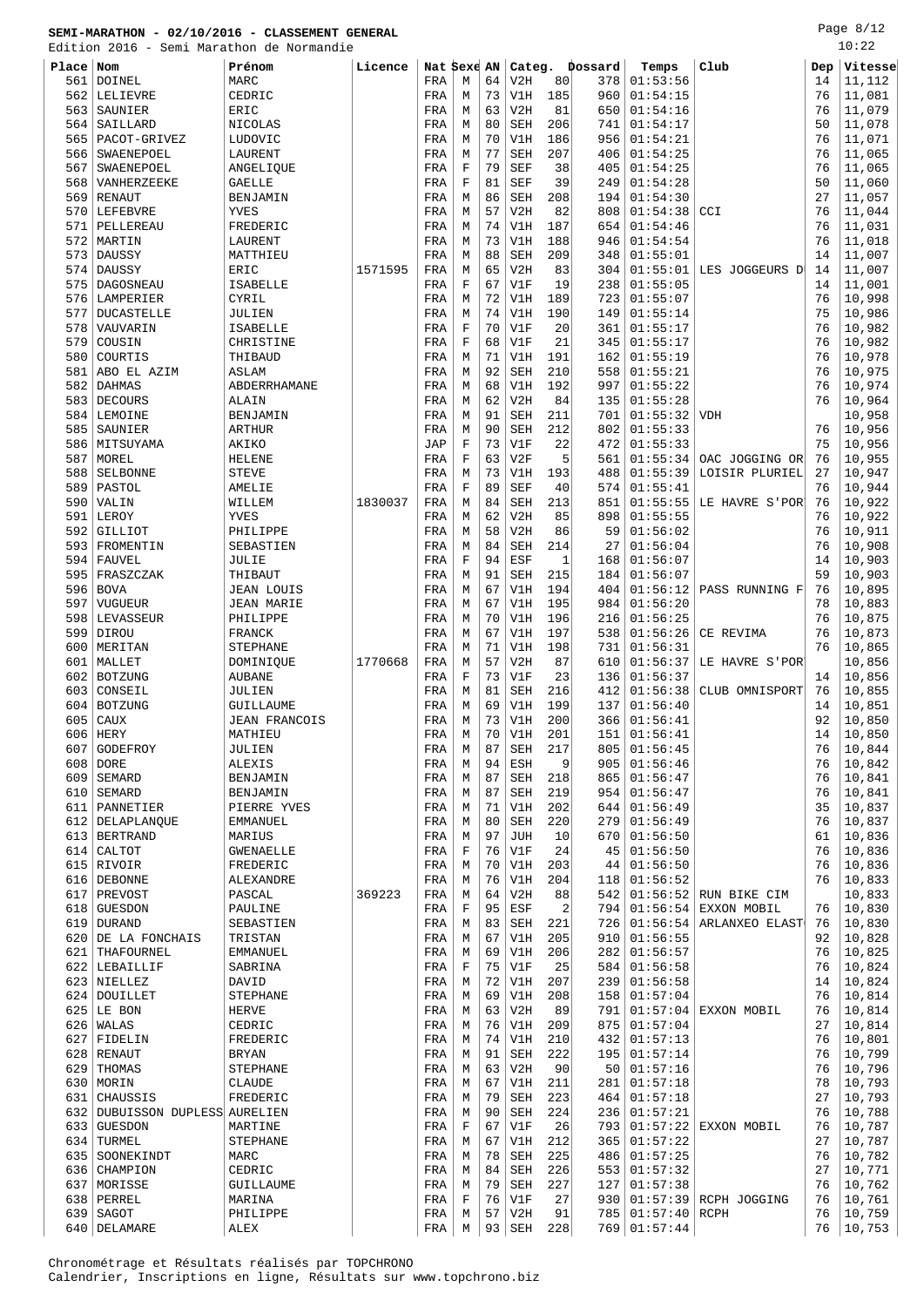Edition 2016 - Semi Marathon de Normandie

Page 9/12  $10:22$ 

|           | Edition 2016 - Semi Marathon de Normandie |                        |         |             |             |    |            |                |         |                |                           |     | 10:75   |
|-----------|-------------------------------------------|------------------------|---------|-------------|-------------|----|------------|----------------|---------|----------------|---------------------------|-----|---------|
| Place Nom |                                           | Prénom                 | Licence | Nat Sexe AN |             |    | Categ.     |                | Dossard | Temps          | Club                      | Dep | Vitesse |
| 641       | TARDIF                                    | <b>GAEL</b>            |         | FRA         | M           | 78 | <b>SEH</b> | 229            | 87      | 01:57:47       |                           | 76  | 10,749  |
| 642       | ROLLAND                                   | <b>ROBERT</b>          |         | FRA         | М           | 55 | V3H        | 14             | 1003    | 01:57:49       |                           | 76  | 10,746  |
|           | 643 RISTOR                                | <b>JEREMY</b>          |         | FRA         | M           | 94 | <b>ESH</b> | 10             | 208     | 01:57:50       |                           | 78  | 10,744  |
| 644       | NADREAU                                   | NICOLAS                |         | FRA         | М           | 73 | V1H        | 213            | 303     | 01:57:55       |                           | 14  | 10,736  |
| 645       | YGER                                      | JEAN-JACQUES           |         | FRA         | M           | 56 | V3H        | 15             | 939     | 01:57:57       |                           | 76  | 10,733  |
| 646       | MALGORN                                   | ERIC                   |         | FRA         | M           | 69 | V1H        | 214            | 738     | 01:58:00       |                           | 76  | 10,729  |
| 647       | <b>DESLEUX</b>                            | CORINNE                | 1522458 | FRA         | $\mathbf F$ | 69 | V1F        | 28             | 806     | 01:58:03       | LES JOGGEURS D            | 14  | 10,724  |
| 648       | CANOVAS                                   | INGRID                 |         | FRA         | F           | 85 | <b>SEF</b> | 41             | 669     | 01:58:04       |                           | 34  | 10,723  |
| 649       | GODEFFROY                                 | MAXIME                 |         | FRA         | М           | 94 | ESH        | 11             | 979     | 01:58:05       |                           | 76  | 10,721  |
| 650       | COLLET                                    | DAVID                  |         | FRA         | M           | 76 | V1H        | 215            | 90      | 01:58:07       |                           | 76  | 10,718  |
| 651       | <b>LECOO</b>                              | DENIS                  | 58035   | FRA         | M           | 53 | V3H        | 16             | 883     | 01:58:11       | MONTIVILLIERS             | 76  | 10,712  |
| 652       | DE PIERREPONT                             | <b>JEAN FRANCOIS</b>   |         | FRA         | M           | 79 | <b>SEH</b> | 230            | 167     | 01:58:15       |                           | 50  | 10,706  |
| 653       | MARAIS                                    | LYDIE                  |         | FRA         | F           | 75 | V1F        | 29             | 109     | 01:58:16       |                           | 14  | 10,705  |
| 654       | LE NORMAND                                | OLIVIER                |         | FRA         | М           | 67 | V1H        | 216            | 523     | 01:58:17       |                           | 76  | 10,703  |
| 655       | DESSY                                     | SAMUEL                 |         | FRA         | M           | 84 | <b>SEH</b> | 231            | 897     | 01:58:25       |                           | 76  | 10,691  |
| 656       | VARLAJ                                    | PREDRAG                |         | FRA         | М           | 66 | V2H        | 92             | 970     | 01:58:25       |                           | 76  | 10,691  |
| 657       | <b>JAMET</b>                              | BENOIT                 |         | FRA         | М           | 84 | SEH        | 232            | 983     | 01:58:25       |                           | 76  | 10,691  |
| 658       | <b>BEAUMONT</b>                           | THIERRY                |         | FRA         | М           | 73 | V1H        | 217            | 178     | 01:58:26       |                           | 94  | 10,690  |
| 659       | MORLET                                    | PATRICK                |         | FRA         | M           | 55 | V3H        | 17             | 677     | 01:58:27       |                           | 27  | 10,688  |
| 660       | FILLASTRE                                 | NICOLAS                |         | FRA         | М           | 78 | <b>SEH</b> | 233            | 1004    | 01:58:29       |                           | 76  | 10,685  |
| 661       | HARAUX                                    | HELENE                 |         | FRA         | $\mathbf F$ | 77 | <b>SEF</b> | 42             | 75      | 01:58:30       |                           | 75  | 10,684  |
| 662       | <b>FOUGERES</b>                           | CHRISTELLE             |         | FRA         | F           | 73 | V1F        | 30             | 330     | 01:58:37       |                           | 76  | 10,673  |
| 663       | REQUIER                                   | PATRICK                |         | FRA         | М           | 61 | V2H        | 93             | 893     | 01:58:38       | VEHI GLACE                | 76  | 10,672  |
| 664       | MAUGARS                                   | <b>JEREMY</b>          |         | FRA         | М           | 84 | <b>SEH</b> | 234            | 665     | 01:58:40       |                           | 76  | 10,669  |
| 665       | SAMY ROPERS                               | SYLVAIN                |         | FRA         | М           | 76 | V1H        | 218            | 607     | 01:58:42       |                           | 76  | 10,666  |
| 666       | <b>HARANG</b>                             | ROMAIN                 |         | FRA         | М           | 87 | <b>SEH</b> | 235            | 430     | 01:58:42       |                           | 76  | 10,666  |
| 667       | <b>BEHAGUE</b>                            | ANTHONY                |         | FRA         | М           | 82 | <b>SEH</b> | 236            | 603     | 01:58:43       |                           | 76  | 10,664  |
| 668       | DUBUISSON DUPLESS GUILLAUME               |                        |         | FRA         | M           | 82 | <b>SEH</b> | 237            | 237     | 01:58:43       |                           | 76  | 10,664  |
| 669       | <b>BACHELET</b>                           | <b>FRANK</b>           |         | FRA         | М           | 64 | V2H        | 94             | 935     | 01:58:45       |                           | 76  | 10,661  |
| 670       | <b>DUBOIS</b>                             | CAMILLE                |         | FRA         | $\mathbf F$ | 93 | <b>SEF</b> | 43             | 115     | 01:58:46       |                           | 14  | 10,660  |
| 671       | <b>ALLEAUME</b>                           | JEAN MICHEL            |         | FRA         | М           | 68 | V1H        | 219            | 510     | 01:58:50       | LES GODASSES S            | 14  | 10,654  |
| 672       | <b>BREDON</b>                             | CEDRIC                 |         | FRA         | М           | 79 | <b>SEH</b> | 238            | 1007    | 01:58:54       |                           | 94  | 10,648  |
| 673       | GAUMONT                                   | PASCAL                 |         | FRA         | М           | 57 | V2H        | 95             | 297     | 01:58:56       |                           | 14  | 10,645  |
| 674       | TIENNOT                                   | DIDIER                 |         | FRA         | M           | 59 | V2H        | 96             | 719     | 01:58:57       | SUPER U                   | 76  | 10,643  |
| 675       | LEGRAS                                    | <b>JOSIANE</b>         |         | FRA         | $\mathbf F$ | 50 | V3F        | $\overline{4}$ | 503     | 01:59:04       |                           | 76  | 10,633  |
| 676       | POUPEL                                    | VIRGINIE               | 5558045 | FRA         | $\mathbf F$ | 76 | V1F        | 31             | 530     | 01:59:10       | GACCSR                    | 76  | 10,624  |
| 677       | PITOIS                                    | SEVERINE               |         | FRA         | $\mathbf F$ | 74 | V1F        | 32             | 395     | 01:59:11       |                           | 14  | 10,622  |
| 678       | <b>RUSSO</b>                              | CHRISTOPHE             |         | FRA         | М           | 79 | <b>SEH</b> | 239            | 38      | 01:59:11       |                           | 76  | 10,622  |
| 679       | <b>BERTRAND</b>                           | MICHAEL                |         | FRA         | M           | 73 | V1H        | 220            | 393     | 01:59:14       |                           | 61  | 10,618  |
| 680       | DAVID                                     | PHILIPPE               |         | FRA         | М           | 66 | V2H        | 97             | 638     | 01:59:14       |                           | 76  | 10,618  |
| 681       | <b>DREAN</b>                              | CHRISTINE              |         | FRA         | F           | 65 | V2F        | 6              | 639     | 01:59:14       |                           | 27  | 10,618  |
| 682       | HAUGUEL                                   | <b>JEAN CHRISTOPHE</b> |         | FRA         | М           | 70 | V1H        | 221            | 809     | 01:59:19       | CCI                       | 76  | 10,610  |
| 683       | PLEY                                      | SOPHIE                 |         | FRA         | F           | 76 | V1F        | 33             | 273     | 01:59:19       |                           | 27  | 10,610  |
| 684       | TERNON                                    | DAMIEN                 |         | FRA         | M           | 71 | V1H        | 222            | 274     | 01:59:19       |                           | 27  | 10,610  |
| 685       | <b>DUPARC</b>                             | DAVID                  |         | FRA         | М           | 70 | V1H        | 223            | 199     | 01:59:20       |                           | 27  | 10,609  |
| 686       | CIRETTE                                   | <b>ARNAUD</b>          |         | FRA         | M           | 72 | V1H        | 224            | 856     | 01:59:28       |                           | 27  | 10,597  |
| 687       | VUZE                                      | ARNAUD                 |         | FRA         | М           | 69 | V1H        | 225            | 908     | 01:59:28       | DEAUVILLE TROU            | 14  | 10,597  |
|           | 688 LEROY                                 | JOEL                   |         | FRA         | М           | 61 | V2H        | 98             | 60      | 01:59:28       |                           | 78  | 10,597  |
| 689       | VARIN                                     | JULIEN                 |         | FRA         | М           | 87 | SEH        | 240            | 878     | 01:59:29       |                           | 14  | 10,596  |
|           | 690   ALEXANDRE                           | <b>BRUNO</b>           |         | FRA         | М           | 60 | V2H        | 99             | 790     | 01:59:34       | EXXON MOBIL               | 76  | 10,588  |
|           | 691 BASSET                                | LUDOVIC                |         | FRA         | М           | 67 | V1H        | 226            | 749     | 01:59:35       |                           | 76  | 10,587  |
| 692       | FORTRY                                    | AMANDINE               |         | FRA         | F           | 84 | <b>SEF</b> | 44             | 570     | 01:59:36       |                           | 76  | 10,585  |
|           | 693 PETIT                                 | DIMITRI                |         | FRA         | М           | 81 | SEH        | 241            | 585     | 01:59:38       |                           | 27  | 10,582  |
|           | $694$ LEMAN                               | GERARD                 | 1123960 | FRA         | М           | 62 | V2H        | 100            | 14      | 01:59:40       | COURIR EN BAIE            |     | 10,579  |
|           | 695 LEMARIE                               | FABRICE                |         | FRA         | М           | 74 | V1H        | 227            | 305     | 01:59:56       |                           | 76  | 10,556  |
|           | 696 LAMENDIN                              | <b>JEAN LUC</b>        |         | FRA         | М           | 53 | V3H        | 18             | 446     | 02:00:01       | C O S AMIENS M            | 80  | 10,549  |
| 697       | CHIKHI                                    | ANTHONY                |         | FRA         | М           | 77 | SEH        | 242            | 461     | 02:00:04       |                           | 76  | 10,544  |
| 698       | TANCHON                                   | ERIC                   |         | FRA         | М           | 61 | V2H        | 101            | 633     | 02:00:22       |                           | 14  | 10,518  |
|           | 699   DUFAILLY                            | PATRICK                | 551170  | FRA         | М           | 52 | V3H        | 19             | 590     | 02:00:22       | E.S.LIVAROT               | 14  | 10,518  |
|           | $700$ FIGUET                              | ALAIN                  |         | FRA         | М           | 55 | V3H        | 20             | 263     | 02:00:26       |                           | 76  | 10,512  |
|           | 701   MASCLET                             | LAETITIA               |         | FRA         | F           | 87 | SEF        | 45             | 287     | 02:00:26       |                           | 76  | 10,512  |
|           | 702 FORTUNE                               | LORIANNE               |         | FRA         | F           | 73 | V1F        | 34             | 652     | 02:00:27       |                           | 76  | 10,511  |
|           | $703$ GUARD                               | PATRICK                |         | FRA         | М           | 56 | V3H        | 21             | 300     | 02:00:30       |                           | 76  | 10,506  |
|           | 704   AUZOU                               | XAVIER                 |         | FRA         | М           | 72 | V1H        | 228            | 83      | 02:00:31       |                           | 72  | 10,505  |
|           | 705 GOUNAUD                               | ALEXANDRA              |         | FRA         | F           | 88 | SEF        | 46             | 713     | 02:00:33       |                           | 14  | 10,502  |
|           | 706   CHAGROUNE                           | FARID                  |         | FRA         | М           | 66 | V2H        | 102            | 493     | 02:00:35       | RACING JUDO CL            | 76  | 10,499  |
| 707       | CHASSERANT                                | PHILIPPE               |         | FRA         | М           | 65 | V2H        | 103            | 990     | 02:00:38       |                           | 76  | 10,495  |
| 708       | SMAANI                                    | AOUAD                  |         | FRA         | М           | 81 | <b>SEH</b> | 243            | 932     | 02:00:41       |                           | 76  | 10,490  |
|           | $709$ ROMON                               | MONIQUE                |         | FRA         | $\mathbf F$ | 54 | V3F        | 5              | 987     | 02:00:42       |                           | 76  | 10,489  |
| 710       | <b>GUEUDEVILLE</b>                        | <b>HELENE</b>          | 58008   | FRA         | F           | 60 | V2F        | 7              | 886     | 02:00:44       | MONTIVILLIERS             | 76  | 10,486  |
|           | 711 LAROCHE                               | CATHERINE              |         | FRA         | $\mathbf F$ | 74 | V1F        | 35             | 456     | 02:00:44       |                           | 27  | 10,486  |
|           | 712 LAROCHE                               | FREDERIC               |         | FRA         | М           | 72 | V1H        | 229            | 455     | 02:00:48       |                           | 27  | 10,480  |
|           | 713   HANNEQUART                          | JEAN MICHEL            |         | FRA         | М           | 53 | V3H        | 22             | 992     | 02:00:49       |                           | 76  | 10,479  |
|           | 714 BESNARD                               | SYLVIE                 | 1586596 | FRA         | F           | 63 | V2F        | 8              | 80      | 02:00:50       | EA CERGY PONTO            | 95  | 10,477  |
|           | 715 NOUET                                 | DENIS                  |         | FRA         | М           | 59 | V2H        | 104            | 582     | 02:00:51       |                           | 76  | 10,476  |
|           | 716   BOURDEL                             | PASCALE                |         | FRA         | F           | 60 | V2F        | 9              | 583     | 02:00:51       |                           | 76  | 10,476  |
|           | 717   MASSON                              | VINCENT                |         | FRA         | М           | 71 | V1H        | 230            | 742     | 02:01:01       |                           | 27  | 10,461  |
|           | $718$ LEMIRE                              | DENIS                  | 1543042 | FRA         | М           | 67 | V1H        | 231            | 550     |                | $02:01:01$ RUNNING VALLOU | 76  | 10,461  |
|           | 719 MOGIS                                 | <b>JACQUES</b>         | 1668754 | FRA         | М           | 60 | V2H        | 105            |         | 548   02:01:02 | RUNNING VALLOU            | 76  | 10,460  |
|           | 720   VERMEULEN                           | MATHIEU                |         | FRA         | М           | 83 | SEH        | 244            |         | 641   02:01:04 |                           | 76  | 10,457  |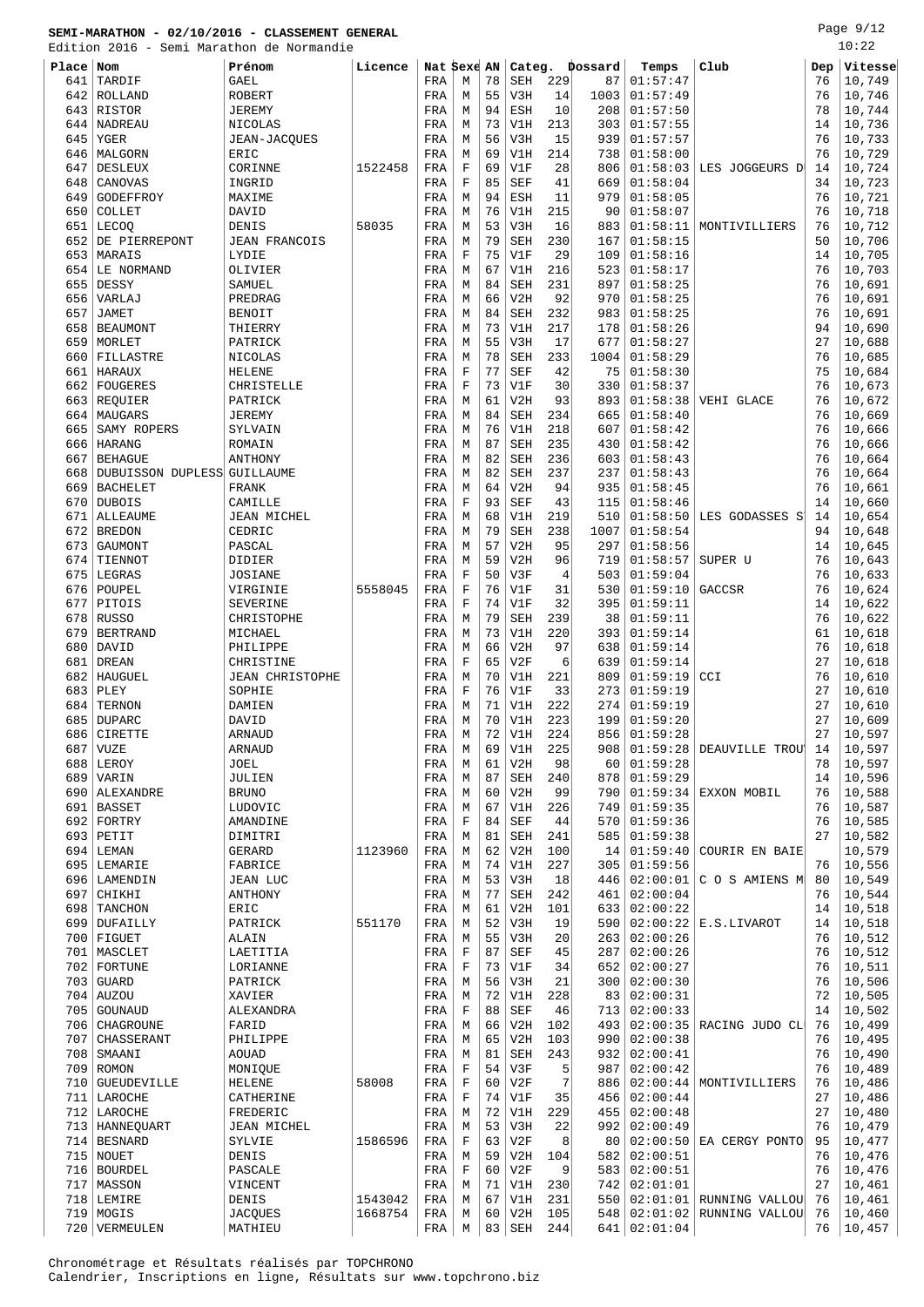Edition 2016 - Semi Marathon de Normandie

Page 10/12 10:22

| EQITION   | ZUIP -            | semi Maratnon de Normandie |         |             |             |    |            |     |         |                |                                 |     | ⊥∪∙∠∠   |
|-----------|-------------------|----------------------------|---------|-------------|-------------|----|------------|-----|---------|----------------|---------------------------------|-----|---------|
| Place Nom |                   | Prénom                     | Licence | Nat Sexe AN |             |    | Categ.     |     | Dossard | Temps          | Club                            | Dep | Vitesse |
| 721       | DAUPHIN           | ANTHONY                    |         | FRA         | М           | 82 | SEH        | 245 | 564     | 02:01:07       | <b>AMICALE SAPEUR</b>           | 76  | 10,453  |
| 722       | LEGER             | CHANTAL                    |         | FRA         | F           | 66 | V2F        | 10  | 454     | 02:01:07       |                                 | 27  | 10,453  |
| 723       | <b>BARON</b>      | <b>JASON</b>               |         | FRA         | М           | 92 | <b>SEH</b> | 246 | 99      | 02:01:08       |                                 | 14  | 10,451  |
| 724       | FOUOUES           | CHARLOTTE                  |         | FRA         | F           | 92 | <b>SEF</b> | 47  | 98      | 02:01:09       |                                 | 14  | 10,450  |
| 725       | TROTEL            | GUILLAUME                  |         | FRA         | M           | 88 | <b>SEH</b> | 247 | 786     | 02:01:24       | RCPH                            | 76  | 10,428  |
| 726       | MAMERS            | DIDIER                     |         | FRA         | М           | 52 | V3H        | 23  | 478     | 02:01:24       |                                 | 76  | 10,428  |
| 727       | MONZON            | <b>JORGE</b>               |         | ESP         | М           | 86 | <b>SEH</b> | 248 | 332     | 02:01:25       |                                 | 42  | 10,427  |
| 728       | MADELAINE         | NICOT DENIS                | T175853 | FRA         | М           | 65 | V2H        | 106 | 68      | 02:01:29       |                                 | 29  | 10,421  |
| 729       | LE GOFF           |                            |         |             | F           | 73 | V1F        | 36  | 316     | 02:01:32       |                                 | 76  | 10,417  |
|           |                   | ELSA                       |         | FRA         |             |    |            |     |         |                |                                 |     |         |
| 730       | MORIN             | ARMELLE                    |         | FRA         | $\mathbf F$ | 73 | V1F        | 37  | 748     | 02:01:32       |                                 | 76  | 10,417  |
| 731       | <b>BENOIST</b>    | <b>CLAUDE</b>              |         | FRA         | М           | 56 | V3H        | 24  | 170     | 02:01:34       |                                 | 14  | 10,414  |
| 732       | VANDECASTEELE     | CHRISTOPHE                 |         | FRA         | М           | 73 | V1H        | 232 | 662     | 02:01:35       |                                 | 14  | 10,413  |
| 733       | LEJEUNE           | CHARLENE                   |         | FRA         | $\mathbf F$ | 89 | <b>SEF</b> | 48  | 627     | 02:01:36       |                                 | 76  | 10,411  |
| 734       | CONESA            | THIBAUT                    |         | FRA         | M           | 92 | <b>SEH</b> | 249 | 114     | 02:01:42       |                                 | 14  | 10,403  |
| 735       | LABERGERIE        | <b>BENOIT</b>              |         | FRA         | М           | 67 | V1H        | 233 | 745     | 02:01:52       |                                 | 27  | 10,388  |
| 736       | <b>ECOURTEMER</b> | SEBASTIEN                  |         | FRA         | М           | 73 | V1H        | 234 | 191     | 02:01:53       |                                 | 76  | 10,387  |
| 737       | LECARPENTIER      | <b>ARNAUD</b>              |         | FRA         | М           | 75 | V1H        | 235 | 276     | 02:01:58       |                                 | 50  | 10,380  |
| 738       | LE GAL            | SIMON                      |         | FRA         | М           | 90 | <b>SEH</b> | 250 | 163     | 02:01:58       |                                 | 75  | 10,380  |
| 739       | <b>MALO</b>       | SEVERINE                   |         | FRA         | $\mathbf F$ | 77 | <b>SEF</b> | 49  | 211     | 02:02:04       |                                 | 14  | 10,371  |
| 740       | <b>GUELMI</b>     | KAMEL                      |         | FRA         | М           | 55 | V3H        | 25  | 614     | 02:02:13       | <b>GHH</b>                      | 76  | 10,359  |
| 741       | <b>JUNQUA</b>     | GILBERT                    |         | FRA         | M           | 67 | V1H        | 236 | 206     | 02:02:31       |                                 | 14  | 10,333  |
| 742       | GARNAULT          | MARC                       |         | FRA         | М           | 57 | V2H        | 107 | 86      | 02:02:32       |                                 | 77  | 10,332  |
| 743       | <b>BRUZY</b>      | <b>ROGER</b>               |         | FRA         | M           | 51 | V3H        | 26  | 763     | 02:02:36       | LIA                             | 76  | 10,326  |
| 744       | LEJUIF            | FREDERIC                   |         | FRA         | М           | 78 | <b>SEH</b> | 251 | 630     | 02:02:42       |                                 | 76  | 10,318  |
| 745       | FAUVEL            | DOMINIQUE                  |         | FRA         | М           | 52 | V3H        | 27  | 169     | 02:02:44       |                                 | 14  | 10,315  |
|           | 746   KLEIN       | NICOLAS                    |         |             | М           | 69 | V1H        | 237 | 917     | 02:02:49       |                                 | 76  | 10,308  |
|           |                   |                            |         | FRA         | $\mathbf F$ | 64 |            | 11  |         |                | MONTVILLIERS J<br>MONTIVILLIERS |     |         |
| 747       | SANSON            | SYLVIE                     | 58075   | FRA         |             |    | V2F        |     | 887     | 02:02:49       | MONTIVILLIERS                   | 76  | 10,308  |
| 748       | SULMA             | JOEL                       | 192164  | FRA         | М           | 57 | V2H        | 108 | 882     | 02:02:49       |                                 | 76  | 10,308  |
| 749       | <b>DAUGUET</b>    | <b>BRUNO</b>               |         | FRA         | М           | 64 | V2H        | 109 | 761     | 02:02:51       | LIA                             | 76  | 10,305  |
| 750       | <b>GILLOT</b>     | <b>STEPHANE</b>            |         | FRA         | M           | 67 | V1H        | 238 | 861     | 02:02:55       |                                 | 76  | 10,300  |
| 751       | FRECHON           | DIDIER                     |         | FRA         | М           | 56 | V3H        | 28  | 465     | 02:03:05       | ASSOCIATION SP                  | 76  | 10,286  |
| 752       | HANTIER           | <b>JEAN CHARLES</b>        |         | FRA         | M           | 74 | V1H        | 239 | 183     | 02:03:06       |                                 | 76  | 10,284  |
| 753       | FARIEUX           | <b>ALEX</b>                |         | FRA         | М           | 91 | <b>SEH</b> | 252 | 311     | 02:03:10       |                                 | 76  | 10,279  |
| 754       | LAUNAY            | NICOLAS                    |         | FRA         | М           | 76 | V1H        | 240 | 224     | 02:03:10       |                                 | 27  | 10,279  |
| 755       | FORESTIER         | THIERRY                    |         | FRA         | М           | 65 | V2H        | 110 | 502     | 02:03:14       |                                 | 76  | 10,273  |
| 756       | METAYER           | <b>JEAN PIERRE</b>         |         | FRA         | М           | 62 | V2H        | 111 | 996     | 02:03:28       |                                 | 76  | 10,254  |
| 757       | DRAPE             | MICHEL                     |         | FRA         | М           | 83 | <b>SEH</b> | 253 | 807     | 02:03:31       | CCI                             | 76  | 10,250  |
| 758       | FORTIER           | PHILIPPE                   |         | FRA         | M           | 54 | V3H        | 29  | 704     | 02:03:32       | LES FOULEES ST                  | 14  | 10,248  |
| 759       | RACE              | ODILE                      |         | FRA         | $\mathbf F$ | 61 | V2F        | 12  | 124     | 02:03:33       |                                 | 91  | 10,247  |
| 760       | SALCA             | TUDOR                      |         | FRA         | М           | 67 | V1H        | 241 | 613     | 02:03:35       | <b>GHH</b>                      | 76  | 10,244  |
| 761       | DELORY            | <b>JEAN BAPTISTE</b>       |         | FRA         | М           | 84 | <b>SEH</b> | 254 | 477     | 02:03:35       |                                 | 76  | 10,244  |
| 762       | <b>ELLERO</b>     | VALERIE                    |         | FRA         | $\mathbf F$ | 67 | V1F        | 38  | 209     | 02:03:37       | DREAM TEAM                      | 76  | 10,241  |
|           | 763   LEVICQ      | SABRINA                    | 1675925 | FRA         | $\mathbf F$ | 75 | V1F        | 39  | 705     | 02:03:38       | LES CORSAIRES                   | 76  | 10,240  |
| 764       | ROUCAN            | <b>JEAN CLAUDE</b>         |         | FRA         | М           | 56 | V3H        | 30  | 784     | 02:03:42       | <b>RCPH</b>                     | 76  | 10,234  |
| 765       | LECHATREUX        | OLIVIER                    |         | FRA         | М           | 71 | V1H        | 242 | 172     | 02:03:55       |                                 | 76  | 10,217  |
|           |                   |                            |         |             |             | 76 |            |     |         |                |                                 | 76  |         |
|           | 766   MIRABEL     | LUDOVIC                    |         | FRA         | M           |    | V1H        | 243 |         | 423   02:03:59 |                                 |     | 10,211  |
| 767       | WIMSBACK TANCHON  | MARIE YVONNE               | 1459511 | FRA         | F           | 64 | V2F        | 13  | 881     | 02:04:02       | ETOILE SPORTIV                  | 14  | 10,207  |
|           | 768   FOLLET      | THIERRY                    | 1365421 | FRA         | М           | 59 | V2H        | 112 | 831     | 02:04:04       | LE HAVRE S'POR                  | 76  | 10,204  |
| 769       | CARDINE           | JEREMY                     |         | FRA         | М           | 84 | <b>SEH</b> | 255 | 752     | 02:04:04       |                                 | 33  | 10,204  |
|           | 770   LEFEBVRE    | <b>JEAN PHILIPPE</b>       |         | FRA         | М           | 85 | <b>SEH</b> | 256 | 750     | 02:04:04       |                                 | 76  | 10,204  |
|           | 771   LENORMAND   | NICOLAS                    |         | FRA         | М           | 95 | <b>ESH</b> | 12  | 751     | 02:04:05       |                                 | 44  | 10,203  |
|           | 772   CHAGROUNE   | CLAUDINE                   |         | FRA         | $\mathbf F$ | 68 | V1F        | 40  | 492     | 02:04:05       | RACING JUDO CL                  | 76  | 10,203  |
|           | 773 DEMIER        | SOPHIE                     |         | FRA         | $\mathbf F$ | 76 | V1F        | 41  | 221     | 02:04:05       |                                 | 76  | 10,203  |
|           | 774 TIENNOT       | NATHALIE                   | 1669917 | FRA         | $\mathbf F$ | 62 | V2F        | 14  | 718     | 02:04:06       | LES CORSAIRES                   | 76  | 10,201  |
|           | 775   MAINGOT     | SERGE                      |         | FRA         | М           | 53 | V3H        | 31  | 876     | 02:04:08       |                                 | 76  | 10,199  |
|           | 776   MECHERI     | SAMIR                      |         | FRA         | M           | 86 | SEH        | 257 | 754     | 02:04:11       | HARMONIE                        | 76  | 10,195  |
|           | 777 ROPIQUET      | VINCENT                    |         | FRA         | М           | 70 | V1H        | 244 | 301     | 02:04:17       |                                 | 76  | 10,186  |
|           | 778   LAVALLE     | <b>RENE</b>                | 58026   | FRA         | М           | 52 | V3H        | 32  | 888     | 02:04:18       | MONTIVILLIERS                   | 76  | 10,185  |
|           | 779   PICARD      | FRANCOISE                  |         | FRA         | $\mathbf F$ | 68 | V1F        | 42  | 198     | 02:04:19       |                                 | 76  | 10,184  |
|           | 780   DESMAREST   | LUC                        |         | FRA         | М           | 58 | V2H        | 113 | 384     | 02:04:29       |                                 | 76  | 10,170  |
|           | 781   DESMAREST   | ELSA                       | 691686  | FRA         | F           | 88 | <b>SEF</b> | 50  | 116     | 02:04:30       | SAINT MAXIMIN                   | 83  | 10,169  |
|           | 782   MARYSE      | <b>BRUNO</b>               |         | FRA         | М           | 58 | V2H        | 114 | 445     | 02:04:31       | C.O.S.C.A.P. A                  | 80  | 10,167  |
|           | 783 FONTAINE      | THOMAS                     |         | FRA         | M           | 70 | V1H        | 245 | 925     | 02:04:38       |                                 | 76  | 10,158  |
|           |                   |                            |         |             |             | 67 |            |     |         |                |                                 |     |         |
|           | 784 GUESDON       | HERVE                      |         | FRA         | М           |    | V1H        | 246 | 792     | 02:04:40       | EXXON MOBIL                     | 76  | 10,155  |
|           | 785   LEBEAU      | DORIAN                     |         | FRA         | М           | 90 | SEH        | 258 | 309     | 02:04:46       |                                 | 76  | 10,147  |
|           | 786 SICARD        | PAULINE                    |         | FRA         | F           | 89 | SEF        | 51  | 310     | 02:04:46       |                                 | 76  | 10,147  |
| 787       | CANU              | SOPHIE                     |         | FRA         | $\mathbf F$ | 72 | V1F        | 43  | 509     | 02:04:47       | LES GODASSES S                  | 27  | 10,146  |
|           | 788 CANU          | DAVID                      |         | FRA         | М           | 70 | V1H        | 247 | 508     | 02:04:47       | LES GODASSES S                  | 27  | 10,146  |
|           | 789   FARICHE     | SLIMENE                    |         | FRA         | М           | 78 | SEH        | 259 | 736     | 02:04:52       |                                 | 76  | 10,139  |
|           | 790 MARTINS CANAS | ADELINE                    |         | FRA         | F           | 80 | <b>SEF</b> | 52  | 569     | 02:04:55       |                                 | 76  | 10,135  |
|           | 791   DAVID       | BENJAMIN                   |         | FRA         | М           | 76 | V1H        | 248 | 671     | 02:04:56       |                                 | 94  | 10,133  |
|           | 792 BOTORAN       | AMANDINE                   |         | FRA         | $\mathbf F$ | 82 | <b>SEF</b> | 53  | 37      | 02:04:56       |                                 | 76  | 10,133  |
|           | $793$ RISTOR      | ROBERT                     |         | FRA         | М           | 69 | V1H        | 249 | 207     | 02:05:06       |                                 | 78  | 10,120  |
|           | 794   DEGUILHEM   | <b>ESTELLEL</b>            |         | FRA         | F           | 94 | ESF        | 3   | 429     | 02:05:24       |                                 | 14  | 10,096  |
|           | 795   OPSOMER     | MARIE                      |         | FRA         | F           | 80 | SEF        | 54  | 955     | 02:05:26       |                                 | 92  | 10,093  |
|           | 796   DEBLANGY    | <b>JOEL</b>                |         | FRA         | М           | 55 | V3H        | 33  | 468     | 02:05:27       |                                 | 76  | 10,092  |
|           | 797   PAYSAN      | <b>EVELYNE</b>             |         | FRA         | F           | 61 | V2F        | 15  | 293     | 02:05:29       |                                 | 28  | 10,089  |
|           | 798   PAYSAN      | MICHEL                     |         | FRA         | М           | 58 | V2H        | 115 | 294     | 02:05:29       |                                 | 28  | 10,089  |
|           | 799 DANIEL        | MARINE                     |         | FRA         | F           | 94 | ESF        | 4   |         | 322   02:05:54 |                                 | 76  | 10,056  |
|           |                   |                            |         |             |             |    |            |     |         |                |                                 |     |         |

800 BERTIN | LAURA | FRA F 92 SEF 55 409 02:05:55 76 10,054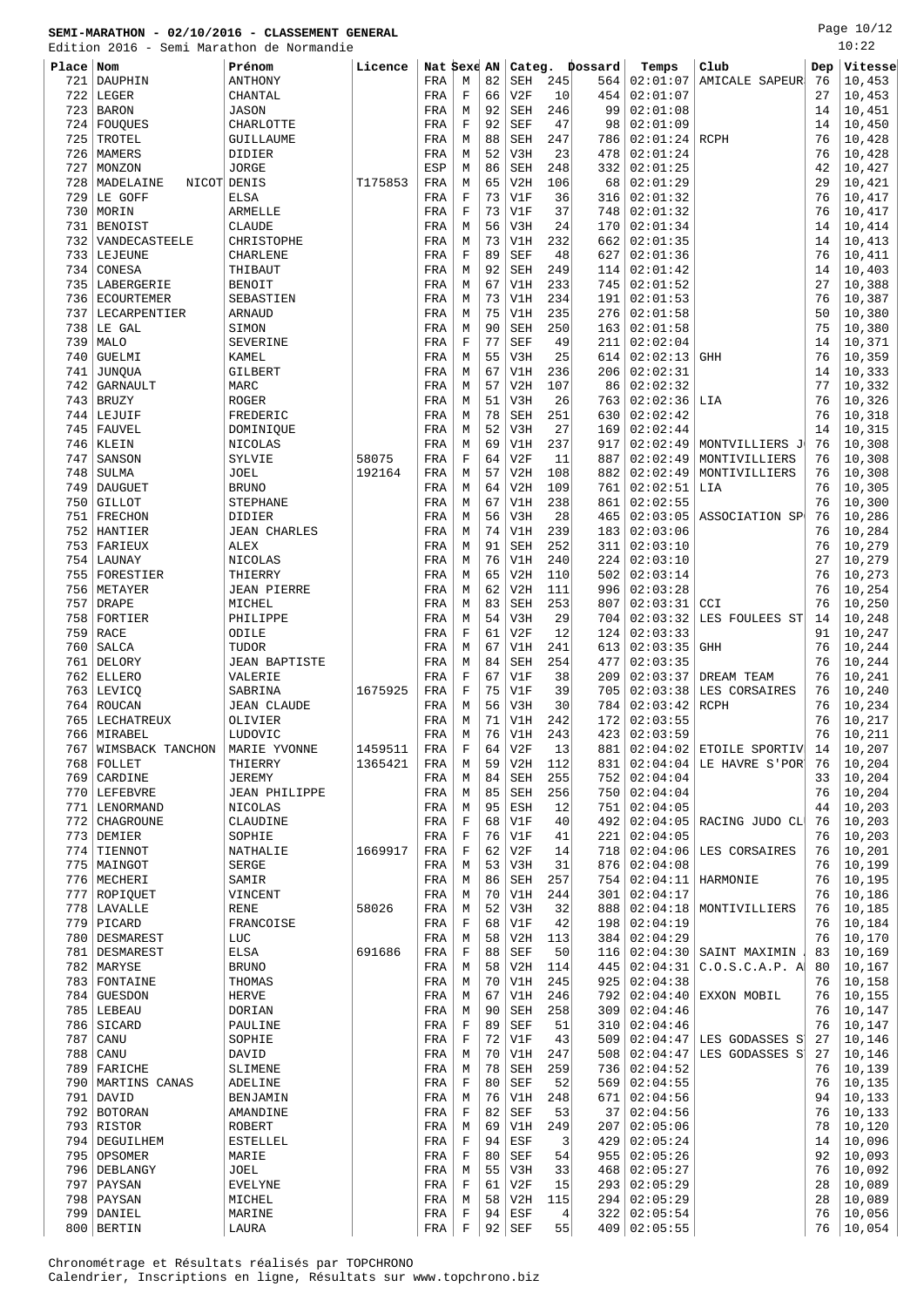Edition 2016 - Semi Marathon de Normandie

Page 11/12  $10:22$ 

|             |                                  | Edition 2016 - Semi Marathon de Normandie |         |             |                  |          |                   |            |            |                      |                                  |          | 10:75          |
|-------------|----------------------------------|-------------------------------------------|---------|-------------|------------------|----------|-------------------|------------|------------|----------------------|----------------------------------|----------|----------------|
| Place Nom   |                                  | Prénom                                    | Licence | Nat Sexe AN |                  |          | Categ.            |            | Dossard    | Temps                | Club                             | Dep      | Vitesse        |
| 801         | <b>BERTIN</b>                    | FABRICE                                   |         | FRA         | М                | 62       | V2H               | 116        | 410        | 02:05:58             |                                  | 76       | 10,050         |
| 802         | PEIGNE                           | PIERRE                                    |         | FRA         | М                | 48       | V3H               | 34         | 269        | 02:06:09             |                                  | 50       | 10,036         |
| 803         | VALLIN                           | DOMINIQUE                                 |         | FRA         | М                | 54       | V3H               | 35         | 467        | 02:06:14             |                                  | 14       | 10,029         |
| 804         | FERARY                           | CHRISTINE                                 |         | FRA         | F                | 61       | V2F               | 16         | 918        | 02:06:24             | CE CHEVRON                       | 76       | 10,016         |
| 805         | LEBLOND                          | CELINE                                    |         | FRA         | $\mathbf F$      | 71       | V1F               | 44         | 771        | 02:06:26             | ASDR                             | 76       | 10,013         |
| 806         | GUIHARD                          | LAURENT                                   |         | FRA         | M                | 68       | V1H               | 250        | 672        | 02:06:31             |                                  | 76       | 10,007         |
| 807         | ALONSO CHEVALIER                 | FRANCOIS                                  |         | FRA         | М                | 69       | V1H               | 251        | 757        | 02:06:31             |                                  | 76       | 10,007         |
| 808<br>809  | CRAIG<br><b>BEAUVAIS</b>         | SOPHIA<br>CHRISTINE                       |         | IRL<br>FRA  | $\mathbf F$<br>F | 76<br>65 | V1F<br>V2F        | 45<br>17   | 657<br>30  | 02:06:39<br>02:06:49 |                                  | 76<br>76 | 9,996<br>9,983 |
| 810         | EGGIMANN                         | <b>ANNETTE</b>                            |         | FRA         | $\mathbf F$      | 50       | V3F               | 6          | 959        | 02:06:49             |                                  | 76       | 9,983          |
| 811         | BRUNSCHVICG                      | CHLOE                                     |         | FRA         | F                | 81       | <b>SEF</b>        | 56         | 119        | 02:06:50             |                                  | 14       | 9,982          |
| 812         | BRUNSCHVICG                      | REMI                                      |         | FRA         | M                | 80       | <b>SEH</b>        | 260        | 120        | 02:06:50             |                                  | 14       | 9,982          |
| 813         | DESMAREST                        | SIMON                                     |         | FRA         | М                | 91       | SEH               | 261        | 1005       | 02:07:06             |                                  | 76       | 9,961          |
| 814         | <b>RIVIER</b>                    | CHARLOTTE                                 |         | FRA         | $\mathbf F$      | 87       | <b>SEF</b>        | 57         | 283        | 02:07:09             |                                  | 76       | 9,957          |
| 815         | LUGAND                           | MARTIN                                    |         | FRA         | М                | 82       | <b>SEH</b>        | 262        | 483        | 02:07:09             |                                  | 76       | 9,957          |
| 816         | LENEZ                            | EMMANUEL                                  |         | FRA         | М                | 70       | V1H               | 252        | 469        | 02:07:10             |                                  | 27       | 9,955          |
| 817         | <b>GIMER</b>                     | ISABELLE                                  |         | FRA         | F                | 64       | V2F               | 18         | 35         | 02:07:13             |                                  | 14       | 9,952          |
| 818         | <b>JULLIEN</b>                   | FREDERIC                                  |         | FRA         | М                | 71       | V1H               | 253        | 594        | 02:07:17             |                                  | 27       | 9,946          |
| 819         | <b>JOUY</b>                      | VANESSA                                   |         | FRA         | $\mathbf F$      | 81       | <b>SEF</b>        | 58         | 411        | 02:07:22             |                                  | 78       | 9,940          |
| 820         | <b>JACQUEMIN</b>                 | CAROLE                                    |         | FRA         | F                | 77       | <b>SEF</b>        | 59         | 505        | 02:07:26             |                                  | 76       | 9,935          |
| 821         | LEFEBVRE                         | <b>GLADYS</b>                             |         | FRA         | F                | 79       | <b>SEF</b>        | 60         | 254        | 02:07:35             |                                  | 27       | 9,923          |
| 822         | <b>BINET</b>                     | GREGORY                                   |         | FRA         | М                | 77       | SEH               | 263        | 148        | 02:07:36             |                                  | 76       | 9,922          |
| 823         | DUCHEMIN                         | SABRINA                                   |         | FRA         | $\mathbf F$      | 76       | V1F               | 46         | 223        | 02:07:36             |                                  | 27       | 9,922          |
| 824         | GRENIER                          | NICOLAS                                   |         | FRA         | М                | 79       | <b>SEH</b>        | 264        | 147        | 02:07:36             |                                  | 76       | 9,922          |
| 825         | PREVOST                          | LOIC                                      |         | FRA         | М                | 77       | <b>SEH</b>        | 265        | 266        | 02:07:37             |                                  | 27       | 9,920          |
| 826         | <b>JEANNE</b>                    | <b>ARMAND</b>                             |         | FRA         | М                | 73<br>72 | V1H               | 254        | 635        | 02:08:02             |                                  | 27<br>27 | 9,888          |
| 827<br>828  | DARDILLAC<br><b>BALTAIAN</b>     | OLIVIER<br><b>ARMEN</b>                   | 834368  | FRA<br>FRA  | М<br>M           | 42       | V1H<br>V4H        | 255<br>1   | 634<br>587 | 02:08:02<br>02:08:36 | COURBEVOIE ATH                   | 92       | 9,888<br>9,844 |
| 829         | MARTINEAU                        | ERIC                                      |         | FRA         | М                | 68       | V1H               | 256        | 466        | 02:08:41             |                                  | 14       | 9,838          |
| 830         | LEFEBVRE                         | GREGORY                                   |         | FRA         | M                | 85       | <b>SEH</b>        | 266        | 312        | 02:09:08             |                                  | 76       | 9,804          |
| 831         | COURTOIS LEFEBVRE AURELIE        |                                           |         | FRA         | $\mathbf F$      | 85       | <b>SEF</b>        | 61         | 313        | 02:09:09             |                                  | 76       | 9,803          |
| 832         | MOLLET                           | LUDOVIC                                   |         | FRA         | М                | 75       | V1H               | 257        | 202        | 02:09:14             |                                  | 76       | 9,796          |
| 833         | COURSEAUX                        | <b>JOEL</b>                               |         | FRA         | М                | 57       | V2H               | 117        | 756        | 02:09:18             |                                  | 76       | 9,791          |
| 834         | HAUGUEL                          | FABRICE                                   |         | FRA         | М                | 64       | V2H               | 118        | 950        | 02:09:34             |                                  | 76       | 9,771          |
| 835         | FOUADH                           | SAMI                                      |         | FRA         | М                | 82       | <b>SEH</b>        | 267        | 923        | 02:09:40             |                                  | 76       | 9,763          |
| 836         | GANS                             | FRANCOIS                                  |         | FRA         | M                | 60       | V2H               | 119        | 507        | 02:10:10             | AS COMMERCANTS                   | 76       | 9,726          |
| 837         | <b>GUESDON</b>                   | VERONIQUE                                 |         | FRA         | $\mathbf F$      | 61       | V2F               | 19         | 948        | 02:10:21             |                                  | 76       | 9,712          |
| 838         | <b>GUESDON</b>                   | CHRISTIAN                                 |         | FRA         | M                | 62       | V2H               | 120        | 947        | 02:10:21             |                                  | 76       | 9,712          |
| 839         | PLAQUEVENT                       | ISABELLE                                  |         | FRA         | F                | 72       | V1F               | 47         | 693        | 02:10:29             |                                  | 76       | 9,702          |
| 840         | MOREL                            | MAGALI                                    |         | FRA         | $\mathbf F$      | 76       | V1F               | 48         | 97         | 02:10:33             |                                  | 76       | 9,697          |
| 841         | SIMION                           | AURELIE                                   |         | FRA         | F                | 85       | SEF               | 62         | 153        | 02:10:43             |                                  | 76       | 9,685          |
| 842         | FERRY                            | ERIKA                                     |         | FRA         | $\mathbf F$      | 79       | <b>SEF</b>        | 63         | 152        | 02:10:44             |                                  | 76       | 9,684          |
| 843         | MIRAUX                           | MELANIE                                   |         | FRA         | F                | 81<br>82 | <b>SEF</b>        | 64         | 264        | 02:10:55             |                                  | 27<br>27 | 9,670          |
| 844<br>845  | HACCART<br>GAMBARD               | ALEXANDRE<br>XAVIER                       |         | FRA<br>FRA  | М<br>М           | 73       | <b>SEH</b><br>V1H | 268<br>258 | 381<br>680 | 02:10:55<br>02:11:16 |                                  | 76       | 9,670<br>9,644 |
| 846         | <b>GRANCHER</b>                  | OLIVIER                                   |         | FRA         | M                | 68       | V1H               | 259        | 896        | 02:11:44             |                                  | 76       | 9,610          |
| 847         | ABGRALL                          | AURELIEN                                  |         | FRA         | М                | 88       | SEH               | 269        | 854        | 02:11:44             |                                  | 76       | 9,610          |
| 848         | <b>GILSOUL</b>                   | PHILIPPE                                  |         | FRA         | М                | 72       | V1H               | 260        | 869        | 02:11:52             | SIDEL                            | 76       | 9,601          |
|             | 849 FOSSE                        | ALEXANDRA                                 |         | FRA         | F                | 73       | V1F               | 49         | 870        | 02:11:52             | SIDEL                            | 76       | 9,601          |
|             | 850 BEREL                        | CAMILLE                                   |         | FRA         | F                | 93       | SEF               | 65         | 351        | 02:12:00             |                                  | 76       | 9,591          |
|             | 851   PAPET                      | <b>ELOISE</b>                             |         | FRA         | F                | 93       | <b>SEF</b>        | 66         | 353        | 02:12:00             |                                  | 76       | 9,591          |
| 852         | <b>BEREL</b>                     | MARC                                      |         | FRA         | М                | 60       | V2H               | 121        | 350        | 02:12:00             |                                  | 76       | 9,591          |
|             | 853 PAPET                        | CHRISTOPHE                                |         | FRA         | M                | 64       | V2H               | 122        | 352        | 02:12:00             |                                  | 76       | 9,591          |
|             | 854 LEBAIR                       | SEVERINE                                  |         | FRA         | F                | 72       | V1F               | 50         | 605        | 02:12:28             |                                  | 76       | 9,557          |
|             | 855 PATON                        | LUCILE                                    |         | FRA         | F                | 83       | <b>SEF</b>        | 67         | 77         | 02:12:36             |                                  | 76       | 9,548          |
|             | 856 DOUBET                       | SAMUEL                                    |         | FRA         | М                | 70       | V1H               | 261        | 328        | 02:12:45             |                                  | 27       | 9,537          |
| 857         | DELAGE                           | LAURA                                     |         | FRA         | F                | 81       | <b>SEF</b>        | 68         | 715        | 02:12:46             |                                  | 92       | 9,536<br>9,533 |
| 859         | 858   LETELLIER<br><b>BOIVIN</b> | FRANCK<br>FABRICE                         | 1597632 | FRA<br>FRA  | М<br>М           | 66<br>67 | V2H<br>V1H        | 123<br>262 | 364<br>527 | 02:12:48<br>02:12:50 |                                  | 27<br>27 | 9,531          |
|             | 860   NEVEU                      | DAVID                                     | 1443636 | FRA         | М                | 74       | V1H               | 263        | 528        | 02:12:52             | AS LA HAYE-MAL<br>AS LA HAYE-MAL | 27       | 9,528          |
| 861         | PIN                              | CEDRIC                                    |         | FRA         | М                | 73       | V1H               | 264        | 394        | 02:12:57             |                                  | 61       | 9,522          |
|             | $862$ PLAUD                      | ELIZABETH                                 |         | FRA         | F                | 65       | V2F               | 20         | 922        | 02:13:23             |                                  | 76       | 9,491          |
|             | 863 DEMARE                       | <b>JEROME</b>                             |         | FRA         | М                | 61       | V2H               | 124        | 899        | 02:13:23             |                                  | 76       | 9,491          |
| 864         | CHION                            | ALEXANDRE                                 |         | FRA         | М                | 85       | <b>SEH</b>        | 270        | 767        | 02:13:41             | ASDR                             | 76       | 9,470          |
|             | 865   DELAHAYE                   | DIDIER                                    |         | FRA         | М                | 61       | V2H               | 125        | 733        | 02:13:57             | CORSAIRES FECA                   | 76       | 9,451          |
|             | 866   BADAUD                     | MATHILDE                                  |         | FRA         | F                | 86       | SEF               | 69         | 522        | 02:14:01             |                                  | 75       | 9,447          |
| 867         | <b>BRETON</b>                    | OLIVIER                                   |         | FRA         | М                | 64       | V2H               | 126        | 521        | 02:14:01             |                                  | 14       | 9,447          |
| 868         | GORSSE                           | MATTHIEU                                  |         | FRA         | М                | 83       | <b>SEH</b>        | 271        | 34         | 02:14:04             |                                  | 72       | 9,443          |
| 869 ROC     |                                  | OLIVIER                                   |         | FRA         | М                | 67       | V1H               | 265        | 512        | 02:14:47             | MORPHO                           | 27       | 9,393          |
| 870         | TAUVEL                           | PATRICIA                                  | 1818635 | FRA         | F                | 65       | V2F               | 21         | 976        | 02:15:01             | GA COMMUNAUTE                    | 76       | 9,377          |
|             | 871   VIMARD                     | SEBASTIEN                                 |         | FRA         | М                | 72       | V1H               | 266        | 126        | 02:15:02             |                                  | 76       | 9,375          |
| 872         | <b>BELMONTE</b>                  | LAURENT                                   |         | FRA         | М                | 86       | <b>SEH</b>        | 272        | 53         | 02:15:02             |                                  | 14       | 9,375          |
| 873         | <b>DUVAL</b>                     | SOPHIA                                    |         | FRA         | F                | 71       | V1F               | 51         | 185        | 02:15:24             |                                  | 76       | 9,350          |
| 874         | DUNEUFGERMAIN                    | LUDOVIC                                   |         | FRA         | М                | 80       | SEH               | 273        | 186        | 02:15:24             |                                  | 76       | 9,350          |
| 875 <br>876 | <b>BOIS</b>                      | VINCENT                                   |         | FRA         | М<br>$\mathbf F$ | 69<br>70 | V1H               | 267        | 187        | 02:15:24             |                                  | 27       | 9,350          |
| 877         | <b>BOIS</b><br>DA CUNCHA LEAL    | SANDRINE<br><b>NANCY</b>                  |         | FRA<br>FRA  | F                | 74       | V1F<br>V1F        | 52<br>53   | 188<br>189 | 02:15:25<br>02:15:25 |                                  | 27<br>76 | 9,349<br>9,349 |
|             | 878   DA CUNCHA LEAL             | <b>JEAN MARC</b>                          |         | FRA         | М                | 72       | V1H               | 268        | 190        | 02:15:25             |                                  | 76       | 9,349          |
| 879         | <b>CHAUVET</b>                   | SOPHIE                                    |         | FRA         | F                | 87       | SEF               | 70         | 622        | 02:15:31             |                                  | 76       | 9,342          |
|             | 880   PAREDES                    | JACKIE                                    |         | FRA         | М                |          | $46$   $V4H$      | 2          |            | 929   02:15:35       |                                  | 76       | 9,337          |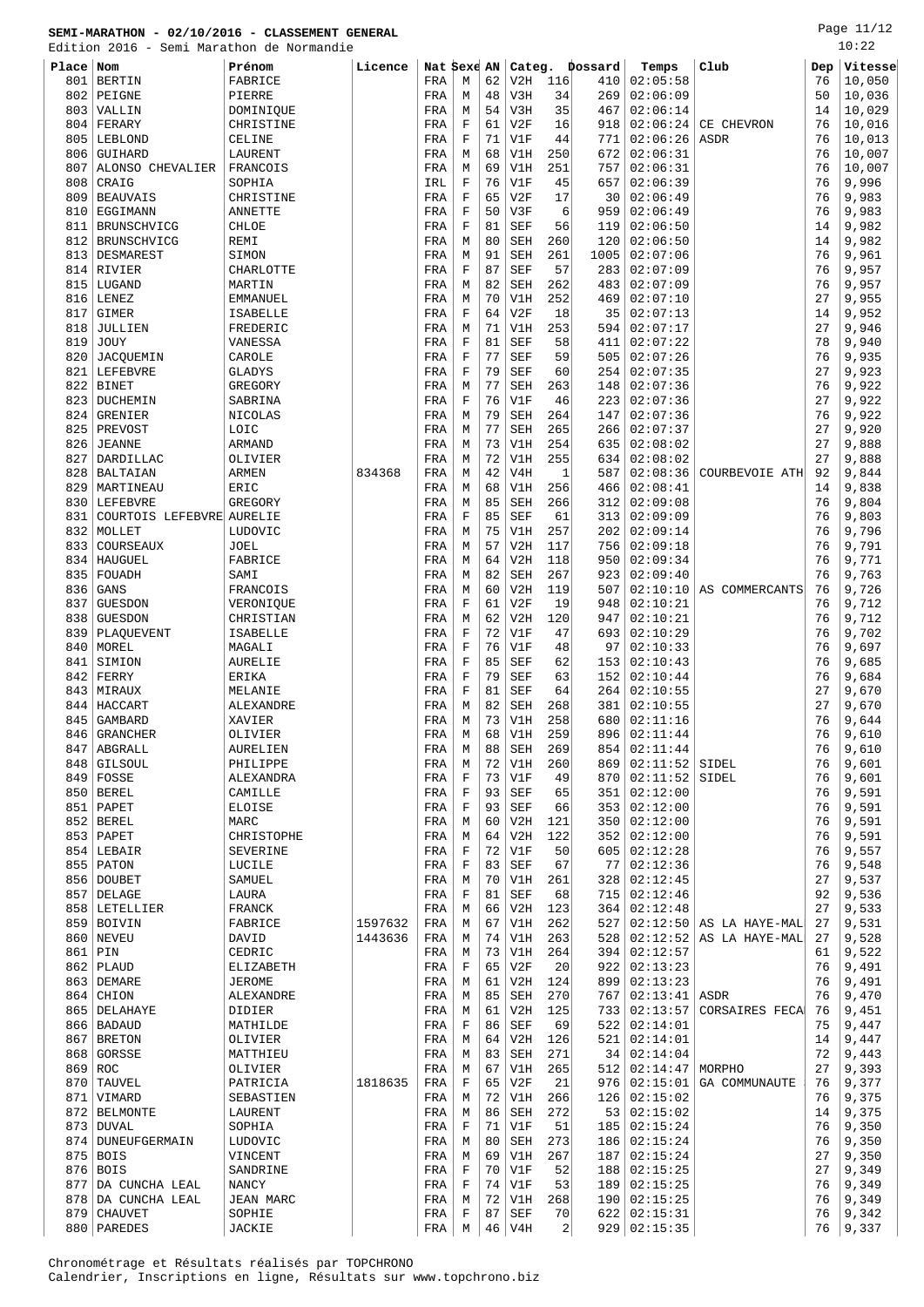Edition 2016 - Semi Marathon de Normandie

Page 12/12  $10:22$ 

| RAT CI | <b>ZUID</b><br>$\overline{\phantom{0}}$ | semi maratnon de normandie |         |             |              |    |            |     |                |                |                |     | . <i>. .</i> |
|--------|-----------------------------------------|----------------------------|---------|-------------|--------------|----|------------|-----|----------------|----------------|----------------|-----|--------------|
| Place  | Nom                                     | Prénom                     | Licence | Nat Sexe AN |              |    |            |     | Categ. Dossard | Temps          | Club           | Dep | Vitesse      |
| 881    | LE BORGNE                               | LUC                        | 1855627 | FRA         | M            | 63 | V2H        | 127 | 318            | 02:15:58       | S/L ESTUAIRE D | 14  | 9,311        |
| 882    | <b>KHUL</b>                             | LOIS                       |         | FRA         | M            | 88 | SEH        | 274 | 890            | 02:16:11       | VEHI GLACE     | 76  | 9,296        |
| 883    | REQUIER                                 | GUILLAUME                  |         | FRA         | М            | 88 | SEH        | 275 | 889            | 02:16:12       | VEHI GLACE     | 76  | 9,295        |
| 884    | LEROY                                   | PASCAL                     |         | FRA         | М            | 68 | V1H        | 269 | 31             | 02:16:32       |                | 76  | 9,272        |
| 885    | <b>ESVAN</b>                            | MELISSA                    |         | FRA         | $\mathbf F$  | 86 | <b>SEF</b> | 71  | 653            | 02:16:37       |                | 83  | 9,267        |
| 886    | COURSEAUX                               | MARIE NOELLE               |         | FRA         | $\mathbf F$  | 60 | V2F        | 22  | 755            | 02:16:41       |                | 76  | 9,262        |
| 887    | <b>LEFEVRE</b>                          | LAURENT                    |         | FRA         | M            | 67 | V1H        | 270 | 968            | 02:16:41       | <b>DAHER</b>   | 76  | 9,262        |
| 888    | OFFROY                                  | <b>ALEXIS</b>              |         | FRA         | М            | 70 | V1H        | 271 | 975            | 02:17:25       |                | 76  | 9,213        |
| 889    | REQUENA                                 | SYLVIE                     |         | FRA         | $\mathbf F$  | 61 | V2F        | 23  | 171            | 02:17:52       |                | 76  | 9,183        |
| 890    | GRODENT                                 | CHRISTOPHE                 |         | FRA         | M            | 78 | <b>SEH</b> | 276 | 441            | 02:17:54       |                | 14  | 9,181        |
| 891    | <b>BELLET</b>                           | FRANCIS                    | 305603  | FRA         | M            | 49 | V3H        | 36  | 577            | 02:18:15       | ROUEN MAROMME  |     | 9,157        |
| 892    | LAROCHE                                 | SOPHIE                     |         | FRA         | $\mathbf F$  | 70 | V1F        | 54  | 252            | 02:18:50       |                | 14  | 9,119        |
| 893    | MITSUYAMA                               | HIDEMASA                   |         | <b>JAP</b>  | M            | 64 | V2H        | 128 | 471            | 02:18:57       |                | 75  | 9,111        |
| 894    | <b>PASTOR</b>                           | DANIEL                     |         | FRA         | M            | 66 | V2H        | 129 | 89             | 02:19:13       | LES CORSAIRES  | 76  | 9,094        |
| 895    | MOTELAY                                 | CHRISTINE                  |         | FRA         | $\mathbf F$  | 81 | SEF        | 72  | 220            | 02:19:32       |                | 76  | 9,073        |
| 896    | ALARY                                   | <b>MOANA</b>               |         | FRA         | $\mathbf F$  | 97 | JUF        | 1   | 710            | 02:19:36       |                | 76  | 9,069        |
| 897    | VILLAIN                                 | JULIEN                     |         | FRA         | М            | 86 | SEH        | 277 | 864            | 02:19:54       |                | 76  | 9,049        |
| 898    | <b>REMY</b>                             | NICOLAS                    |         | FRA         | M            | 83 | <b>SEH</b> | 278 | 278            | 02:20:03       |                | 14  | 9,040        |
| 899    | <b>DUVAL</b>                            | CELINE                     |         | FRA         | $\mathbf F$  | 70 | V1F        | 55  | 226            | 02:20:08       |                | 14  | 9,034        |
| 900    | DELCROIX                                | <b>AGATHE</b>              |         | FRA         | $\mathbf F$  | 86 | <b>SEF</b> | 73  | 285            | 02:20:08       |                | 76  | 9,034        |
| 901    | DELCROIX                                | <b>JEAN</b>                |         | FRA         | М            | 86 | <b>SEH</b> | 279 | 286            | 02:20:08       |                | 76  | 9,034        |
| 902    | TRENCHARD                               | CELINE                     |         | FRA         | $\mathbf F$  | 87 | <b>SEF</b> | 74  | 937            | 02:20:57       |                | 76  | 8,982        |
| 903    | LECLERE                                 | CAMILLE                    |         | FRA         | $\mathbf F$  | 92 | <b>SEF</b> | 75  | 92             | 02:20:58       |                | 76  | 8,981        |
| 904    | DEBAILLEUX                              | MAXIME                     |         | FRA         | M            | 60 | V2H        | 130 | 951            | 02:21:17       |                | 80  | 8,961        |
| 905    | PILLOT                                  | DAVID                      |         | FRA         | M            | 86 | <b>SEH</b> | 280 | 108            | 02:21:37       |                | 75  | 8,940        |
| 906    | <b>BATTE</b>                            | PRISCILLA                  |         | FRA         | $\mathbf F$  | 89 | <b>SEF</b> | 76  | 811            | 02:21:44       |                | 76  | 8,932        |
| 907    | ANGELINI                                | PATRICK                    |         | FRA         | M            | 52 | V3H        | 37  | 676            | 02:21:46       |                | 76  | 8,930        |
| 908    | DEGREMONT                               | DAVID                      |         | FRA         | M            | 77 | SEH        | 281 | 459            | 02:21:46       |                | 76  | 8,930        |
| 909    | ROUSSEL                                 | AURÉLIEN                   |         | FRA         | М            | 82 | <b>SEH</b> | 282 | 963            | 02:21:47       |                | 76  | 8,929        |
| 910    | HOROCHOWSKA                             | ANASTASIA                  |         | FRA         | $\mathbf F$  | 92 | <b>SEF</b> | 77  | 49             | 02:21:57       |                | 27  | 8,919        |
| 911    | ARDOUIN                                 | CHRISTEL                   |         | FRA         | F            | 72 | V1F        | 56  | 936            | 02:22:06       |                | 76  | 8,909        |
| 912    | MOREL                                   | <b>AUDREY</b>              |         | FRA         | $\mathbf F$  | 78 | <b>SEF</b> | 78  | 592            | 02:22:40       |                | 76  | 8,874        |
| 913    | LEROY DUBIEF                            | MARIE HELENE               |         | AAL         | $\mathbf F$  | 94 | ESF        | 5   | 61             | 02:23:33       |                | 78  | 8,819        |
| 914    | VILLETTE                                | ALICE                      |         | FRA         | $\mathbf F$  | 92 | <b>SEF</b> | 79  | 210            | 02:24:05       |                | 76  | 8,787        |
| 915    | MOREL                                   | DAVID                      |         | FRA         | M            | 72 | V1H        | 272 | 242            | 02:24:20       |                | 76  | 8,771        |
| 916    | LEMONNIER                               | SANDRINE                   |         | FRA         | $\mathbf F$  | 77 | <b>SEF</b> | 80  | 369            | 02:25:29       |                | 76  | 8,702        |
| 917    | DUHAMEL                                 | <b>JEAN PAUL</b>           |         | FRA         | M            | 49 | V3H        | 38  | 374            | 02:25:29       |                | 76  | 8,702        |
| 918    | DESMADRIL                               | FABIEN                     |         | FRA         | М            | 61 | V2H        | 131 | 625            | 02:25:55       |                | 27  | 8,676        |
| 919    | <b>PATON</b>                            | SANDRA                     |         | FRA         | $\mathbf F$  | 75 | V1F        | 57  | 371            | 02:26:41       |                | 76  | 8,631        |
| 920    | DENORME                                 | PAULINE                    |         | FRA         | $\mathbf F$  | 91 | <b>SEF</b> | 81  | 689            | 02:27:12       |                | 76  | 8,601        |
| 921    | ABAT                                    | CHRISTOPHE                 |         | FRA         | M            | 66 | V2H        | 132 | 307            | 02:27:29       |                | 76  | 8,584        |
| 922    | ROMAIN                                  | <b>JEAN CLAUSE</b>         |         | FRA         | M            | 46 | V4H        | 3   | 435            | 02:28:16       |                | 27  | 8,539        |
| 923    | LECOURT                                 | NICOLAS                    |         | FRA         | M            | 83 | <b>SEH</b> | 283 | 958            | 02:29:05       |                | 76  | 8,492        |
| 924    | VIMARD                                  | MARIE                      | 1610519 | FRA         | $\mathbf F$  | 85 | <b>SEF</b> | 82  | 957            | 02:29:05       | AYA            | 76  | 8,492        |
| 925    | <b>BARDEL</b>                           | NATHALIE                   |         | FRA         | $\mathbf F$  | 76 | V1F        | 58  | 205            | 02:29:10       |                | 76  | 8,487        |
| 926    | LESTIENNE                               | SYLVAIN                    |         | FRA         | M            | 72 | V1H        | 273 | 18             | 02:32:10       |                | 14  | 8,320        |
| 927    | TERTRAIS                                | EDITH                      |         | FRA         | $\mathbf{F}$ | 57 | V2F        | 24  | 911            | 02:32:35       |                | 35  | 8,297        |
| 928    | LECOCO                                  | LAURENCE                   |         | FRA         | $\mathbf F$  | 74 | V1F        | 59  | 204            | 02:36:58       |                | 76  | 8,065        |
| 929    | <b>JOYEUX</b>                           | DAVID                      |         | FRA         | М            | 89 | <b>SEH</b> | 284 | 367            | 02:39:56       |                | 76  | 7,916        |
| 930    | <b>JOYEUX</b>                           | ANNE LAURE                 |         | FRA         | $\mathbf F$  | 90 | <b>SEF</b> | 83  | 368            | 02:39:56       |                | 76  | 7,916        |
| 931    | <b>BRIQUET</b>                          | <b>JUSTINE</b>             |         | FRA         | $\mathbf F$  | 92 | <b>SEF</b> | 84  | 449            | 02:41:09       |                | 76  | 7,856        |
| 932    | CARPENTIER                              | CECILE                     |         | FRA         | $\mathbf F$  | 82 | <b>SEF</b> | 85  | 302            | 02:41:48       |                | 76  | 7,824        |
| 933    | LABRUDE                                 | ERIC                       |         | FRA         | M            | 61 | V2H        | 133 | 228            | 02:45:41       |                | 27  | 7,641        |
|        |                                         | <b>BRUNO</b>               |         | FRA         | M            | 67 | V1H        | 274 |                | 529   03:01:13 |                | 76  |              |
|        | 934 DEVAUX                              |                            |         |             |              |    |            |     |                |                |                |     | 6,986        |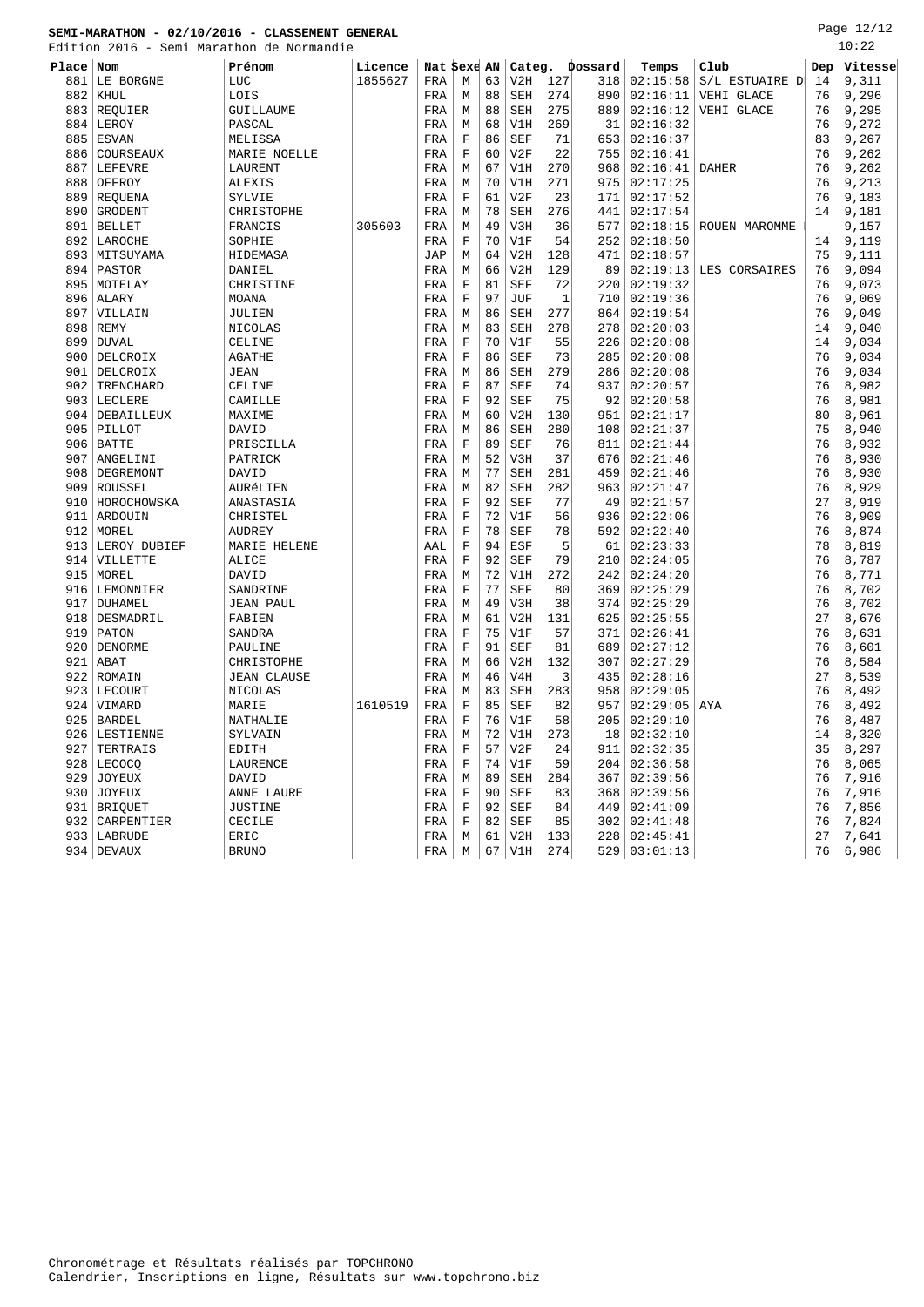|       | овлі плісін<br>,,,,,,,,,,,                | controverent controver |         |             |   |    |        |         |                            |                                    |    |             |
|-------|-------------------------------------------|------------------------|---------|-------------|---|----|--------|---------|----------------------------|------------------------------------|----|-------------|
|       | Edition 2016 - Semi Marathon de Normandie |                        |         |             |   |    |        |         |                            |                                    |    | 10:22       |
| Place | Nom                                       | Prénom                 | Licence | Nat Sexe AN |   |    | Categ. | Dossard | Temps                      | Club                               |    | Dep Vitesse |
|       | RETOUT                                    | ANNE GAELLE            | 718236  | FRA         | F | 80 | SEF    |         | 1501   01:53:35            | AMIENS UC                          | 76 | 11,093      |
|       | 2 BOCOUET                                 | JEROME                 | 459325  | FRA         | M | 85 | SEH    |         | 1506   01:54:51   HAVRE AC |                                    | 76 | 10,971      |
|       | 3 OLIVARES                                | MATHIEU                | 373469  | FRA         | M | 76 | M1H    |         |                            | 1504   01:58:55   NEUILLY SUR MA   | 60 | 10,596      |
|       | $4$   BUNEL                               | PASCAL                 | 358736  | FRA         | M | 64 | M2H    |         |                            | 1500   02:00:38   NEUILLY SUR MA   | 93 | 10,445      |
|       | 5 BELLANGER                               | PASCAL                 | 466549  | FRA         | M | 63 | M2H    |         |                            | $1502   02:09:33   CLUB$ OMNISPORT | 76 | 9,726       |
|       | 6 LABARRE                                 | <b>BERTRAND</b>        | 1187431 | FRA         | М | 57 | M2H    |         |                            | 1507 02:14:48 CS PROVINS ATH       |    | 9,347       |
|       | 7 VARAIN                                  | CEDRIC                 | 553617  | FRA         | M | 80 | SEH    | 1503    |                            | $02:14:48$ $AC$ CHATEAU THI        |    | 9,347       |
|       | 8 COIS                                    | <b>STEEVE</b>          | 521462  | FRA         | M | 89 | SEH    |         |                            | 1505 02:17:52 ASC LE HAVRE         | 76 | 9,139       |
|       | 9 OUTREOUIN                               | FLORIAN                |         | FRA         | M | 81 | SEH    | 1509    |                            | 02:50:11 RCPH JOGGING D            | 76 | 7,404       |

Page 1/1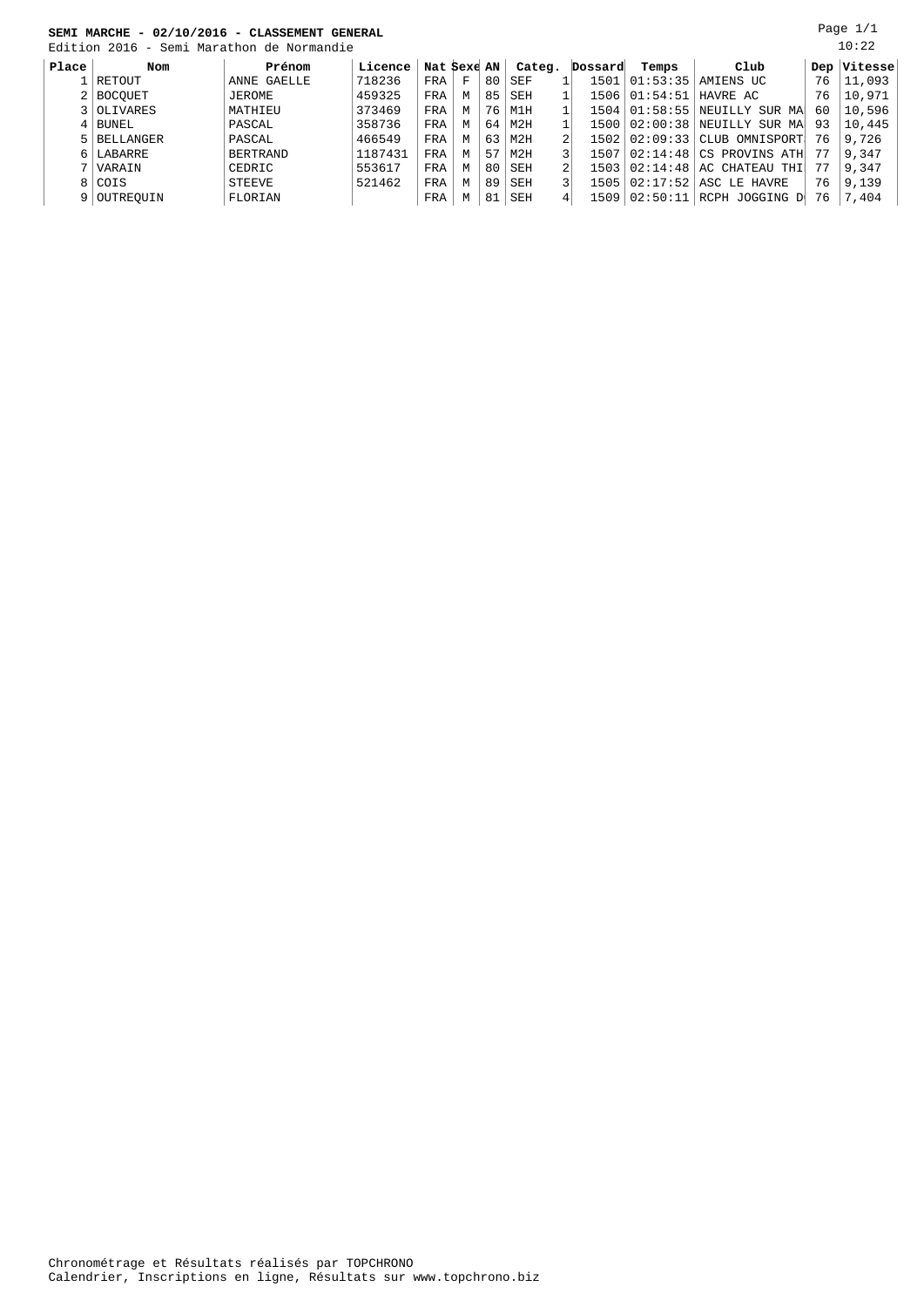Edition 2016 - Semi Marathon de Normandie

Page 1/4 10:22

|                |                        | Edition 2016 - Semi Marathon de Normandie |         |             |             |                |            |              |         |                 |                           |     | 10.ZZ   |
|----------------|------------------------|-------------------------------------------|---------|-------------|-------------|----------------|------------|--------------|---------|-----------------|---------------------------|-----|---------|
| Place          | Nom                    | Prénom                                    | Licence | Nat Sexe AN |             |                | Categ.     |              | Dossard | Temps           | Club                      | Dep | Vitesse |
|                |                        |                                           | 887175  |             |             |                |            | 1            | 2096    |                 |                           |     | 19,129  |
| 1              | OUBASSOUR              | HASSAN                                    |         | FRA         | М           | 80             | <b>SEH</b> |              |         | 00:31:22        | STADE SOTTEVIL            | 76  |         |
| $\overline{2}$ | <b>BERTRAND</b>        | <b>ANATOLE</b>                            | 1448531 | FRA         | M           | 96             | <b>ESH</b> | $\mathbf{1}$ | 2095    | 00:31:47        | HAVRE AC                  | 76  | 18,878  |
| 3              | IDLMOUDDEN             | YOUNESS                                   |         | FRA         | M           | 96             | <b>ESH</b> | 2            | 2105    | 00:32:18        |                           | 27  | 18,576  |
| 4              | <b>CHETTOUH</b>        | NABIL                                     | 424469  | FRA         | М           | 76             | V1H        | $\mathbf{1}$ | 2101    | 00:32:19        | STADE SOTTEVIL            | 76  | 18,566  |
| 5              | <b>BLONDEL HERMANT</b> | <b>ACHILLE</b>                            | A 10426 | FRA         | М           | 90             | <b>SEH</b> | 2            | 2197    | 00:32:22        | ROUEN TRIATHLO            | 76  | 18,538  |
|                |                        |                                           |         |             |             |                |            |              |         |                 |                           |     |         |
| 6              | GUIVARCH               | PIERRE YVES                               | 517298  | FRA         | М           | 76             | V1H        | 2            | 2049    | 00:32:51        | ATHLETISME PRO            | 78  | 18,265  |
| 7              | LEBON                  | <b>HUGAUX</b>                             | 136128  | FRA         | M           | 95             | <b>ESH</b> | 3            | 2216    | 00:32:56        | HAVRE AC                  |     | 18,219  |
| 8              | NEVEU                  | <b>JEROME</b>                             | 1837561 | FRA         | М           | 82             | <b>SEH</b> | 3            | 2184    | 00:33:42        | LE HAVRE S'POR            | 76  | 17,804  |
| 9              | MARCHAND               | VALENTIN                                  | 1493835 | FRA         | М           | 97             | <b>JUH</b> | 1            | 2268    | 00:34:09        | ESM GONFREVILL            | 76  | 17,570  |
|                |                        |                                           |         |             |             |                |            |              |         |                 |                           |     |         |
| 10             | ARGENTIN               | <b>BENOIT</b>                             | 1748161 | FRA         | М           | 88             | <b>SEH</b> | 4            | 2190    | 00:35:18        | LES CORSAIRES             | 76  | 16,997  |
| 11             | <b>DEVAUX</b>          | SYLVAIN                                   | 439326  | FRA         | M           | 84             | <b>SEH</b> | 5            | 2164    | 00:35:38        | ASC LE HAVRE              | 76  | 16,838  |
| 12             | SIMENEL-BUNEL          | MAXIME                                    | 1067937 | FRA         | M           | 95             | <b>ESH</b> | 4            | 2196    | 00:35:52        | HAVRE AC                  | 76  | 16,729  |
|                |                        |                                           |         |             |             |                |            | 1            |         | 00:36:07        |                           | 76  |         |
| 13             | LEVESOUE               | THIERRY                                   |         | FRA         | М           | 66             | V2H        |              | 2257    |                 |                           |     | 16,613  |
| 14             | SOHARD                 | PIERRE                                    |         | FRA         | М           | 99             | CAG        | 1            | 2269    | 00:36:09        |                           | 76  | 16,598  |
| 15             | <b>OUCHA</b>           | SIDI MOHAMED                              | 1361641 | FRA         | М           | 84             | <b>SEH</b> | 6            | 2220    | 00:36:14        | ASC LE HAVRE              | 76  | 16,559  |
| 16             | WILD                   | DAMIAN                                    |         | FRA         | M           | 92             | <b>SEH</b> | 7            | 2272    | 00:36:54        |                           | 76  | 16,260  |
|                |                        |                                           |         |             |             |                |            |              |         |                 |                           |     |         |
| 17             | HINHANE                | ALDRICK                                   | 1834424 | FRA         | M           | 88             | <b>SEH</b> | 8            | 2181    | 00:36:54        | LE HAVRE S'POR'           | 76  | 16,260  |
| 18             | <b>RAOULT</b>          | GREGORY                                   |         | FRA         | М           | 72             | V1H        | 3            | 2036    | 00:37:05        | WAA TEAM                  | 76  | 16,180  |
| 19             | MILEO                  | <b>BAPTISTE</b>                           |         | FRA         | M           | 81             | <b>SEH</b> | 9            | 2118    | 00:37:38        |                           | 76  | 15,943  |
| 20             | GAMELIN                | CHARLENE                                  | 1164113 | FRA         | $\mathbf F$ | 92             | <b>SEF</b> | 1            | 2207    | 00:37:41        | S/L ASPTT ROUE            | 76  | 15,922  |
|                | <b>GUEGAN</b>          |                                           |         |             | $\mathbf F$ |                |            |              |         |                 |                           |     |         |
| 21             |                        | ELODIE                                    | 517791  | FRA         |             | 85             | <b>SEF</b> | 2            | 2075    | 00:37:52        | ATHLETISME PRO            | 78  | 15,845  |
| 22             | MEFTI                  | NACIM                                     | 1669342 | FRA         | М           | 73             | V1H        | 4            | 2163    | 00:38:04        | ASC LE HAVRE              | 76  | 15,762  |
| 23             | STEVENINI              | <b>EDOUARD</b>                            |         | FRA         | M           | 94             | <b>ESH</b> | 5            | 2116    | 00:38:22        |                           | 76  | 15,639  |
| 24             | <b>GRANCHER</b>        | <b>JEAN BERNARD</b>                       | 141921  | FRA         | М           | 61             | V2H        | 2            | 2201    | 00:38:26        | CE AIRCELLE               | 76  | 15,611  |
|                |                        | <b>JEAN PIERRE</b>                        |         |             |             |                |            |              |         |                 |                           | 76  |         |
| 25             | LEROUX                 |                                           | T184791 | FRA         | М           | 63             | V2H        | 3            | 2157    | 00:38:27        |                           |     | 15,605  |
| 26             | VILLIER                | DAVID                                     | 1860698 | FRA         | М           | 74             | V1H        | 5            | 2189    | 00:38:28        | GA COMMUNAUTE             |     | 15,598  |
| 27             | <b>BENOIST</b>         | BENJAMIN                                  |         | FRA         | M           | 90             | <b>SEH</b> | 10           | 2056    | 00:38:39        |                           | 75  | 15,524  |
| 28             | GAY                    | THIERRY                                   | 1504670 | FRA         | M           | 71             | V1H        | 6            | 2162    | 00:38:51        | VAL-DE-REUIL A            | 27  | 15,444  |
|                |                        |                                           |         |             |             |                |            |              |         |                 |                           | 76  |         |
| 29             | HOUEIX                 | MATHIEU                                   | 1496330 | FRA         | M           | 0 <sub>0</sub> | CAG        | 2            | 2086    | 00:38:57        | ASCH                      |     | 15,404  |
| 30             | TESSON                 | SEBASTIEN                                 | 527877  | FRA         | M           | 74             | V1H        | 7            | 2205    | 00:38:58        | S/L CS GRAVENC            | 76  | 15,398  |
| 31             | COURSIERAS             | ADRIEN                                    | 1761325 | FRA         | М           | 97             | <b>JUH</b> | 2            | 2217    | 00:39:41        | HAVRE AC                  |     | 15,120  |
| 32             | SIMON                  | KEVIN                                     | 1290417 | FRA         | M           | 90             | <b>SEH</b> | 11           | 2195    | 00:39:53        | HAVRE AC                  | 76  | 15,044  |
|                |                        |                                           |         |             |             |                |            |              |         |                 |                           |     |         |
| 33             | DEDE                   | CLEMENCE                                  | A47249C | FRA         | $\mathbf F$ | 92             | <b>SEF</b> | 3            | 2198    | 00:40:18        | ROUEN TRIATHLO            | 76  | 14,888  |
| 34             | <b>DROU</b>            | AURELIEN                                  |         | FRA         | М           | 88             | <b>SEH</b> | 12           | 2274    | 00:40:27        | ASSOCIATION SP            | 76  | 14,833  |
| 35             | TESSIER                | TOMAS                                     |         | FRA         | М           | 92             | <b>SEH</b> | 13           | 2055    | 00:40:29        |                           | 76  | 14,821  |
| 36             | VAUCHEL                | WILFRIED                                  | 744178  | FRA         | M           | 73             | V1H        | 8            | 2132    | 00:40:36        | GA BASSE-SEINE            | 76  | 14,778  |
|                |                        |                                           |         |             |             |                |            |              |         |                 |                           |     |         |
| 37             | STEIBEL                | <b>JOCELYN</b>                            | 1563240 | FRA         | M           | 74             | V1H        | 9            | 2186    | 00:40:58        | LE HAVRE S'POR'           | 76  | 14,646  |
| 38             | CHATILLON              | <b>DAVE</b>                               | 1870321 | FRA         | М           | 81             | <b>SEH</b> | 14           | 2193    | 00:41:14        | HAVRE AC                  | 76  | 14,551  |
| 39             | POUPARD                | PIERRE                                    | 1555651 | FRA         | М           | 85             | <b>SEH</b> | 15           | 2054    | 00:41:18        | CLUB OMNISPORT            | 76  | 14,528  |
| 40             | FLEICH                 | CHRISTOPHE                                | 1281294 | FRA         | М           | 81             | <b>SEH</b> | 16           | 2111    | 00:41:24        | VAL-DE-REUIL A            | 27  | 14,493  |
|                |                        |                                           |         |             |             |                |            |              |         |                 |                           |     |         |
| 41             | LAPERDRIX              | ALEXANDRE                                 |         | FRA         | M           | 77             | <b>SEH</b> | 17           | 2044    | 00:41:27        |                           | 76  | 14,475  |
| 42             | SOREL                  | DAMIEN                                    |         | FRA         | M           | 0 <sub>0</sub> | CAG        | 3            | 2077    | 00:41:27        | SIDEL                     | 76  | 14,475  |
| 43             | MARIN                  | NICOLAS                                   |         | FRA         | М           | 99             | CAG        | 4            | 2261    | 00:42:07        |                           |     | 14,246  |
| 44             | <b>AUBOURG</b>         | <b>NATHAN</b>                             |         | FRA         | M           | 99             | CAG        | 5            | 2021    | 00:42:15        |                           | 76  | 14,201  |
|                |                        |                                           |         |             |             |                |            |              |         |                 |                           |     |         |
| 45             | LE COZ                 | DIMITRI                                   |         | FRA         | М           | 85             | <b>SEH</b> | 18           | 2143    | 00:42:43        |                           | 76  | 14,046  |
|                | 46   FOUQUE            | ALAIN                                     | 425540  | FRA         | М           | 52             | V3H        | 1            | 2180    |                 | $00:42:55$ LE HAVRE S'POR | -76 | 13,981  |
| 47             | LE MOAL                | JULUAN                                    |         | FRA         | М           | 99             | CAG        | 6            | 2239    | 00:43:03        | RCPH                      | 76  | 13,937  |
|                |                        |                                           |         |             |             |                |            |              |         |                 |                           | 76  | 13,894  |
| 48             | ROMAIN                 | ANTHONY                                   |         | FRA         | М           | 88             | SEH        | 19           | 2253    | 00:43:11        |                           |     |         |
|                | 49 HINHANE             | ALEXANDRE                                 | 1823015 | FRA         | М           | 86             | <b>SEH</b> | 20           | 2182    | 00:43:12        | LE HAVRE S'POR            | 76  | 13,889  |
|                | 50 LEMAIRE             | CHALRES EDOUARD                           |         | FRA         | М           | 82             | <b>SEH</b> | 21           | 2110    | 00:43:15        |                           | 76  | 13,873  |
|                | $51$ VEAU              | DAMIEN                                    |         | FRA         | М           | 82             | SEH        | 22           | 2277    | 00:43:38        |                           | 76  | 13,751  |
|                | 52 MASSON              | MATHIEU                                   |         | FRA         | М           | 81             | SEH        | 23           | 2278    | 00:43:41        |                           | 76  | 13,735  |
|                |                        |                                           |         |             |             |                |            |              |         |                 |                           |     |         |
|                | $53$ PATON             | SABRINA                                   | 1477801 | FRA         | $\mathbf F$ | 73             | V1F        | $\mathbf{1}$ | 2194    |                 | $00:43:42$ HAVRE AC       | 76  | 13,730  |
| 54             | LECLERC                | KELIAN                                    |         | FRA         | M           | 0 <sub>0</sub> | CAG        | 7            | 2114    | 00:43:44        | AS MONTOISE               | 76  | 13,720  |
|                | 55 LERILLE             | LEA                                       | 1179695 | FRA         | $\mathbf F$ | 96             | ESF        | 1            | 2192    | 00:43:47        | HAVRE AC                  | 76  | 13,704  |
| 56             | BRAULT                 | MATTHIEU                                  |         | FRA         | М           | 84             | SEH        | 24           | 2065    | 00:43:48        |                           | 76  | 13,699  |
|                |                        |                                           |         |             |             |                |            |              |         |                 |                           |     |         |
| 57             | THOMMEREL              | MAXIME                                    |         | FRA         | М           | 83             | SEH        | 25           | 2010    | 00:44:09        |                           | 76  | 13,590  |
|                | 58 LEJEUNE             | CORINNE                                   | 869416  | FRA         | $\mathbf F$ | 65             | V2F        | $\mathbf{1}$ | 2215    | 00:44:11        | CA LISIEUX                | 14  | 13,580  |
| 59             | GENIT                  | JULIEN                                    |         | FRA         | М           | 84             | SEH        | 26           | 2243    | 00:44:22        |                           | 76  | 13,524  |
| 60             | CHARBONNIER            | <b>GAETAN</b>                             |         | FRA         | М           | 98             | <b>JUH</b> | 3            | 2166    | 00:44:43        |                           | 76  | 13,418  |
|                |                        |                                           |         |             |             |                |            |              |         |                 |                           |     |         |
| 61             | TORDAY                 | <b>JEAN PIERRE</b>                        | 931508  | FRA         | M           | 52             | V3H        | 2            | 2214    | 00:44:43        | CA LISIEUX                | 14  | 13,418  |
| 62             | GAISNON                | JACKY                                     |         | FRA         | М           | 62             | V2H        | 4            | 2221    | 00:45:17        |                           | 53  | 13,250  |
| 63             | <b>BARANGER</b>        | SEBASTIEN                                 | 1689925 | FRA         | М           | 73             | V1H        | 10           | 2209    | 00:45:27        | VAL-DE-REUIL A            | 27  | 13,201  |
|                | 64   LEVESQUE MARGUIN  | SYLVIANE                                  | 228539  | FRA         | $\mathbf F$ | 53             | V3F        | 1            | 2100    | 00:45:44        | HAC                       |     | 13,120  |
|                |                        |                                           |         |             |             |                |            |              |         |                 |                           |     |         |
| 65             | <b>STEVENS</b>         | XAVIER                                    |         | FRA         | М           | 83             | SEH        | 27           | 2250    | 00:45:45        |                           | 76  | 13,115  |
|                | 66   MANDEVILLE        | ELODIE                                    | C 58723 | FRA         | $\mathbf F$ | 93             | <b>SEF</b> | 4            | 2154    | 00:45:47        | CO HARFLEUR               | 76  | 13,105  |
| 67             | CORVESTE               | PASCAL                                    |         | FRA         | М           | 74             | V1H        | 11           | 2275    | 00:45:54        |                           | 76  | 13,072  |
|                |                        |                                           |         |             |             |                |            |              |         |                 |                           | 76  |         |
| 68             | GOUELLE                | PASCAL                                    |         | FRA         | М           | 68             | V1H        | 12           | 2235    | 00:46:01        | RCPH                      |     | 13,039  |
|                | 69   ANDRE             | DAVID                                     | 1669137 | FRA         | М           | 81             | <b>SEH</b> | 28           | 2064    |                 | $00:46:02$ VAL-DE-REUIL A | 27  | 13,034  |
| 70             | FOUACHE                | LUDWIG                                    |         | FRA         | M           | 0 <sub>0</sub> | CAG        | 8            | 2234    | 00:46:13        | RCPH                      | 76  | 12,982  |
| 71             | <b>BISPE</b>           | TIPHAINE                                  | 1754977 | FRA         | $\mathbf F$ | 79             | <b>SEF</b> | 5            | 2179    | 00:46:27        | LHSA                      | 76  | 12,917  |
|                |                        |                                           |         |             |             |                |            |              |         |                 |                           |     |         |
| 72             | VAUTHIER               | STEPHANE                                  |         | FRA         | М           | 72             | V1H        | 13           | 2069    | 00:46:28        |                           | 76  | 12,912  |
| 73             | DELAUNE                | <b>JEAN PIERRE</b>                        |         | FRA         | М           | 50             | V3H        | 3            | 2167    | 00:46:34        |                           | 76  | 12,885  |
|                | 74 LE MAREC            | REYNALD                                   |         | FRA         | М           | 82             | SEH        | 29           | 2104    | 00:46:37        |                           | 76  | 12,871  |
|                | 75 LE MAILLIER         | <b>JEAN LOUIS</b>                         | 1047618 | FRA         | М           | 48             | V3H        | 4            | 2152    | 00:46:42        | CAEN ATHLETIC             | 14  | 12,848  |
|                | 76   FRATRAS           |                                           |         |             | М           | 73             |            | 14           |         | 00:46:44        |                           |     | 12,839  |
|                |                        | EMMANUEL                                  | A33296C | FRA         |             |                | V1H        |              | 2177    |                 | EUROVIA                   |     |         |
|                | 77   LETERQ            | FABRICE                                   |         | FRA         | М           | 68             | V1H        | 15           | 2068    | 00:46:53        |                           | 76  | 12,798  |
| 78             | SOLYGA                 | OLIVIER                                   |         | FRA         | М           | 76             | V1H        | 16           | 2219    | 00:46:53        |                           | 76  | 12,798  |
|                | 79 DUBOC               | LAURENT                                   |         | FRA         | М           | 74             | V1H        | 17           | 2232    | 00:46:58   RCPH |                           | 76  | 12,775  |
|                |                        |                                           |         |             |             |                |            |              |         |                 |                           |     |         |

80 TRICHET PIERRE FRA M 57 V2H 5 2225 00:47:08 LIA 76 12,730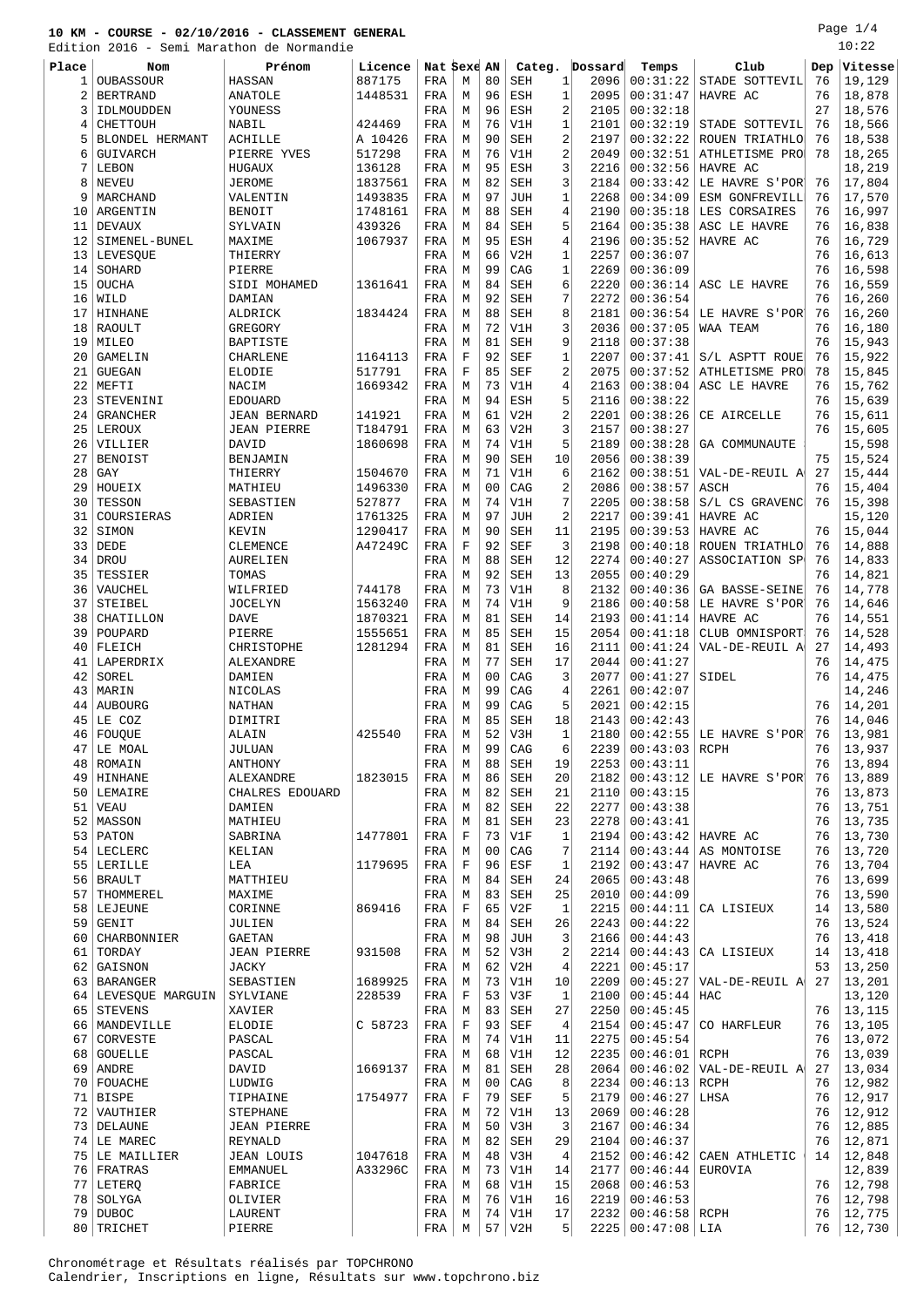Page 2/4

|            | Edition 2016 - Semi Marathon de Normandie |                          |         |             |                  |          |                          |           |              |                      |                           |          | 10:22            |
|------------|-------------------------------------------|--------------------------|---------|-------------|------------------|----------|--------------------------|-----------|--------------|----------------------|---------------------------|----------|------------------|
| Place Nom  |                                           | Prénom                   | Licence | Nat Sexe AN |                  |          | Categ.                   |           | Dossard      | Temps                | Club                      | Dep      | Vitesse          |
| 81         | LEGUEN                                    | CEDRIC                   |         | FRA         | М                | 78       | <b>SEH</b>               | 30        | 2244         | 00:47:10             |                           | 76       | 12,721           |
| 82         | CATALFO                                   | MICKAEL                  |         | FRA         | М                | 73       | V1H                      | 18        | 2148         | 00:47:20             |                           | 76       | 12,676           |
| 83         | GOHARD                                    | DAMIEN                   |         | FRA         | М                | 83       | <b>SEH</b>               | 31        | 2022         | 00:47:26             |                           | 14       | 12,649           |
| 84         | <b>BACHELLEZ</b>                          | <b>STEPHANE</b>          | 1754964 | FRA         | М                | 71       | V1H                      | 19        | 2178         | 00:47:40             | LE HAVRE S'POR            | 76       | 12,587           |
| 85         | GUYOMARD                                  | PIERRE YVES              |         | FRA         | М                | 66       | V2H                      | 6         | 2080         | 00:47:47             | SIDEL                     | 76       | 12,557           |
| 86         | GUYOMARD                                  | CLEMENT                  |         | FRA         | М                | 96       | ESH                      | 6         | 2079         | 00:47:47             | SIDEL                     | 76       | 12,557           |
| 87         | TONERIE                                   | BAPTISTE                 |         | FRA         | М                | 80       | <b>SEH</b>               | 32        | 2016         | 00:47:54             |                           | 50       | 12,526           |
| 88         | ALEXANDRE                                 | DAVID                    |         | FRA         | М                | 77       | SEH                      | 33        | 2005         | 00:47:54             |                           | 50       | 12,526           |
| 89         | <b>BLANC</b>                              | AURELIEN                 |         | FRA         | М                | 84       | <b>SEH</b>               | 34        | 2071         | 00:47:55             |                           | 76       | 12,522           |
| 90         | MAYELA                                    | SOUMOU                   |         | FRA         | М                | 80       | <b>SEH</b>               | 35        | 2052         | 00:48:00             |                           | 95       | 12,500           |
| 91<br>92   | <b>DUARTE PEREZ</b>                       | SAMUEL                   |         | FRA         | M<br>F           | 82<br>82 | <b>SEH</b><br><b>SEF</b> | 36<br>6   | 2037<br>2038 | 00:48:12<br>00:48:19 |                           | 76<br>76 | 12,448<br>12,418 |
| 93         | LE MAILLIER DIVAR CLAIRE<br>LECHER        | FREDERIC                 | 1660979 | FRA<br>FRA  | М                | 63       | V2H                      | 7         | 2263         | 00:48:20             | RAMBOUILLET SP            | 76       | 12,414           |
| 94         | <b>BEAUFILS</b>                           | SAMUEL                   |         | FRA         | М                | 73       | V1H                      | 20        | 2206         | 00:48:29             |                           | 76       | 12,375           |
| 95         | GRISEL                                    | GUILLAUME                |         | FRA         | М                | 85       | <b>SEH</b>               | 37        | 2093         | 00:48:31             | VEHI GLACE                |          | 12,367           |
| 96         | LANCHON BREUIL                            | AURELIEN                 |         | FRA         | М                | 83       | <b>SEH</b>               | 38        | 2009         | 00:48:35             |                           | 76       | 12,350           |
| 97         | MAINGUY                                   | PIERRE                   |         | FRA         | М                | 83       | <b>SEH</b>               | 39        | 2099         | 00:48:44             |                           | 76       | 12,312           |
| 98         | JARDIN                                    | <b>ROBERT</b>            |         | FRA         | М                | 53       | V3H                      | 5         | 2102         | 00:48:44             |                           | 76       | 12,312           |
| 99         | DUMESNIL                                  | <b>GILLES</b>            | 64974   | FRA         | М                | 64       | V2H                      | 8         | 2169         | 00:48:47             | C.A. CAUCHOIS             | 76       | 12,299           |
| 100        | HAUGUEL                                   | <b>ARNAUD</b>            |         | FRA         | М                | 69       | V1H                      | 21        | 2271         | 00:48:53             |                           | 76       | 12,274           |
| 101        | <b>ANNET</b>                              | <b>DAVY</b>              |         | FRA         | М                | 84       | SEH                      | 40        | 2017         | 00:48:54             |                           | 76       | 12,270           |
| 102        | <b>GASTON</b>                             | HONORINE                 |         | FRA         | F                | 88       | SEF                      | 7         | 2112         | 00:48:55             |                           | 95       | 12,266           |
| 103        | GODEFROY                                  | <b>GILBERT</b>           | LR 2680 | FRA         | М                | 48       | V3H                      | 6         | 2155         | 00:49:15             | CO HARFLEUR               | 76       | 12,183           |
| 104        | <b>BIBANCOS</b>                           | MICKAEL                  |         | FRA         | М                | 78       | <b>SEH</b>               | 41        | 2231         | 00:49:15             | <b>RCPH</b>               | 76       | 12,183           |
|            | $105$ PATTON                              | <b>JOHANNA</b>           |         | FRA         | $\mathbf F$      | 82       | <b>SEF</b>               | 8         | 2103         | 00:49:26             | SAINT ROMAIN              |          | 12,138           |
|            | 106   LEMAIRE                             | FREDERIC                 | 1885435 | FRA         | М                | 74       | V1H                      | 22        | 2183         | 00:49:41             | LE HAVRE S'POR            | 76       | 12,076           |
|            | 107 LEMAIRE                               | VINCENT                  |         | FRA         | М                | 76       | V1H                      | 23        | 2124         | 00:49:41             |                           | 76       | 12,076           |
| 108        | PICOT                                     | JULIEN                   |         | FRA         | М                | 81       | <b>SEH</b>               | 42        | 2174         | 00:49:44             | CIM                       |          | 12,064           |
| 109        | <b>BARRIAUX</b>                           | THIERRY                  |         | FRA         | М                | 74<br>99 | V1H                      | 24        | 2088         | 00:50:00             |                           | 76       | 12,000           |
| 110        | CABAN<br>LECLERC                          | <b>CHARLES</b>           |         | FRA         | М                | 69       | CAG<br>V1H               | 9<br>25   | 2266<br>2097 | 00:50:35             |                           | 76<br>76 | 11,862           |
| 111<br>112 | SAMSON                                    | JEAN LUC<br>KATY         |         | FRA<br>FRA  | М<br>F           | 76       | V1F                      | 2         | 2260         | 00:50:41<br>00:50:41 |                           | 76       | 11,838<br>11,838 |
| 113        | LECLERC                                   | LUDOVIC                  |         | FRA         | М                | 75       | V1H                      | 26        | 2039         | 00:50:50             |                           | 76       | 11,803           |
|            | 114   MAUCHRETIEN                         | PHILIPPE                 | 145359  | FRA         | М                | 46       | V4H                      | $1\,$     | 2200         | 00:50:56             | CE AIRCELLE               | 76       | 11,780           |
|            | 115 KUARK                                 | DINCER                   |         | FRA         | М                | 73       | V1H                      | 27        | 2087         | 00:50:57             |                           | 76       | 11,776           |
|            | 116   MARIN                               | NICOLAS                  |         | FRA         | M                | 99       | CAG                      | 10        | 2061         | 00:51:14             |                           | 76       | 11,711           |
| 117        | FERREIRA ALVES                            | SYLVIE                   |         | FRA         | F                | 76       | V1F                      | 3         | 2062         | 00:51:36             |                           | 76       | 11,628           |
| 118        | CAHARD                                    | LAURENT                  |         | FRA         | М                | 70       | V1H                      | 28        | 2131         | 00:51:52             |                           | 76       | 11,568           |
| 119        | JABLONSKI                                 | MAGALI                   |         | FRA         | F                | 74       | V1F                      | 4         | 2008         | 00:51:55             |                           | 94       | 11,557           |
| 120        | <b>BOUTEILLER</b>                         | CHRISTINE                |         | FRA         | F                | 86       | SEF                      | 9         | 2053         | 00:52:06             |                           | 14       | 11,516           |
| 121        | POVIE                                     | MARIE                    |         | FRA         | $\mathbf F$      | 91       | SEF                      | 10        | 2035         | 00:52:27             |                           | 76       | 11,439           |
| 122        | SMIECHOWSKI                               | DANIEL                   |         | AAL         | М                | 53       | V3H                      | 7         | 2001         | 00:52:31             |                           | 92       | 11,425           |
| 123        | TOUPIN                                    | VALERY                   |         | FRA         | M                | 90       | <b>SEH</b>               | 43        | 2043         | 00:52:38             |                           | 76       | 11,400           |
| 124        | VERHUSLT                                  | <b>GLADYS</b>            |         | FRA         | F                | 97       | JUF                      | 1         | 2273         | 00:52:45             |                           | 76       | 11,374           |
|            | $125$ BIRET                               | ERIC                     |         | FRA         | M                | 68       | V1H                      | 29        |              | 2126   00:52:54      |                           | 14       | 11,342           |
|            | 126 LE BARAZER                            | ANA                      |         | FRA         | F                | 00       | CAF                      | $\vert$ 1 |              | 2265   00:53:01      |                           |          | 76   11,317      |
| 127        | <b>JONES</b>                              | MARIE                    |         | FRA         | F                | 99       | CAF                      | 2         | 2267         | 00:53:01             |                           | 76       | 11,317           |
|            | 128   HEBERT                              | DAVID                    |         | FRA         | М                | 73       | V1H                      | 30        | 2283         |                      | $00:53:03$ ATSCAF JOGGING | 76       | 11,310           |
|            | $129$ MALO<br>130   BOURDEL               | PHILIPPE<br>MARIE HELENE |         | FRA<br>FRA  | М<br>$\mathbf F$ | 64<br>83 | V2H<br>SEF               | 9<br>11   | 2092<br>2128 | 00:53:03<br>00:53:08 |                           | 76<br>76 | 11,310<br>11,292 |
|            | 131   MIGLIERINA                          | <b>JEAN CHARLES</b>      |         | FRA         | М                | 56       | V3H                      | 8         | 2188         | 00:53:08             | LOISIRS HERICO            | 76       | 11,292           |
|            | $132$ FARA                                | THIERRY                  |         | FRA         | М                | 83       | SEH                      | 44        | 2046         | 00:53:10             |                           | 76       | 11,285           |
|            | $133$ LE ROY                              | STEPHANIE                |         | FRA         | F                | 75       | V1F                      | 5         | 2047         | 00:53:10             |                           | 76       | 11,285           |
|            | 134 CORNIER                               | THOMAS                   |         | FRA         | М                | 83       | SEH                      | 45        | 2025         | 00:53:14             |                           | 76       | 11,271           |
|            | 135 HOUDEN                                | CLOTILDE                 |         | FRA         | F                | 78       | SEF                      | 12        | 2084         | 00:53:15             |                           | 76       | 11,268           |
|            | 136   GAHENEAU                            | SABINE                   |         | FRA         | $\mathbf F$      | 87       | SEF                      | 13        | 2007         | 00:53:15             |                           | 76       | 11,268           |
| 137        | CHAVALIER                                 | CATHERINE                |         | FRA         | F                | 64       | V2F                      | 2         | 2280         | 00:53:17             |                           | 76       | 11,261           |
| 138        | CHEVALIER                                 | RICHARD                  |         | FRA         | М                | 61       | V2H                      | 10        | 2279         | 00:53:17             |                           | 76       | 11,261           |
|            | 139 LE COMPTE                             | DAMIEN                   |         | FRA         | М                | 79       | SEH                      | 46        | 2013         | 00:53:18             |                           | 41       | 11,257           |
|            | 140 ECHALIER                              | BENJAMIN                 |         | FRA         | М                | 80       | SEH                      | 47        | 2012         | 00:53:18             |                           | 92       | 11,257           |
|            | 141 GROULT                                | THOMAS                   |         | FRA         | М                | 80       | SEH                      | 48        | 2210         | 00:53:19             |                           | 76       | 11,254           |
|            | $142$ DURAND                              | NATHAN                   |         | FRA         | М                | 99       | CAG                      | 11        | 2113         | 00:53:26             |                           | 76       | 11,229           |
|            | $143$ DELMAS                              | THOMAS                   |         | FRA         | М                | 99       | CAG                      | 12        | 2284         | 00:53:26             |                           | 76       | 11,229           |
|            | $144$ PATEY                               | JEAN MICHEL              | A33287C | FRA         | М                | 54       | V3H                      | 9         | 2107         | 00:53:36             | ESMGO TRI                 | 76       | 11,194           |
|            | 145   GRAMMONT                            | <b>BRUNO</b>             |         | FRA         | М                | 67       | V1H                      | 31        | 2119         | 00:53:38             |                           | 76       | 11,187           |
|            | 146   LECLERC                             | ANDREA                   |         | FRA         | $\mathbf F$      | 95       | ESF                      | 2         | 2115         | 00:53:41             |                           | 76       | 11,177           |
|            | 147   MICHAUD                             | CHARLOTTE                | 1509240 | FRA         | F<br>$\mathbf F$ | 89<br>87 | SEF                      | 14        | 2185         | 00:53:42             | LHSA                      | 76<br>75 | 11,173           |
|            | 148   MARLOIS<br>$149$ HENRY              | LARA<br>MARYLISE         | LR 1864 | FRA<br>FRA  | F                | 93       | SEF<br>SEF               | 15<br>16  | 2024<br>2156 | 00:53:44<br>00:53:53 | CO HARFLEUR               | 76       | 11,166<br>11,135 |
|            | 150 DJEMEL                                | MARY                     |         | FRA         | $\mathbf F$      | 81       | SEF                      | 17        | 2134         |                      | $00:54:04$ RACING JUDO CL | 76       | 11,097           |
|            | 151   DOARE                               | <b>HUGO</b>              |         | FRA         | М                | 94       | ESH                      | 7         | 2117         | 00:54:10             |                           | 76       | 11,077           |
|            | 152 LAPOUSSIERE                           | MELANIE                  |         | FRA         | F                | 90       | SEF                      | 18        | 2191         | 00:54:11             |                           | 76       | 11,074           |
|            | $153$ BINET                               | ELISABETH                |         | FRA         | F                | 78       | SEF                      | 19        | 2150         | 00:54:12             |                           | 14       | 11,070           |
|            | $154$ JEANNE                              | GWENAELLE                |         | FRA         | F                | 78       | SEF                      | 20        | 2149         | 00:54:12             |                           | 76       | 11,070           |
|            | 155 GAISNON                               | STEPHANIE                |         | FRA         | F                | 87       | SEF                      | 21        | 2085         | 00:54:13             |                           | 76       | 11,067           |
|            | 156 DE MIECHIELI                          | JEAN                     |         | FRA         | М                | 68       | V1H                      | 32        | 2138         | 00:54:33             |                           | 76       | 10,999           |
|            | 157   LEBOCQ                              | PASCAL                   |         | FRA         | M                | 66       | V2H                      | 11        | 2208         | 00:54:43             |                           | 14       | 10,966           |
|            | 158   LEMONNIER                           | LINDA                    |         | FRA         | F                | 78       | SEF                      | 22        | 2172         | $00:54:51$ CIM       |                           |          | 10,939           |
|            | 159 LEBOURGEOIS                           | PATRICK                  |         | FRA         | М                |          | $46$   $V4H$             | $\vert$ 2 |              | 2141   00:54:55      |                           |          | 76   10,926      |

PILATTE VIRGINIE FRA F 72 V1F 6 2078 00:55:01 SIDEL 14 10,906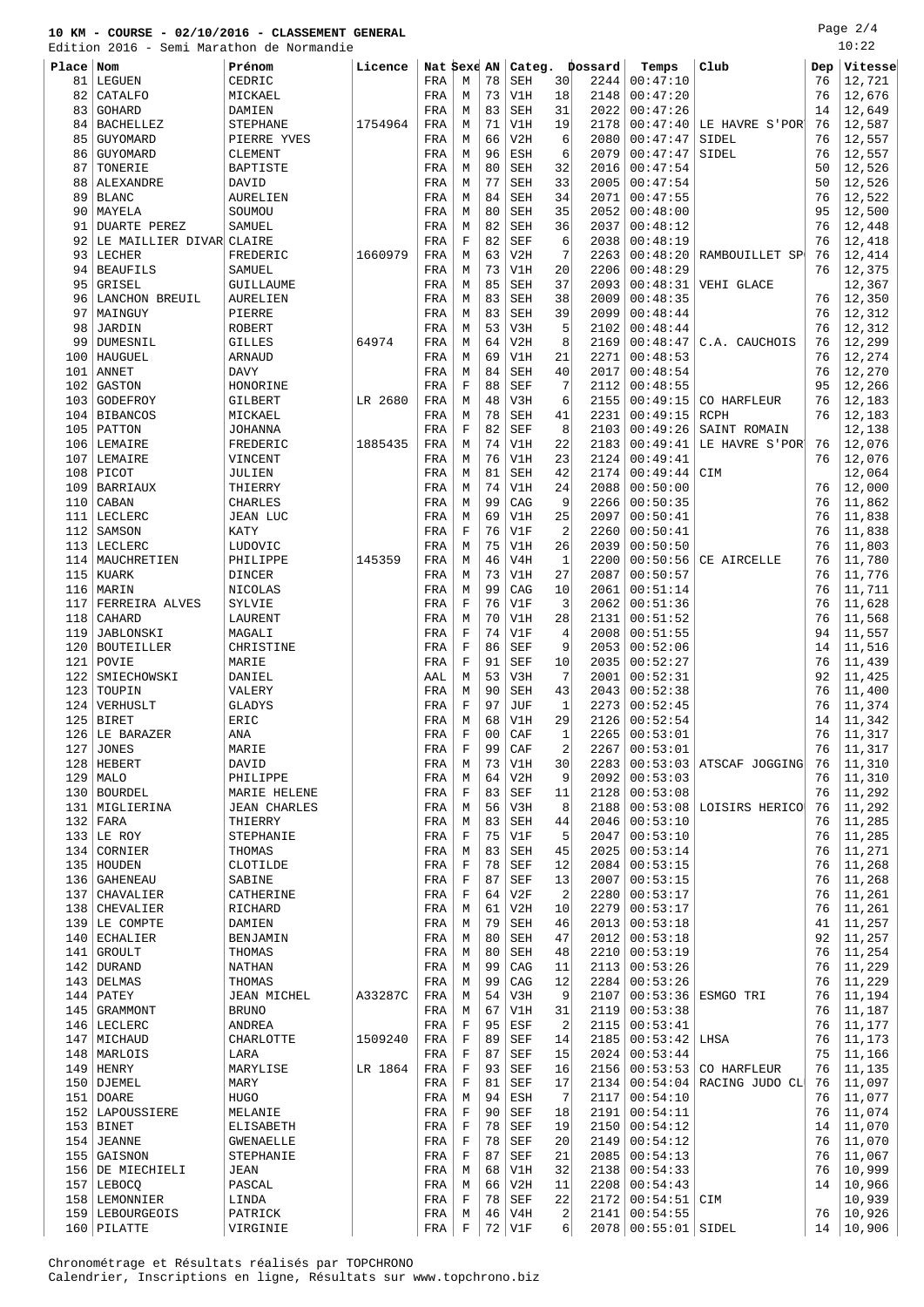Page 3/4  $10:22$ 

|           |                       | Edition 2016 - Semi Marathon de Normandie |         |             |             |                |                   |                         |         |                 |                              |     | 10:22   |
|-----------|-----------------------|-------------------------------------------|---------|-------------|-------------|----------------|-------------------|-------------------------|---------|-----------------|------------------------------|-----|---------|
| Place Nom |                       | Prénom                                    | Licence | Nat Sexe AN |             |                | Categ.            |                         | Dossard | Temps           | Club                         | Dep | Vitesse |
| 161       | <b>GERVAIS</b>        | LAURENT                                   |         | FRA         | М           | 60             | V2H               | 12                      | 2176    | 00:55:06        | CIM                          | 76  | 10,889  |
| 162       | KOLECZKIW             | ERIC                                      |         | FRA         | М           | 75             | V1H               | 33                      | 2170    | 00:55:09        | <b>VDH</b>                   |     | 10,879  |
| 163       | EMBARCK               | DAVID                                     |         | FRA         | М           | 69             | V1H               | 34                      | 2233    | 00:55:19        | RCPH                         | 76  | 10,847  |
| 164       | <b>ALONZO</b>         | <b>BRUNO</b>                              |         | FRA         | М           | 60             | V2H               | 13                      | 2175    | 00:55:29        | CIM                          |     | 10,814  |
| 165       |                       |                                           |         | FRA         | $\mathbf F$ | 69             | V1F               | 7                       | 2145    | 00:55:29        |                              |     |         |
|           | <b>BOISSIN</b>        | CAROLE                                    | 5565796 |             |             | 60             |                   | 14                      | 2165    | 00:55:52        | RUN BIKE CIM<br>ASC LE HAVRE | 76  | 10,814  |
| 166       | <b>BERNARD</b>        | DIDIER                                    | 1711487 | FRA         | М           |                | V2H               |                         |         |                 |                              |     | 10,740  |
| 167       | GOUMAUX               | VIRGINIE                                  |         | FRA         | $\mathbf F$ | 74             | V1F               | 8                       | 2098    | 00:55:56        |                              | 76  | 10,727  |
| 168       | AHMED                 | AFFANDE                                   |         | FRA         | М           | 65             | V2H               | 15                      | 2213    | 00:56:01        |                              | 76  | 10,711  |
| 169       | PONT                  | PATRICE                                   |         | FRA         | М           | 59             | V2H               | 16                      | 2045    | 00:56:03        |                              | 76  | 10,705  |
| 170       | CAMEL                 | CHARLOTTE                                 |         | FRA         | $\mathbf F$ | 94             | ESF               | 3                       | 2106    | 00:56:03        |                              | 76  | 10,705  |
| 171       | LEFEVRE               | CELINE                                    |         | FRA         | $\mathbf F$ | 81             | SEF               | 23                      | 2051    | 00:56:04        |                              | 95  | 10,702  |
| 172       | MEZANGER              | SOPHIE                                    |         | FRA         | F           | 73             | V1F               | 9                       | 2048    | 00:56:14        |                              | 76  | 10,670  |
| 173       | QUEMENER              | LUDOVIC                                   |         | FRA         | М           | 76             | V1H               | 35                      | 2264    | 00:56:14        | <b>CCI LE HAVRE</b>          | 76  | 10,670  |
| 174       | ROSSI                 | CAMILLE                                   |         | FRA         | $\mathbf F$ | 91             | <b>SEF</b>        | 24                      | 2083    | 00:56:17        |                              | 76  | 10,660  |
| 175       | LEMAITRE              | FANTINE                                   |         | FRA         | $\mathbf F$ | 91             | <b>SEF</b>        | 25                      | 2133    | 00:56:27        |                              | 76  | 10,629  |
| 176       | COTE                  | SABRINA                                   |         | FRA         | F           | 79             | <b>SEF</b>        | 26                      | 2063    | 00:56:43        |                              | 76  | 10,579  |
| 177       | GOT                   | JULIETTE                                  |         | FRA         | F           | 79             | <b>SEF</b>        | 27                      | 2040    | 00:57:00        |                              | 76  | 10,526  |
| 178       | MARQUER               | ALAIN                                     |         | FRA         | М           | 67             | V1H               | 36                      | 2258    | 00:57:05        |                              | 76  | 10,511  |
| 179       | VAN OVER BERGHE       | <b>STEPHANE</b>                           |         | FRA         | М           | 67             | V1H               | 37                      | 2142    | 00:57:05        |                              | 76  | 10,511  |
| 180       | <b>BARBEY</b>         | MATHIEU                                   |         | FRA         | М           | 85             | SEH               | 49                      | 2226    | 00:57:11        |                              | 76  | 10,493  |
| 181       | NOIRJEAN              | PERRINE                                   |         | FRA         | $\mathbf F$ | 85             | <b>SEF</b>        | 28                      | 2227    | 00:57:11        |                              | 76  | 10,493  |
| 182       | FOUQUET               | <b>GWENAEL</b>                            |         | FRA         | М           | 76             | V1H               | 38                      | 2130    | 00:57:16        |                              | 76  | 10,477  |
| 183       | GIBEAUX               | MARIE                                     | 660820  | FRA         | $\mathbf F$ | 93             | <b>SEF</b>        | 29                      | 2161    | 00:57:22        | ESM GONFREVILL               | 76  | 10,459  |
| 184       | DELAUNAY              | MATTHIEU                                  |         | FRA         | М           | 82             | <b>SEH</b>        | 50                      | 2237    | 00:57:28        | <b>RCPH</b>                  | 27  | 10,441  |
|           | COSSE                 |                                           |         |             |             |                |                   | 10                      | 2027    | 00:57:29        |                              | 76  |         |
| 185       |                       | <b>JEAN JACQUES</b>                       |         | FRA         | М           | 53             | V3H               |                         |         |                 |                              |     | 10,438  |
| 186       | <b>EVRARD</b>         | FLORIE                                    |         | FRA         | F           | 85             | <b>SEF</b>        | 30                      | 2076    | 00:57:40        |                              | 76  | 10,405  |
| 187       | TRIBOULLIARD          | PATRICE                                   |         | FRA         | М           | 49             | V3H               | 11                      | 2057    | 00:57:54        |                              | 76  | 10,363  |
| 188       | OLAGNE                | CAROLINE                                  |         | FRA         | $\mathbf F$ | 74             | V1F               | 10                      | 2245    | 00:57:58        |                              | 56  | 10,351  |
| 189       | DUMESNIL              | CHRISTINE                                 | 267295  | FRA         | F           | 65             | V2F               | 3                       | 2168    | 00:58:13        | C.A. CAUCHOIS                | 76  | 10,306  |
| 190       | QUINQUIS              | LOIC                                      |         | FRA         | M           | 79             | <b>SEH</b>        | 51                      | 2060    | 00:58:19        |                              | 76  | 10,289  |
| 191       | <b>HEMET</b>          | SOPHIE                                    |         | FRA         | $\mathbf F$ | 91             | <b>SEF</b>        | 31                      | 2014    | 00:58:43        |                              | 22  | 10,219  |
| 192       | HEMET                 | DAVID                                     | 5561548 | FRA         | М           | 87             | <b>SEH</b>        | 52                      | 2015    | 00:58:44        | ALR EPOUVILLE                | 76  | 10,216  |
| 193       | BRUNEL                | JULIEN                                    |         | FRA         | М           | 91             | <b>SEH</b>        | 53                      | 2028    | 00:58:50        |                              | 44  | 10,198  |
| 194       | DELAMARE              | CLEMENCE                                  |         | FRA         | $\mathbf F$ | 96             | ESF               | 4                       | 2029    | 00:58:51        |                              | 76  | 10,195  |
| 195       | <b>BLONDEL</b>        | PIERRE                                    |         | FRA         | М           | 87             | <b>SEH</b>        | 54                      | 2135    | 00:58:55        |                              | 76  | 10,184  |
| 196       | GROSDEMOUGE           | LUC                                       |         | FRA         | М           | 63             | V2H               | 17                      | 2127    | 00:59:02        |                              | 76  | 10,164  |
| 197       | MEURGUE GUYARD        | ANGELE                                    |         | FRA         | $\mathbf F$ | 89             | <b>SEF</b>        | 32                      | 2050    | 00:59:02        |                              | 69  | 10,164  |
| 198       | ROSSI                 | MARIE HELENE                              |         | FRA         | $\mathbf F$ | 61             | V2F               | 4                       | 2081    | 00:59:03        |                              | 76  | 10,161  |
| 199       | NOUET                 | DAMIEN                                    | 5561079 | FRA         | М           | 80             | <b>SEH</b>        | 55                      | 2147    | 00:59:03        | RUN BIKE CIM                 |     | 10,161  |
| 200       | TISNE                 | CAROLE                                    | 5561141 | FRA         | $\mathbf F$ | 67             | V1F               | 11                      | 2146    | 00:59:03        | RUN BIKE CIM                 | 76  | 10,161  |
| 201       | ROSSI                 | ANTOINE                                   |         | FRA         | M           | 61             | V2H               | 18                      | 2082    | 00:59:03        |                              | 76  | 10,161  |
| 202       | SMAANI                | MASIKA                                    |         | FRA         | F           | 85             | <b>SEF</b>        | 33                      | 2074    | 00:59:06        |                              | 76  | 10,152  |
|           | 203   MAUGER          | VIRGINIE                                  | 1723350 | FRA         | F           | 72             | V1F               | 12                      | 2066    | 00:59:27        | LE HAVRE S'POR'              | 76  | 10,093  |
| 204       | <b>GREUSE</b>         | SANDRINE                                  |         | FRA         | F           | 71             | V1F               | 13                      | 2067    | 00:59:27        |                              | 76  | 10,093  |
|           | 205   LEPILLEUR       | NADIA                                     |         | FRA         | F           | 69             | V1F               | 14                      | 2241    |                 | $00:59:44  $ RACING JUDO     | 76  | 10,045  |
|           | 206   LESAUVAGE       | MICKAEL                                   |         | FRA         | M           | 73             | V1H               | 39                      | 2236    | 00:59:50 RCPH   |                              | 76  | 10,028  |
| 207       | GUIGNARD              | ALICE                                     |         | FRA         | F           | 90             | SEF               | 34                      | 2218    | 00:59:51        |                              | 49  | 10,025  |
|           | 208   PETITJEAN       | SOLENE                                    |         | FRA         | $\mathbf F$ | 90             | <b>SEF</b>        | 35                      | 2125    | 01:00:21        |                              | 76  | 9,942   |
|           | 209 DE MICHIELI       |                                           |         |             |             | 99             |                   |                         | 2137    | 01:00:24        |                              | 76  | 9,934   |
|           |                       | GABIN<br><b>JEAN BAPTISTE</b>             |         | FRA<br>FRA  | М<br>М      | 82             | CAG<br><b>SEH</b> | 13<br>56                | 2282    | 01:00:26        |                              | 76  | 9,928   |
|           | 210   POTTIER         |                                           |         |             |             |                |                   |                         |         |                 |                              |     |         |
|           | 211 GIROUX            | MARIE                                     |         | FRA         | F           | 86             | <b>SEF</b>        | 36                      | 2281    | 01:00:28        |                              | 75  | 9,923   |
|           | 212 DESOMBRE          | XAVIER                                    |         | FRA         | М           | 54             | V3H               | 12                      | 2144    | 01:00:29        |                              | 76  | 9,920   |
|           | 213 BEAUFILS          | ALINE                                     |         | FRA         | F           | 82             | SEF               | 37                      | 2171    | 01:00:54        | GHH                          | 76  | 9,852   |
|           | 214 BARRIAUX          | CHRISTINE                                 |         | FRA         | $\mathbf F$ | 64             | V2F               | 5                       | 2203    | 01:00:57        |                              | 76  | 9,844   |
|           | 215 ASSEMAT           | VALERIE                                   |         | FRA         | $\mathbf F$ | 78             | SEF               | 38                      | 2230    | 01:00:57        | HELVETIA                     | 76  | 9,844   |
|           | 216 VIRATELLE         | MARIE CLAUSE                              |         | FRA         | $\mathbf F$ | 67             | V1F               | 15                      | 2229    | 01:00:57        | HELVETIA                     | 76  | 9,844   |
| 217       | <b>GUERIN GAUVAIN</b> | MORGANE                                   |         | FRA         | $\mathbf F$ | 79             | <b>SEF</b>        | 39                      | 2228    | 01:00:58        | HELVETIA                     | 76  | 9,841   |
|           | $218$ LE OUEC         | <b>GILLES</b>                             |         | FRA         | М           | 71             | V1H               | 40                      | 2223    | 01:01:04        | LIA                          | 76  | 9,825   |
|           | 219 ROUSSEL           | ALAIN                                     |         | FRA         | М           | 55             | V3H               | 13                      | 2222    | 01:01:04        | LIA                          | 76  | 9,825   |
|           | $220$ LE CERF         | PATRICK                                   |         | FRA         | М           | 59             | V2H               | 19                      | 2276    | 01:01:09        |                              | 76  | 9,812   |
|           | 221 DUPRAY            | CLARISSE                                  |         | FRA         | $\mathbf F$ | 68             | V1F               | 16                      | 2259    | 01:01:22        |                              | 76  | 9,777   |
|           | 222 CAVELIER          | CELINE                                    |         | FRA         | F           | 73             | V1F               | 17                      | 2058    | 01:01:27        |                              | 76  | 9,764   |
|           | 223   DAVAREND        | HELENE                                    |         | FRA         | F           | 76             | V1F               | 18                      | 2151    | 01:01:30        |                              | 76  | 9,756   |
|           | 224 LIEGEARD          | HELENE                                    |         | FRA         | $\mathbf F$ | 65             | V2F               | 6                       | 2003    | 01:02:14        |                              | 76  | 9,641   |
|           | $225$ PUIL            | <b>JEAN LUC</b>                           |         | FRA         | М           | 51             | V3H               | 14                      | 2026    | 01:02:14        |                              | 76  | 9,641   |
|           | $226$ N DIAYE         | PENDA                                     |         | FRA         | F           | 75             | V1F               | 19                      | 2212    | 01:02:34        | RACING JUDO CL               | 76  | 9,590   |
| 227       | GERARD                | SULLIVAN                                  |         | FRA         | М           | 83             | <b>SEH</b>        | 57                      | 2173    | 01:02:35        | CIM                          |     | 9,587   |
|           | $228$ EMO             | GUILLAUME                                 |         | FRA         | М           | 86             | <b>SEH</b>        | 58                      | 2122    | 01:02:43        |                              | 76  | 9,567   |
|           | 229 LEFEBVRE          | ALLISON                                   |         | FRA         | $\mathbf F$ | 85             | SEF               | 40                      | 2120    | 01:02:44        |                              | 76  | 9,564   |
|           | 230   POMELLE         | MELODIE                                   |         | FRA         | F           | 86             | SEF               | 41                      | 2121    | 01:02:44        |                              | 76  | 9,564   |
| 231       | <b>BAZILLE</b>        | VIRGINIE                                  |         | FRA         | $\mathbf F$ | 90             | <b>SEF</b>        | 42                      | 2254    | 01:02:58        |                              | 76  | 9,529   |
|           | 232 CHARPENTIER       | SARA                                      |         | FRA         | $\mathbf F$ | 0 <sub>0</sub> | CAF               | 3                       | 2246    | 01:03:03        |                              | 76  | 9,516   |
|           | 233 LEMESLE           | LAURA                                     |         | FRA         | $\mathbf F$ | 91             | <b>SEF</b>        | 43                      | 2042    | 01:03:07        |                              | 76  | 9,506   |
|           | 234 COUTURE           | ALEXANDRE                                 |         | FRA         | M           | 89             | <b>SEH</b>        | 59                      | 2089    | 01:03:19        |                              | 76  | 9,476   |
| 235       | SERY                  | ALLIX                                     |         | FRA         | $\mathbf F$ | 92             | <b>SEF</b>        | 44                      | 2090    | 01:03:25        |                              | 76  | 9,461   |
|           | 236   LEMAITRE        | JEAN MARC                                 |         | FRA         | М           | 60             | V2H               | 20                      | 2091    | 01:03:25        |                              | 76  | 9,461   |
| 237       | OPSOMER               | FRANCOIS                                  |         | FRA         | М           | 78             | <b>SEH</b>        | 60                      | 2251    | 01:03:36        |                              | 27  | 9,434   |
|           |                       |                                           |         |             | $\mathbf F$ |                |                   |                         | 2252    |                 |                              |     |         |
|           | 238 ROBERT            | MORGANE                                   |         | FRA         |             | 82             | SEF               | 45                      |         | 01:03:36        |                              |     | 9,434   |
|           | 239 DUHAMEL           | CORINNE                                   |         | FRA         | F           | 54             | V3F               | $\overline{\mathbf{c}}$ | 2073    | 01:03:45        |                              | 76  | 9,412   |
| 240       | MAUCHRETIEN           | NICOLLE                                   | 145358  | FRA         | F           | 49             | V3F               | $\overline{\mathbf{3}}$ |         | 2199   01:03:45 | CE AIRCELLE                  | 76  | 9,412   |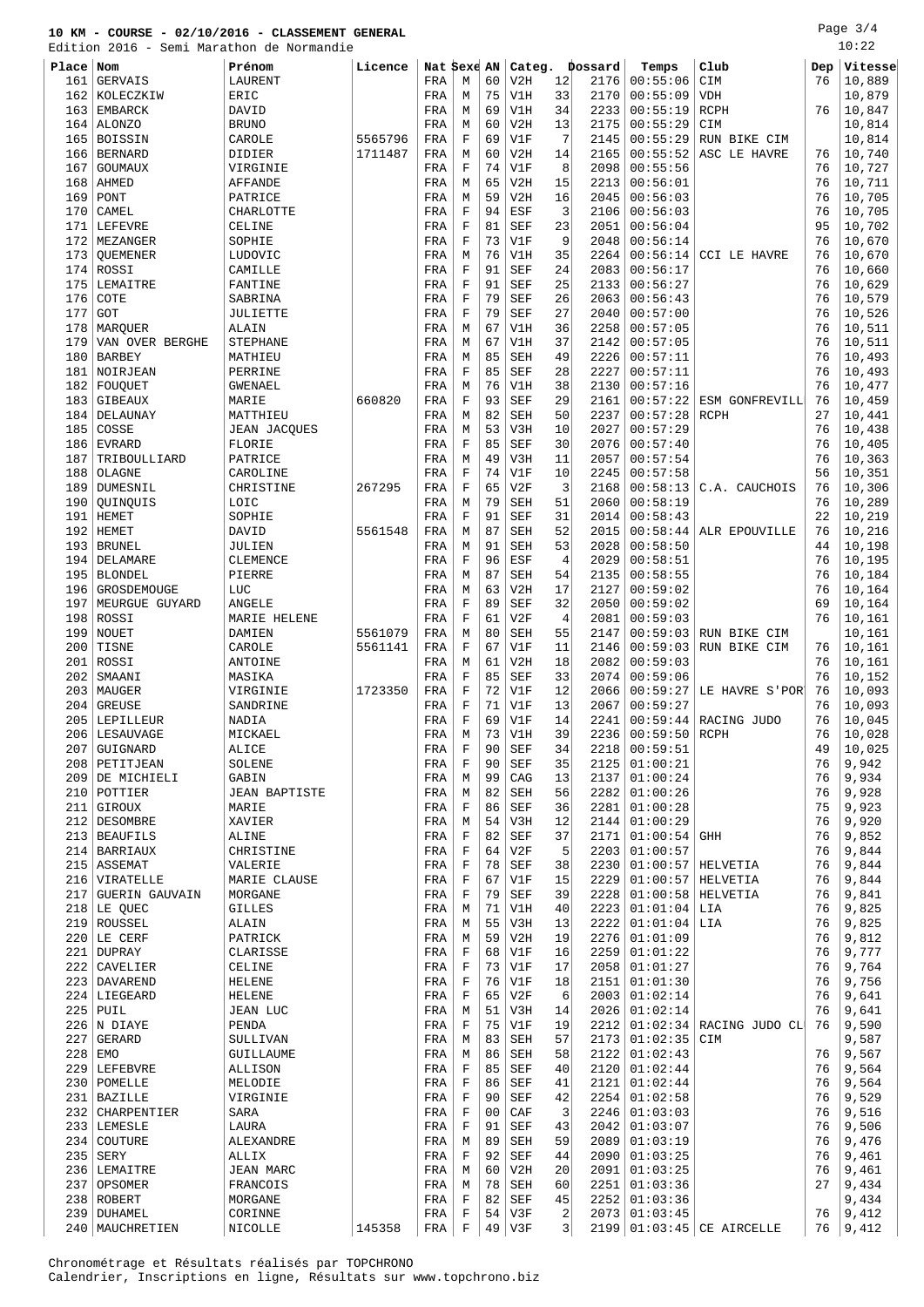Edition 2016 - Semi Marathon de Normandie

|           | RATATAN RATA<br>$\overline{\phantom{0}}$ | Semi marachon de Normandie |         |             |   |    |            |    |         |          |                          |     | - - - - - - |
|-----------|------------------------------------------|----------------------------|---------|-------------|---|----|------------|----|---------|----------|--------------------------|-----|-------------|
| Place Nom |                                          | Prénom                     | Licence | Nat Sexe AN |   |    | Categ.     |    | Dossard | Temps    | Club                     | Dep | Vitesse     |
| 241       | DUHAMEL                                  | MICHEL                     |         | FRA         | М | 51 | V3H        | 15 | 2072    | 01:03:49 |                          | 76  | 9,402       |
| 242       | SOSSON                                   | FABIENNE                   |         | FRA         | F | 65 | V2F        |    | 2255    | 01:03:53 |                          | 76  | 9,392       |
| 243       | SOSSON                                   | PASCAL                     |         | FRA         | М | 64 | V2H        | 21 | 2256    | 01:03:53 |                          | 76  | 9,392       |
| 244       | FOUOUEZ                                  | SANDRINE                   |         | FRA         | F | 77 | SEF        | 46 | 2160    | 01:05:05 |                          | 76  | 9,219       |
| 245       | LESEIGNER                                | <b>ANNE</b>                |         | FRA         | F | 89 | <b>SEF</b> | 47 | 2262    | 01:05:18 |                          | 76  | 9,188       |
| 246       | <b>BORIES</b>                            | <b>JEAN PIERRE</b>         |         | FRA         | М | 44 | V4H        | 3  | 2238    | 01:05:24 | ASDR                     | 76  | 9,174       |
| 247       | GASTON                                   | VIRGINIE                   |         | FRA         | F | 73 | V1F        | 20 | 2020    | 01:05:25 |                          | 77  | 9,172       |
| 248       | CHARPENTIER                              | MARIE                      |         | FRA         | F | 91 | <b>SEF</b> | 48 | 2247    | 01:05:25 |                          | 76  | 9,172       |
| 249       | LE GAL                                   | PERRINE                    |         | FRA         | F | 93 | <b>SEF</b> | 49 | 2006    | 01:05:39 |                          | 76  | 9,139       |
| 250       | CHARPENTIER                              | MATTHIEU                   |         | FRA         | М | 86 | SEH        | 61 | 2249    | 01:05:46 |                          | 76  | 9,123       |
| 251       | CACHETEUX                                | ANNE SOPHIE                |         | FRA         | F | 76 | V1F        | 21 | 2187    | 01:06:01 | <b>VDH</b>               |     | 9,089       |
| 252       | <b>GAUCHET</b>                           | VIRGINIE                   |         | FRA         | F | 78 | <b>SEF</b> | 50 | 2129    | 01:06:25 |                          | 76  | 9,034       |
| 253       | PETIT                                    | PEGGY                      |         | FRA         | F | 79 | <b>SEF</b> | 51 | 2211    | 01:07:10 | RACING JUDO CL           | 76  | 8,933       |
| 254       | <b>DOARE</b>                             | CAROLE                     |         | FRA         | F | 67 | V1F        | 22 | 2019    | 01:07:11 |                          | 76  | 8,931       |
| 255       | <b>DOARE</b>                             | PIERRE<br>YVES             |         | FRA         | М | 65 | V2H        | 22 | 2018    | 01:07:12 |                          | 76  | 8,929       |
| 256       | HUET                                     | PEGGY                      | 1614696 | FRA         | F | 80 | <b>SEF</b> | 52 | 2153    | 01:07:26 | <b>CLUB</b><br>OMNISPORT | 76  | 8,898       |
| 257       | MAS                                      | <b>MANON</b>               |         | FRA         | F | 93 | <b>SEF</b> | 53 | 2004    | 01:08:12 |                          | 75  | 8,798       |
| 258       | CARAIL                                   | <b>ALBANE</b>              |         | FRA         | F | 77 | <b>SEF</b> | 54 | 2030    | 01:08:15 |                          | 95  | 8,791       |
| 259       | DOUILLET                                 | NOEMIE                     |         | FRA         | F | 94 | ESF        |    | 2041    | 01:08:20 |                          | 76  | 8,780       |
| 260       | LANGEVIN                                 | MARIE                      |         | FRA         | F | 83 | <b>SEF</b> | 55 | 2159    | 01:10:35 |                          | 76  | 8,501       |
| 261       | <b>BOUYGE</b>                            | CAROLINE                   |         | FRA         | F | 82 | <b>SEF</b> | 56 | 2158    | 01:10:35 |                          | 76  | 8,501       |
| 262       | LEFEBVRE                                 | MARIE                      |         | FRA         | F | 81 | <b>SEF</b> | 57 | 2140    | 01:12:46 |                          | 76  | 8,246       |
| 263       | <b>BLONDEL</b>                           | SYLVIE                     |         | FRA         | F | 73 | V1F        | 23 | 2139    | 01:12:46 |                          | 76  | 8,246       |
| 264       | <b>BELLOUIN</b>                          | DELPHINE                   |         | FRA         | F | 83 | SEF        | 58 | 2034    | 01:22:12 |                          | 76  | 7,299       |
|           |                                          |                            |         |             |   |    |            |    |         |          |                          |     |             |

Page 4/4 10:22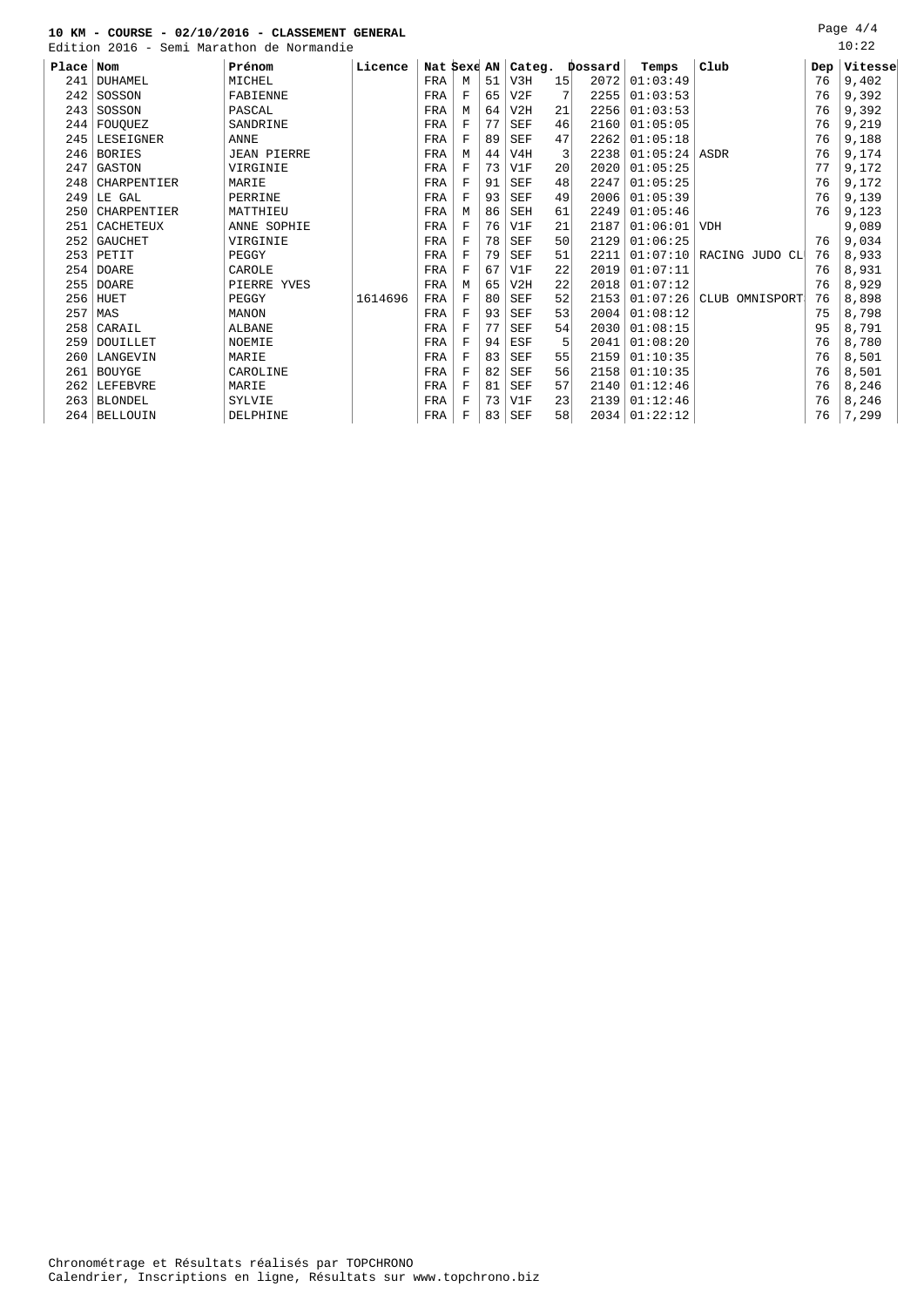# **10 KM MARCHE - 02/10/2016 - CLASSEMENT GENERAL**

Edition 2016 - Semi Marathon de Normandie

Page 1/2  $10:22$ 

|              |                               | Edition 2016 - Semi Marathon de Normandie |         |             |             |    |            |              |         |                   |                |     | 10.ZZ   |
|--------------|-------------------------------|-------------------------------------------|---------|-------------|-------------|----|------------|--------------|---------|-------------------|----------------|-----|---------|
| Place        | Nom                           | Prénom                                    | Licence | Nat Sexe AN |             |    | Categ.     |              | Dossard | Temps             | Club           | Dep | Vitesse |
| $\mathbf{1}$ | HOUZE                         | LAURENT                                   | 765742  | FRA         | М           | 74 | V1H        | $\mathbf{1}$ | 3036    | 00:52:39          | VAL-DE-REUIL A | 76  | 11,396  |
| 2            | MASSOUSSI                     | MOHAMED                                   | 1648694 | TUN         | M           | 88 | SEH        | $\mathbf{1}$ | 3095    | 00:52:50          |                | 14  | 11,356  |
|              |                               |                                           |         |             |             |    |            |              |         |                   |                |     |         |
| 3            | TASSIGNY                      | VIRGILE                                   | 993286  | FRA         | M           | 70 | V1H        | 2            | 3063    | 00:53:58          | HAVRE AC       | 76  | 11,118  |
| 4            | CAUX                          | FRANTZ-OLIVIER                            |         | FRA         | M           | 99 | CAG        | $\mathbf{1}$ | 2240    | 00:54:27          |                | 76  | 11,019  |
| 5            | LANOUE                        | SEVERINE                                  | 402627  | FRA         | $\mathbf F$ | 85 | SEF        | 1            | 3024    | 00:55:19          | RCF ISSY AVIA  | 91  | 10,847  |
| 6            | HARDY                         | MALIKA                                    | 1341600 | FRA         | $\mathbf F$ | 67 | V1F        | 1            | 3015    | 00:58:44          | EMS ATHLETISME | 27  | 10,216  |
| 7            | <b>BEGIN</b>                  | MAXENCE                                   | 1621747 | FRA         | M           | 80 | SEH        | 2            | 3017    | 01:00:58          | SPN VERNON     | 76  | 9,841   |
| 8            | GRAIZEAU                      | MARIE GUENOLA                             | 1683218 | FRA         | $\mathbf F$ | 74 | V1F        | 2            | 3016    | 01:03:31          | EMS ATHLETISME | 27  | 9,446   |
| 9            | <b>BEGIN</b>                  | <b>JEAN PIERRE</b>                        | 449647  | FRA         | М           | 53 | V3H        | $\mathbf{1}$ | 3045    | 01:03:36          | SPN VERNON     | 76  | 9,434   |
|              | LE COAT                       |                                           |         |             |             | 79 |            | 2            |         |                   |                | 76  |         |
| 10           |                               | SANDRA                                    |         | FRA         | $\mathbf F$ |    | <b>SEF</b> |              | 2109    | 01:04:10          |                |     | 9,351   |
| 11           | ZAKIAN                        | SOPHIE                                    |         | FRA         | $\mathbf F$ | 74 | V1F        | 3            | 2108    | 01:04:10          |                | 76  | 9,351   |
| 12           | CAVELIER                      | <b>JACQUES</b>                            |         | FRA         | М           | 62 | V2H        | $\mathbf{1}$ | 3070    | 01:06:05          | VEHIGLACE      | 76  | 9,079   |
| 13           | MALOCHET                      | DOMINIQUE                                 | 1181668 | FRA         | $\mathbf F$ | 57 | V2F        | $\mathbf{1}$ | 3082    | 01:07:17          | ASCH           | 76  | 8,918   |
| 14           | VARANGLE                      | WILLIAM                                   |         | FRA         | M           | 49 | V3H        | 2            | 3004    | 01:07:28          |                | 27  | 8,893   |
| 15           | HUGUENIN                      | <b>JEROME</b>                             |         | FRA         | М           | 74 | V1H        | 3            | 3083    | 01:09:52          |                | 76  | 8,588   |
| 16           | <b>DELAFENESTRE</b>           | SYLVIANE                                  |         | FRA         | $\mathbf F$ | 57 | V2F        | 2            | 3074    | 01:10:11          |                |     | 8,549   |
| 17           | PREVOST                       | <b>JEAN CLAUDE</b>                        |         | FRA         | М           | 53 | V3H        | 3            | 3062    | 01:10:42          |                | 76  | 8,487   |
|              |                               |                                           |         |             |             |    |            |              |         |                   |                |     |         |
| 18           | <b>BINOIST</b>                | <b>GILLES</b>                             |         | FRA         | M           | 55 | V3H        | 4            | 3072    | 01:11:47          | GA COMMUNAUTE  |     | 8,358   |
| 19           | <b>HACHE</b>                  | DENISE                                    |         | FRA         | $\mathbf F$ | 48 | V3F        | $\mathbf{1}$ | 3061    | 01:11:50          |                | 76  | 8,353   |
| 20           | LEVASSEUR                     | <b>GERARD</b>                             |         | FRA         | M           | 49 | V3H        | 5            | 3094    | 01:11:54          |                | 76  | 8,345   |
| 21           | LEPICARD                      | LISE                                      | 1094326 | FRA         | $\mathbf F$ | 94 | ESF        | 1            | 3054    | 01:12:17          | HAVRE AC       | 76  | 8,301   |
| 22           | LORIDAN                       | PASCAL                                    |         | FRA         | М           | 57 | V2H        | 2            | 3001    | 01:14:49          |                | 27  | 8,020   |
| 23           | <b>DOUBLET</b>                | DIDIER                                    |         | FRA         | M           | 51 | V3H        | 6            | 3081    | 01:14:56          | <b>RCPH</b>    | 76  | 8,007   |
| 24           | FONTAINE                      | DANIEL                                    |         | FRA         | М           | 52 | V3H        | 7            | 3058    | 01:15:16          |                | 76  | 7,972   |
|              |                               |                                           |         |             |             |    |            |              |         |                   |                |     |         |
| 25           | CATELAN                       | <b>JEAN JACOUES</b>                       |         | FRA         | M           | 47 | V3H        | 8            | 3057    | 01:15:24          | CO RENAULT SAN | 76  | 7,958   |
| 26           | VAILLANT                      | GAELLE                                    |         | FRA         | $\mathbf F$ | 82 | <b>SEF</b> | 3            | 3025    | 01:15:35          | SIDEL          | 76  | 7,938   |
| 27           | FORTINON                      | DAMIEN                                    |         | FRA         | М           | 73 | V1H        | 4            | 3064    | 01:15:37          |                | 76  | 7,935   |
| 28           | CATELAN                       | JACQUELINE                                |         | FRA         | $\mathbf F$ | 49 | V3F        | 2            | 3034    | 01:16:15          | VCH MARCHE     | 76  | 7,869   |
| 29           | VAILLANT                      | VIVIANE                                   |         | FRA         | $\mathbf F$ | 58 | V2F        | 3            | 3056    | 01:17:18          |                | 76  | 7,762   |
| 30           | HAUCHECORNE                   | <b>JOCELYNE</b>                           |         | FRA         | $\mathbf F$ | 52 | V3F        | 3            | 3050    | 01:18:16          |                | 76  | 7,666   |
| 31           | FORTINON                      | ANDRE                                     |         | FRA         | М           | 43 | V4H        | 1            | 3059    | 01:18:17          | CSG CYCLO GRAV | 76  | 7,664   |
|              |                               |                                           |         |             | $\mathbf F$ |    | V2F        | 4            |         |                   |                | 76  |         |
| 32           | HAUCHECORNE                   | VERONIQUE                                 |         | FRA         |             | 64 |            |              | 3051    | 01:19:10          | <b>RCPH</b>    |     | 7,579   |
| 33           | LEMOAL                        | DELPHINE                                  |         | FRA         | $\mathbf F$ | 71 | V1F        | 4            | 3052    | 01:19:11          | <b>RCPH</b>    | 76  | 7,577   |
| 34           | LAMOUREUX                     | MARIE CLAUDE                              |         | FRA         | F           | 60 | V2F        | 5            | 3014    | 01:20:22          |                | 27  | 7,466   |
| 35           | MHOUMADI                      | DJOUMOI                                   |         | FRA         | М           | 91 | <b>SEH</b> | 3            | 3084    | 01:20:30          |                | 76  | 7,453   |
| 36           | FONTAINE                      | PASCAL                                    |         | FRA         | M           | 65 | V2H        | 3            | 3085    | 01:20:31          |                | 76  | 7,452   |
| 37           | VAUCHEL                       | CLAIRE                                    |         | FRA         | $\rm F$     | 82 | <b>SEF</b> | 4            | 3071    | 01:21:54          |                | 76  | 7,326   |
| 38           | BRE                           | CECILE                                    |         | FRA         | F           | 77 | <b>SEF</b> | 5            | 3093    | 01:21:54          | CCI            | 76  | 7,326   |
| 39           | <b>GRANCHER</b>               | COLETTE                                   |         | FRA         | $\mathbf F$ | 62 | V2F        | 6            | 3055    | 01:22:14          | CE AIRCELLE    | 76  | 7,296   |
|              |                               |                                           |         |             |             |    |            |              |         |                   |                |     |         |
| 40           | <b>BULTEY</b>                 | NADINE                                    |         | FRA         | $\mathbf F$ | 53 | V3F        | 4            | 3032    | 01:22:39          |                | 76  | 7,260   |
| 41           | <b>BERNE</b>                  | GINETTE                                   |         | FRA         | $\mathbf F$ | 36 | V5F        | 1            | 3068    | 01:22:43          |                | 76  | 7,254   |
| 42           | MACDANIEL                     | WANDA                                     |         | FRA         | F           | 74 | V1F        | 5            | 3023    | 01:23:14          |                | 76  | 7,209   |
| 43           | <b>DARRAS</b>                 | DAVID                                     | 1615850 | FRA         | М           | 70 | V1H        | 5            | 3090    | 01:27:19          | ASC LE HAVRE   | 76  | 6,872   |
| 44           | ADONAI                        | <b>ELODIE</b>                             |         | FRA         | $\mathbf F$ | 85 | <b>SEF</b> | 6            | 3039    | 01:27:21          |                | 76  | 6,869   |
| 45           | <b>DUFOUR</b>                 | LAURA                                     |         | FRA         | F           | 87 | <b>SEF</b> | 7            | 3040    | 01:27:22          |                | 76  | 6,868   |
| 46           | DEDDE                         | <b>AURELIE</b>                            |         | FRA         | $\mathbf F$ | 81 | <b>SEF</b> | 8            | 3018    | 01:27:24          |                | 76  | 6,865   |
|              |                               |                                           |         |             |             |    |            |              |         |                   |                |     |         |
| 47           | <b>BOVA</b>                   | CHRISTINE                                 |         | FRA         | F           | 69 | V1F        | 6            | 3011    | 01:27:53          |                | 76  | 6,827   |
| 48           | LE MAREC                      | CHRISTELLE                                |         | FRA         | F           | 70 | V1F        | 7            | 3019    | 01:27:54          |                | 76  | 6,826   |
| 49           | BOUAZIZ                       | KAMILA                                    |         | FRA         | $\mathbf F$ | 84 | SEF        | 9            | 3044    | 01:28:00          |                | 76  | 6,818   |
| 50           | JEANNE DIT FOUQUE CORINNE     |                                           |         | FRA         | $\mathbf F$ | 69 | V1F        | 8            | 3006    | 01:28:00          |                | 76  | 6,818   |
| 51           | LUCAS                         | ALINE                                     |         | FRA         | F           | 64 | V2F        | 7            | 3053    | 01:28:10          | RCPH           | 76  | 6,805   |
| 52           | FOLLIOT                       | <b>BERTRAND</b>                           |         | FRA         | М           | 52 | V3H        | 9            | 3038    | 01:28:15          |                | 76  | 6,799   |
| 53           | <b>GREGET</b>                 | <b>BEATRICE</b>                           |         | FRA         | $\mathbf F$ | 58 | V2F        | 8            | 3079    | 01:28:37          | RANDOCEANE     | 76  | 6,771   |
|              |                               |                                           |         |             |             | 77 |            |              |         |                   | ASC LE HAVRE   | 76  |         |
| 54           | LEPAPE                        | CELINE                                    | 1631089 | FRA         | F           |    | SEF        | 10           | 3042    | 01:28:38          |                |     | 6,769   |
| 55           | <b>BERNARD</b>                | LAURENCE                                  | 1711492 | FRA         | $\mathbf F$ | 63 | V2F        | 9            | 3043    | 01:28:38          | ASC LE HAVRE   | 76  | 6,769   |
| 56           | PIGEON                        | MICHELE                                   | 1760381 | FRA         | F           | 68 | V1F        | 9            | 3041    | 01:28:38          | ASC LE HAVRE   | 76  | 6,769   |
| 57           | LEGER                         | CHRISTELLE                                | 1884158 | FRA         | F           | 72 | V1F        | 10           | 3078    | 01:28:38          | ASC LE HAVRE   | 76  | 6,769   |
| 58           | <b>BUNEL</b>                  | DELPHINE                                  |         | FRA         | $\mathbf F$ | 85 | SEF        | 11           | 3060    | 01:28:47          |                | 76  | 6,758   |
| 59           | DAUPHIN                       | ELISE                                     |         | FRA         | F           | 86 | SEF        | 12           | 3088    | 01:29:23          |                | 76  | 6,713   |
| 60           | MARECHAL                      | NELL                                      |         | FRA         | $\mathbf F$ | 99 | CAF        | 1            | 3087    | 01:29:23          |                | 80  | 6,713   |
| 61           | <b>BARON</b>                  | PASCAL                                    | 1856459 | FRA         | М           | 66 | V2H        | 4            | 3005    | 01:29:33          | HAVRE AC       | 76  | 6,700   |
|              |                               |                                           |         |             | $\mathbf F$ | 88 |            |              |         |                   |                | 76  |         |
| 62           | FOSSE                         | LUCIE                                     |         | FRA         |             |    | SEF        | 13           | 3035    | 01:29:34          |                |     | 6,699   |
| 63           | LUCAS                         | ANNIE                                     |         | FRA         | F           | 57 | V2F        | 10           | 3075    | 01:29:51          |                | 76  | 6,678   |
| 64           | SAVALLE BATTEUX               | SANDRINE                                  |         | FRA         | $\mathbf F$ | 81 | SEF        | 14           | 3086    | 01:31:42          |                | 76  | 6,543   |
| 65           | DEBAILLEUX                    | NATHALIE                                  |         | FRA         | F           | 74 | V1F        | 11           | 3089    | 01:31:42          |                | 80  | 6,543   |
| 66           | FRECHON                       | ANNICK                                    |         | FRA         | F           | 54 | V3F        | 5            | 3033    | 01:31:45   A.S.M. |                | 76  | 6,540   |
|              | 67 ESNAULT                    | MICHELE                                   |         | FRA         | $\mathbf F$ | 57 | V2F        | 11           | 3021    | 01:32:13          |                | 76  | 6,506   |
| 68           | MORICE                        | CHARLOTTE                                 |         | FRA         | F           | 57 | V2F        | 12           | 3022    | 01:32:14          |                | 76  | 6,505   |
|              |                               |                                           |         |             |             |    |            |              |         |                   |                |     |         |
| 69           | RAKOTOBE RAOELINA ONINAVALINA |                                           |         | FRA         | $\mathbf F$ | 74 | V1F        | 12           | 3092    | 01:32:39          | ASCH ATHLéTISM | 76  | 6,476   |
| 70           | BEL ADEF                      | MELOUKA                                   |         | FRA         | F           | 73 | V1F        | 13           | 3069    | 01:33:46          | RACING JUDO CL | 76  | 6,399   |
| 71           | <b>DRAGON</b>                 | NATHALIE                                  |         | FRA         | $\mathbf F$ | 68 | V1F        | 14           | 3080    | 01:33:46          | RACING SUDO CL | 76  | 6,399   |
|              | 72 LEPINE                     | VANESSA                                   |         | FRA         | F           | 75 | V1F        | 15           | 3012    | 01:35:13          |                | 76  | 6,301   |
| 73           | LEPINE                        | LUDIVINE                                  |         | FRA         | F           | 92 | SEF        | 15           | 3013    | 01:35:16          |                | 76  | 6,298   |
| 74           | TALBOT                        | EMILIE                                    |         | FRA         | F           | 86 | SEF        | 16           | 3049    | 01:35:50          | RACING JUDO CL | 76  | 6,261   |
| 75           | LAYNE                         | NADINE                                    |         | FRA         | F           | 59 | V2F        | 13           | 3029    | 01:40:30          |                | 27  | 5,970   |
|              | 76   DUMONTIER                | ANGELIQUE                                 |         | FRA         | F           | 85 | SEF        | 17           | 3008    | 01:41:12          |                | 76  | 5,929   |
|              |                               |                                           |         |             |             |    |            |              |         |                   |                |     |         |
| 77           | DEMIAUTE                      | JESSICA                                   |         | FRA         | F           | 86 | SEF        | 18           | 3007    | 01:41:14          |                | 76  | 5,927   |
| 78           | <b>BOULET</b>                 | MARTINE                                   |         | FRA         | $\mathbf F$ | 60 | V2F        | 14           | 3026    | 01:43:49          |                | 76  | 5,779   |
| 79           | <b>GREVRAND</b>               | LIONEL                                    |         | FRA         | М           | 51 | V3H        | 10           | 3027    | 01:43:49          |                | 76  | 5,779   |
|              | 80   MILLION                  | JEAN LUC                                  |         | FRA         | М           |    | $52$ V3H   | 11           |         | 3030   01:43:49   |                | 76  | 5,779   |